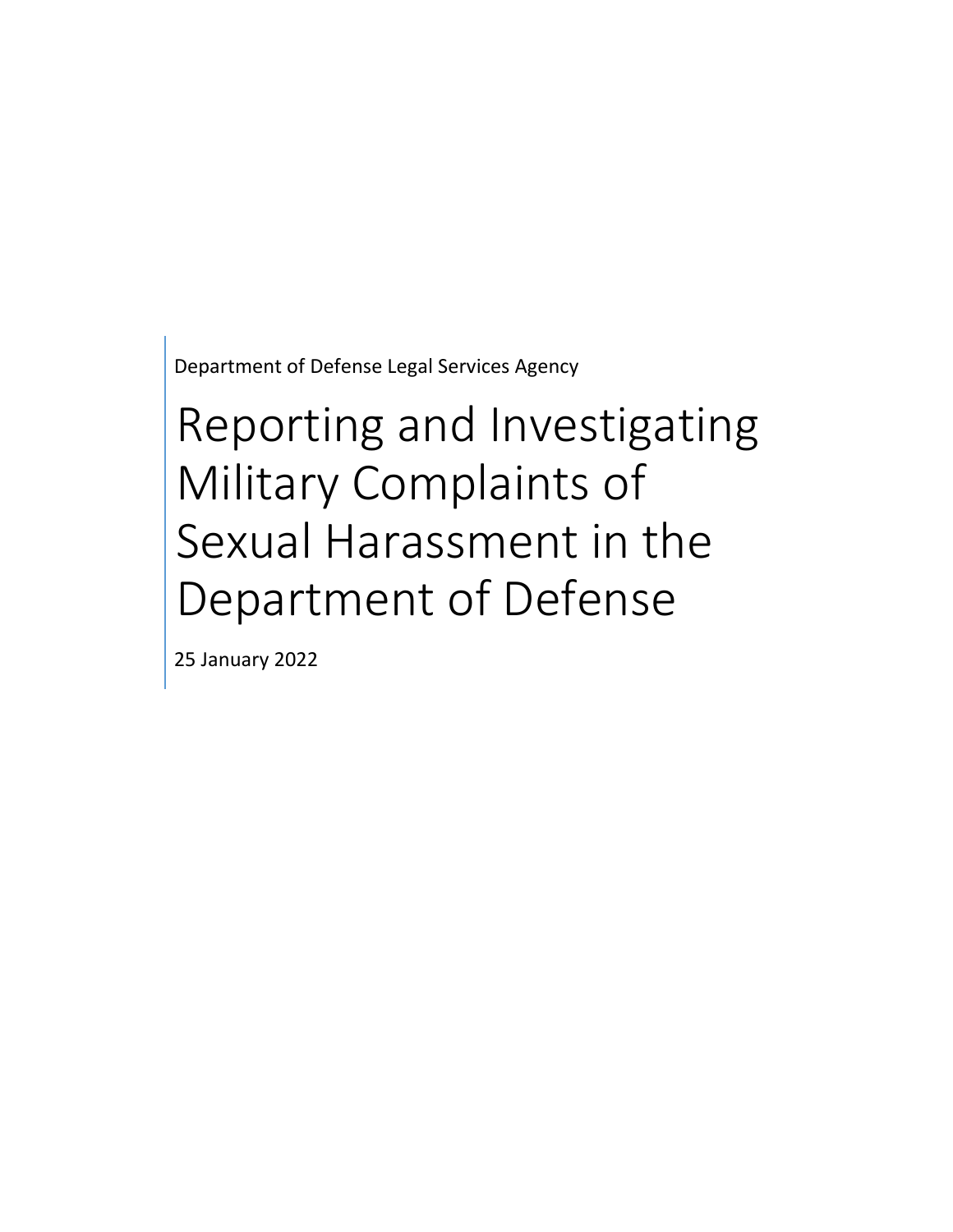| <b>CONTENTS</b> |
|-----------------|
|-----------------|

| A. Statutory Requirements for the Response to Military Sexual Harassment Complaints8   |
|----------------------------------------------------------------------------------------|
| B. DoD Requirements for Processing Service Member Sexual Harassment Complaints 9       |
| C. Service Policies on the Response to Service Members' Sexual Harassment Complaints12 |
|                                                                                        |
| IV. Recent Developments in the Military Response to Sexual Harassment26                |
|                                                                                        |
|                                                                                        |
|                                                                                        |
| V. Gaps in the Military Sexual Harassment Response & Proposed Research Questions29     |
|                                                                                        |
|                                                                                        |
| C. Legal Review of Sexual Harassment Reports Prior to Investigation30                  |
|                                                                                        |
| <b>Appendixes</b>                                                                      |
| A. Sexual Harassment Complaints and Commander Actions (10 U.S.C. § 1561) A-1           |
|                                                                                        |
|                                                                                        |
|                                                                                        |
|                                                                                        |
|                                                                                        |
|                                                                                        |
| H. IRC Recommendations on Sexual Harassment as Approved by DoD H-1                     |
| FY22 NDAA § 539D Sexual Harassment as a General Punitive Article I-1<br>I.             |
| J.                                                                                     |
|                                                                                        |
| L.                                                                                     |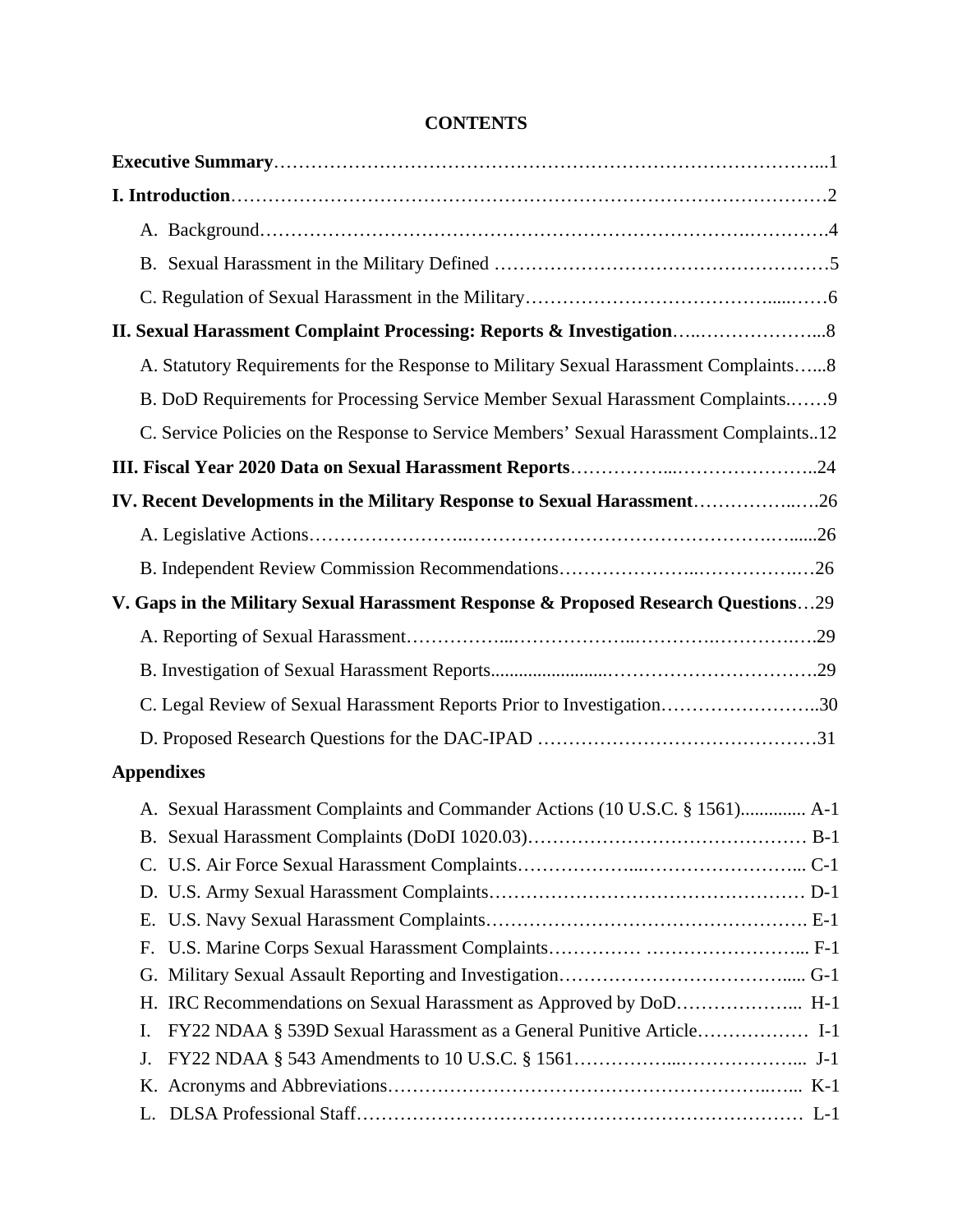#### **Executive Summary**

The military justice system is in the midst of an unprecedented review of investigative, legal, and command assets. Sexual misconduct is at the forefront of these examinations. The Department of Defense (DoD) recognizes that sexual harassment is inextricably linked to sexual assault along a continuum of harm.<sup>[1](#page-2-0)</sup> The response to sexual harassment allegations must be holistically reviewed within this larger context so that assets to address it can be appropriately allocated and tasked. $2$ 

This paper reviews the current military response to sexual harassment complaints required by legislation, DoD policy, and Service policy. The current DoD response is command driven: commanders determine whether and how to investigate an allegation, whether to substantiate a complaint, and what action to take as a result. This paper reviews ongoing DoD efforts to change the response to sexual harassment in light of the Independent Review Commission on Sexual Assault in the Military  $(IRC)^3$  $(IRC)^3$  results. The IRC<sup>[4](#page-2-3)</sup> recommendations on sexual harassment, as approved by the Secretary of Defense and pending implementation by DoD, are at Appendix H-1. $^5$  $^5$ 

Despite these important changes, gaps remain in DoD's effort to fully address sexual harassment. This paper identifies those gaps and presents three potential issues for the Defense Advisory Committee on Investigation, Prosecution, and Defense of Sexual Assault in the Armed Forces (DAC-IPAD) to consider:

- Whether sexual harassment reporting systems should be modeled after the sexual assault reporting system and whether such a structure would sufficiently account for barriers similar to those found in sexual assault cases—that prevent Service members from reporting.
- Whether it is feasible and advisable for independent, trained investigators to investigate all complaints of sexual harassment and not just those submitted formally.
- Whether the involvement of legal advisors, with specialized training and experience in handling sexual misconduct, should be mandated at the complaint stage for sexually harassing conduct that could constitute a criminal offense or regulatory violation, to ensure that such offenses are appropriately investigated and resolved.

<span id="page-2-0"></span> $\overline{a}$ <sup>1</sup> Independent Review Commission on Sexual Assault in the Military, HARD TRUTHS AND THE DUTY TO CHANGE: RECOMMENDATIONS FROM THE INDEPENDENT REVIEW COMMISSION ON SEXUAL ASSAULT IN THE MILITARY 4 (July 2021) [IRC Report], *available at* [https://media.defense.gov/2021/Jul/02/2002755437/-1/-1/0/IRC-FULL-REPORT-FINAL-1923-7-1-21.PDF/IRC-FULL-REPORT-](https://media.defense.gov/2021/Jul/02/2002755437/-1/-1/0/IRC-FULL-REPORT-FINAL-1923-7-1-21.PDF/IRC-FULL-REPORT-FINAL-1923-7-1-21.PDF)[FINAL-1923-7-1-21.PDF.](https://media.defense.gov/2021/Jul/02/2002755437/-1/-1/0/IRC-FULL-REPORT-FINAL-1923-7-1-21.PDF/IRC-FULL-REPORT-FINAL-1923-7-1-21.PDF)

<span id="page-2-1"></span><sup>2</sup> *Id*. at App. A. Appendix A contains the IRC recommendations that cut across more than one line of effort.

<span id="page-2-2"></span><sup>3</sup> Memorandum from Secretary of Defense, "Subject: Commencing DoD Actions and Implementation to Address Sexual Assault and Sexual Harassment in the Military," App. A-6 (Sept. 22, 2021) [SecDef Implementation Memo] *available at* https://media.defense.gov/2021/Sep/22/2002859809/-1/-1/0/DOD-ACTIONS-AND-IMPLEMENTATION-TO-ADDRESS-SEXUAL-ASSAULT-AND-SEXUAL-HARASSMENT-IN-THE-MILITARY.PDF.

<span id="page-2-3"></span><sup>4</sup> The Secretary of Defense established the IRC to conduct a review of sexual assault and sexual harassment in the military. Memorandum from Secretary of Defense, "Subject: Immediate Actions to Counter Sexual Assault and Harassment and the Establishment of a 90-Day Independent Review Commission on Sexual Assault in the Military" (Feb. 26, 2021) [SecDef IRC Establishment Memo], *available at* https://media.defense.gov/2021/Feb/26/2002590163/-1/-1/0/APPROVAL-OF-MEMO-DIRECTING-IMMEDIATE-ACTIONS-TO-COUNTER-SEXUAL-ASSAULT-AND-HARASSMENT.PDF.

<span id="page-2-4"></span><sup>5</sup> SecDef Implementation Memo, *supra* note 3, at App. A (Department leadership is authorized to revise the recommendations contained in Appendix A). Appendix H-1 contains selected recommendations from Appendix A of the SecDef Implementation Memo pertaining to sexual harassment.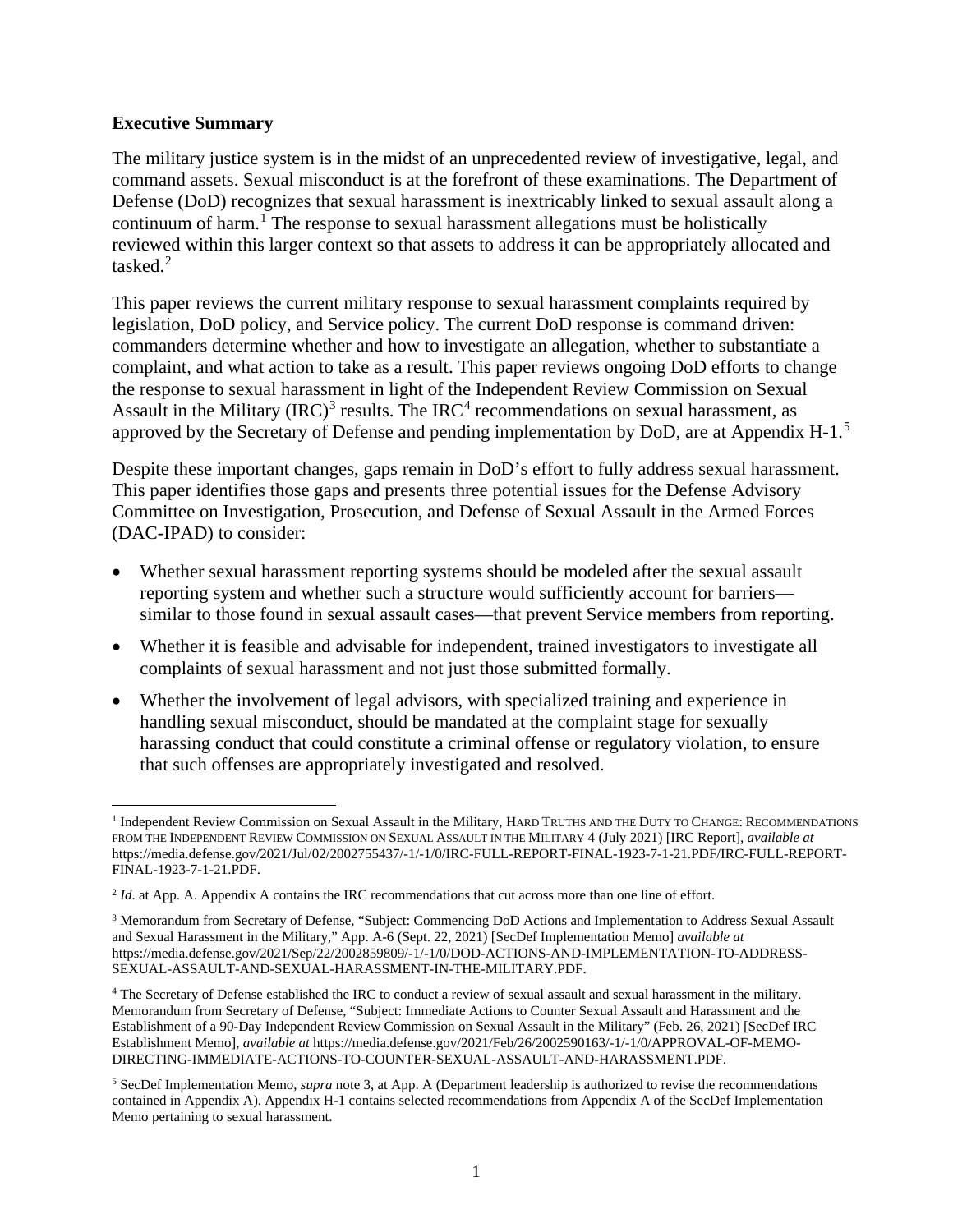#### **I. Introduction**

To address the "persistent and corrosive problems" of sexual assault and sexual harassment in the military, the Secretary of Defense established the IRC to conduct a 90-day review of these challenges. [6](#page-3-0) The resulting report found the need to address sexual assault and sexual harassment as one problem manifest in a continuum of harm that begins with sexual harassment and escalates to sexual assault.<sup>[7](#page-3-1)</sup> The IRC cautioned that "while sexual harassment may be a precursor to sexual assault in the military environment, the experience of victims should not be discounted, or seen as 'less serious.' Service members who experience sexual harassment can also suffer from post-traumatic stress disorder, depression, anxiety, and other health impacts, including suicide."<sup>[8](#page-3-2)</sup> The IRC expressed concern that DoD sexual harassment policies "entirely miss this connection with sexual assault<sup>[1,1,[9](#page-3-3)</sup>]

DoD's sexual harassment response is based on its prohibition of any harassing conduct regulated within the Military Equal Opportunity (MEO) realm.<sup>10</sup> With few exceptions,<sup>11</sup> the chain of command resolves sexual harassment allegations through administrative investigations or lowlevel command leadership actions.<sup>12</sup> In contrast, the DoD response to sexual assault is based on the criminality of such conduct.[13](#page-3-7) All allegations of adult sexual assault known to the chain of command, regardless of severity, are fast-tracked to specially trained members of military criminal investigative organizations (MCIOs) for a full criminal investigation.<sup>[14](#page-3-8)</sup> As the IRC noted, sexual harassment policies have few parallels with sexual assault policies.

<span id="page-3-3"></span><sup>9</sup> *Id*. at 23.

<span id="page-3-4"></span><sup>10</sup> Dep't of Def., Instruction 1020.03, "Harassment Prevention and Response in the Armed Forces" § 3.1 (Feb. 8, 2018, Change 1 Effective Dec. 29, 2020) [DoDI 1020.03], *available at* <https://www.esd.whs.mil/Portals/54/Documents/DD/issuances/dodi/> 102003p.PDF?vext (governing retaliation, reprisal, and harassment, including "discriminatory harassment, sexual harassment, hazing, bullying, and stalking"); Dep't of Def., Instruction 1350.02, "DoD Military Equal Opportunity Program," § 1.2.a(6) (Sept. 4, 2020), *available at* https://www.esd.whs.mil/Portals/54/Documents/DD/issuances/dodi/135002p.pdf?ver=2020-09-04- 124116-607 (requiring DoD, through the MEO program, to respond to sexual harassment incidents using the procedures outlined in DoDI 1020.03).

<span id="page-3-5"></span><sup>11</sup> The DoD IG receives and investigates allegations of senior official misconduct. Dep't of Def., Directive 5106.01, "Inspector General of the Department of Defense (IG DoD)" § 5.v (Apr. 20, 2012, Incorporating Change 2, Effective May 29, 2020), *available at* https://www.esd.whs.mil/Portals/54/Documents/DD/issuances/dodd/510601p.pdf?ver=2020-05-29-143946-603.

<span id="page-3-6"></span><sup>12</sup> DoDI 1020.03, *supra* note 10, at §§ 4.1, 4.4.

<span id="page-3-7"></span><sup>13</sup> Dep't of Def., Instruction 5505.18, "Investigation of Adult Sexual Assault in the Department of Defense" § 1.2 (Mar. 22, 2017, Incorporating Change 2, Effective Jan. 31, 2019) [DoDI 5505.18], *available at* <https://www.esd.whs.mil/Portals/54/Documents/> DD/issuances/dodi/550518p.pdf?ver=2018-02-13-125046-630 (requiring MCIOs to initiate criminal investigations into all adult sexual assault allegations of which they become aware if there is credible information of a crime and a DoD nexus). "Sexual assault" offenses include rape, sexual assault, aggravated sexual contact, abusive sexual contact, in violation of Article 120, UCMJ; other sexual misconduct, in violation of Article 120(c), UCMJ; and attempts to commit any of the above offenses, in violation of Article 80, UCMJ. *Id*. at 15 (Glossary).

<span id="page-3-8"></span><sup>14</sup> *Id.* at §§ 1.2.a, 2.2.b, 3.2.c. MCIOs and supporting DoD law enforcement must be properly trained to conduct sexual assault investigations. *Id*. at § 3.3. The MCIOs are the U.S. Army Criminal Investigation Command, Naval Criminal Investigative Service, and Air Force Office of Special Investigations. *Id*. at 15 (Glossary). *See also* Dep't of Def., Instruction 6495.02, "Sexual Assault Prevention and Response: Program Procedures," encl. 4, at ¶¶ 1.a, d, e(1), f (Mar. 28, 2013, Incorporating Change 5, Apr. 9, 2021), *available at* https://www.esd.whs.mil/Portals/54/Documents/DD/issuances/dodi/649502\_vol1.PDF (requiring commanders to immediately report sexual assault information to an MCIO for investigation).

<span id="page-3-0"></span>l <sup>6</sup> SecDef IRC Establishment Memo, *supra* note 4, at 1.

<span id="page-3-1"></span><sup>7</sup> IRC Report, *supra* note 1, at 4.

<span id="page-3-2"></span><sup>&</sup>lt;sup>8</sup> *Id.* at 22 (notes omitted).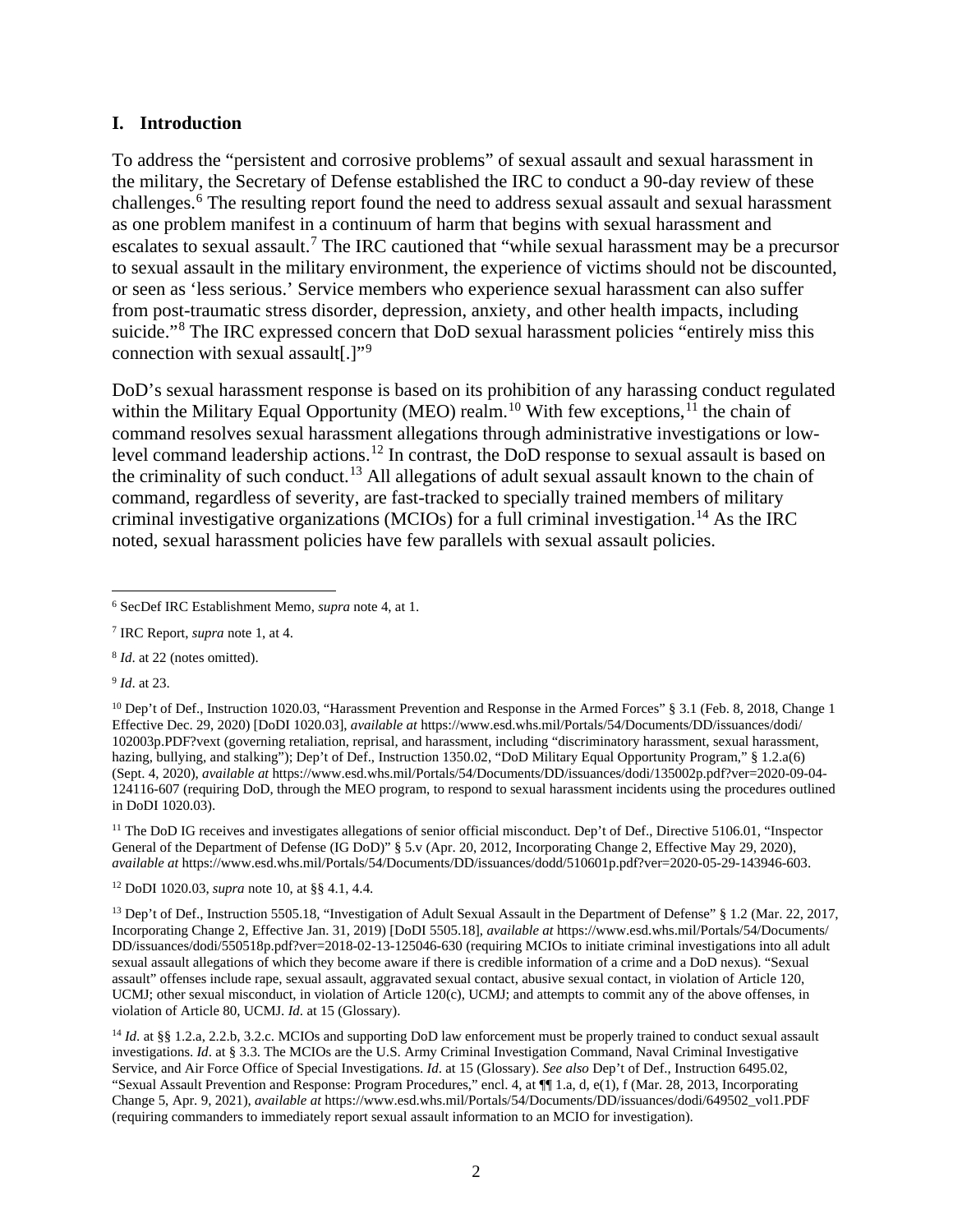The IRC concluded that DoD's sexual harassment response system is deficient. There is vast underreporting of sexual harassment incidents, $15$  in part because victims "do not trust the command to protect them from the negative consequences of reporting"[16](#page-4-1) and victims "do not trust the command to ensure that their complaints are properly investigated and acted upon."<sup>[17](#page-4-2)</sup> The IRC noted the dichotomy of a system in which the command both allows the environment permissive of sexual harassment and decides whether sexual harassment occurred and what the appropriate disposition might be.[18](#page-4-3)

This paper reviews the current DoD response to sexual harassment in the military,<sup>19</sup> explaining the distinction between civilian and military procedures and providing the statutory definition of sexual harassment in the military. The military addresses sexual harassment with a command response based on legislation; expanded by DoD policy, which creates a formal response structure embedded within the DoD MEO Program and governed by DoD harassment response policy; and finally, implemented by the Services, which establish processes for the command to respond to allegations made to commanders, supervisors, the Inspectors General (IGs), the MEO Office, and staff designated to receive harassment complaints.

This paper also describes DoD's ongoing internal efforts to adapt its sexual harassment policies in light of the IRC's recommendations.<sup>[20](#page-4-5)</sup> These efforts include creating special victim prosecutors (SVPs), who make prosecution decisions on substantiated complaints; initiating separation actions for substantiated complaints; making sexual harassment an enumerated offense under the Uniform Code of Military Justice (UCMJ); requiring that investigations be conducted by independent, trained investigators; expanding victim services; $^{21}$  $^{21}$  $^{21}$  addressing sexual harassment in the cyber domain; expanding the Catch a Serial Offender Program (CATCH) to victims of sexual harassment;[22](#page-4-7) reviewing policies that address sexual harassment responses; and developing and implementing metrics for tracking and reporting sexual harassment complaints.

<span id="page-4-2"></span> $17$  *Id.* 

<span id="page-4-3"></span><sup>18</sup> *Id*. at App. B-27.

<span id="page-4-0"></span> $\overline{a}$ <sup>15</sup> IRC Report, *supra* note 1, App. B-25–26 (reviewing data on sexual harassment reporting and concluding that "the titanic delta" between experience rates and reporting rates begs to be addressed"). Appendix B, "Rebuilding Broken Trust: Recommendations for Accountability in the Military Justice System," contains the IRC discussion and recommendations on accountability.

<span id="page-4-1"></span><sup>16</sup> *Id*. at App. B-29.

<span id="page-4-4"></span><sup>&</sup>lt;sup>19</sup> This paper is limited to the DoD response to Service member allegations of sexual harassment committed by other Service members; however, any studies on the military response to sexual harassment should include the Coast Guard response.

<span id="page-4-5"></span><sup>20</sup> SecDef Implementation Memo, *supra* note 3, at App. A-6.

<span id="page-4-6"></span> $21$  Efforts to expand victim services include a recommendation to immediately make sexual harassment victims eligible for SAPR services and to implement a "no wrong door approach" to victims' efforts to seek assistance: that is, if a victim goes to the wrong place for services, a trained contact will actively help them get to the correct place. IRC Report, *supra* note 1, Apps. A-1, E-33 to E-34. Appendix E contains the IRC discussion and recommendations on victim care and support, including Recommendation 4.3a to implement the No Wrong Door Approach. *Id*. at App. E-33 to E-34.

<span id="page-4-7"></span> $22$  The CATCH a Serial Offender Program allows information from restricted reports of sexual assault to be confidentially provided to MCIOs so that they can undertake serial offender matching. *Id*. at App. E-27. The CATCH program procedures are established in DoDI 5505.18, *supra* note 13, at § 3.6.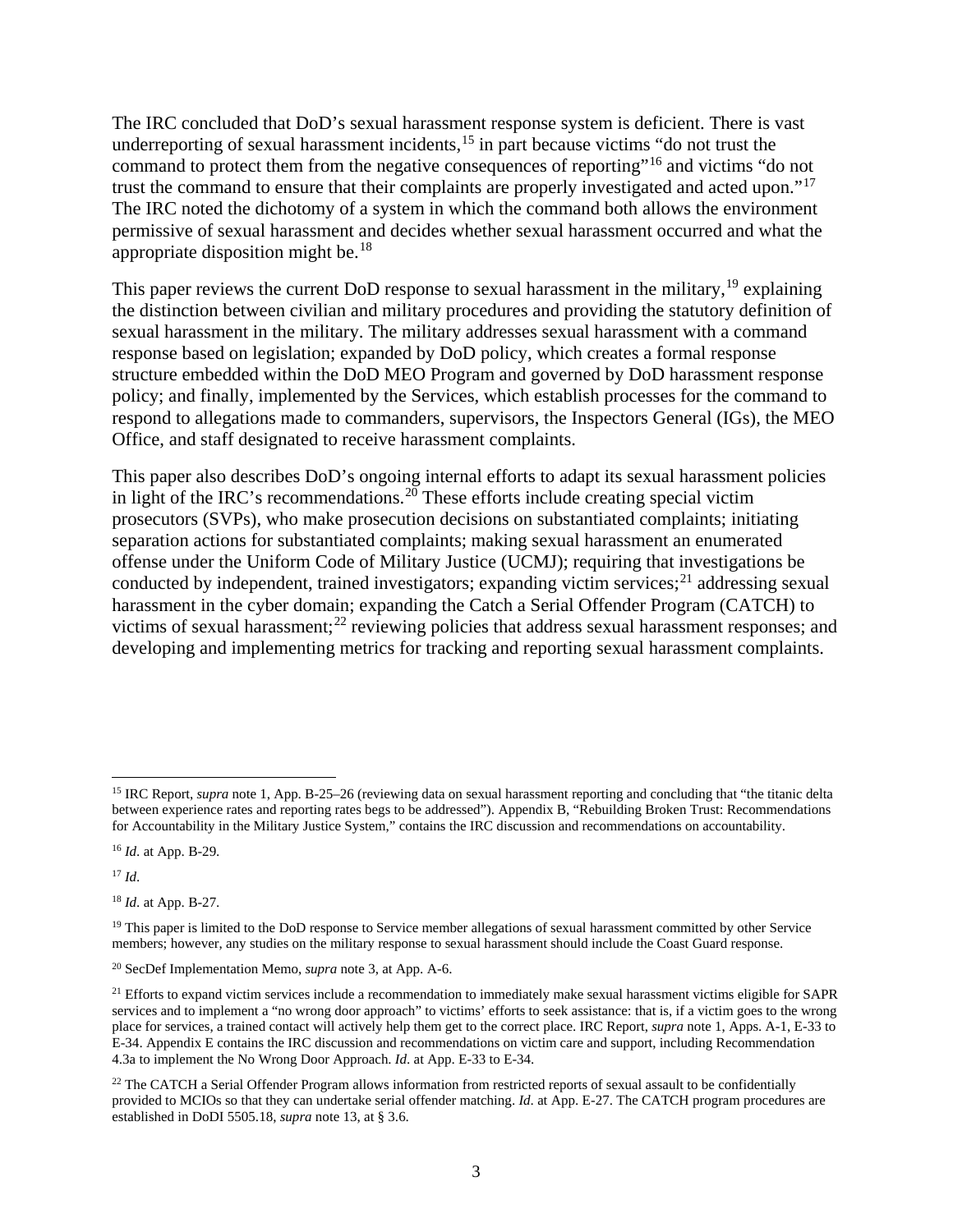Despite these ongoing efforts to improve the military response to sexual harassment, significant issues remain unaddressed. The paper concludes by identifying some gaps that might benefit from further review and assessment by an independent advisory committee composed of experts in the area of addressing sexual misconduct. Currently the DAC-IPAD is the only such advisory committee, and it may wish to consider the following issues:

- Whether sexual harassment reporting systems should be modeled after the sexual assault reporting system and whether such a structure would sufficiently account for barriers similar to those found in sexual assault cases—that prevent Service members from reporting.
- Whether it is feasible and advisable for independent, trained investigators to investigate all complaints of sexual harassment and not just those submitted formally.
- Whether the involvement of legal advisors, with specialized training and experience in handling sexual misconduct, should be mandated at the complaint stage for sexually harassing conduct that could constitute a criminal offense or regulatory violation, to ensure that such offenses are appropriately investigated and resolved.

# **A. Background**

Sexual harassment in the civilian workplace is prohibited by civil law<sup>[23](#page-5-0)</sup> and it is redressed: in the workplace by employers; by the U.S. Equal Employment Opportunity Commission;<sup>[24](#page-5-1)</sup> or in civil court. Remedies for victims include financial compensation and restorative workplace actions. Sexual harassment is not generally a criminal offense under state or federal law; however, the conduct can bring the offender into the criminal justice system when it also meets the elements of a recognized crime, such as sexual assault, sexual battery, or stalking.[25](#page-5-2)

The IRC identified some significant differences between the civilian and military responses to sexual harassment:

Service members are not covered by the protections of Title VII of the Civil Rights Act of 1964 (Pub L. 88-352), which means they cannot take legal action to stop harassment or get restitution for harassment from their employer. Nor can they simply quit their jobs; in fact, doing so is a criminal offense. They are therefore left to work within the closed system(s) created for them by DoD and/or their Service.<sup>[26](#page-5-3)</sup>

<span id="page-5-0"></span> $\overline{a}$ <sup>23</sup> Civil Rights Act of 1964, § 7, 42 U.S.C. §§ 2000e *et seq.* (1964). Title VII of the Civil Rights Act of 1964, as amended, "prohibits employment discrimination based on race, color, religion, sex, and national origin." "Title VII of the Civil Rights Act of 1964," editor's note, U.S. Equal Employment Opportunity Commission[, https://www.eeoc.gov/statutes/title-vii-civil-rights](https://www.eeoc.gov/statutes/title-vii-civil-rights-act-1964)[act-1964.](https://www.eeoc.gov/statutes/title-vii-civil-rights-act-1964) "Sexual harassment is a form of sex discrimination that violates Title VII of the Civil Rights Act of 1964." "Fact Sheet: Sexual Harassment Discrimination," U.S. Equal Employment Opportunity Commission[, https://www.eeoc.gov/fact-sheet/facts](https://www.eeoc.gov/fact-sheet/facts-about-sexual-harassment)[about-sexual-harassment.](https://www.eeoc.gov/fact-sheet/facts-about-sexual-harassment) 

<span id="page-5-1"></span><sup>&</sup>lt;sup>24</sup> The U.S. Equal Employment Opportunity Commission (EEOC) enforces federal laws prohibiting discrimination, including harassment. It is authorized to investigate charges of discrimination against employers and to file lawsuits to protect individual rights. "Overview," U.S. Equal Employment Opportunity Commission[, https://www.eeoc.gov/overview.](https://www.eeoc.gov/overview) 

<span id="page-5-2"></span><sup>25</sup> Marlene Lenthang, "Cuomo Report: Could He Face Criminal Charges?," ABC News (Aug. 5, 2021), *available at* [https://abcnews.go.com/US/cuomo-report-face-criminal-charges/story?id=79263190.](https://abcnews.go.com/US/cuomo-report-face-criminal-charges/story?id=79263190) 

<span id="page-5-3"></span><sup>26</sup> IRC Report, *supra* note 1, App. B-26 (notes omitted).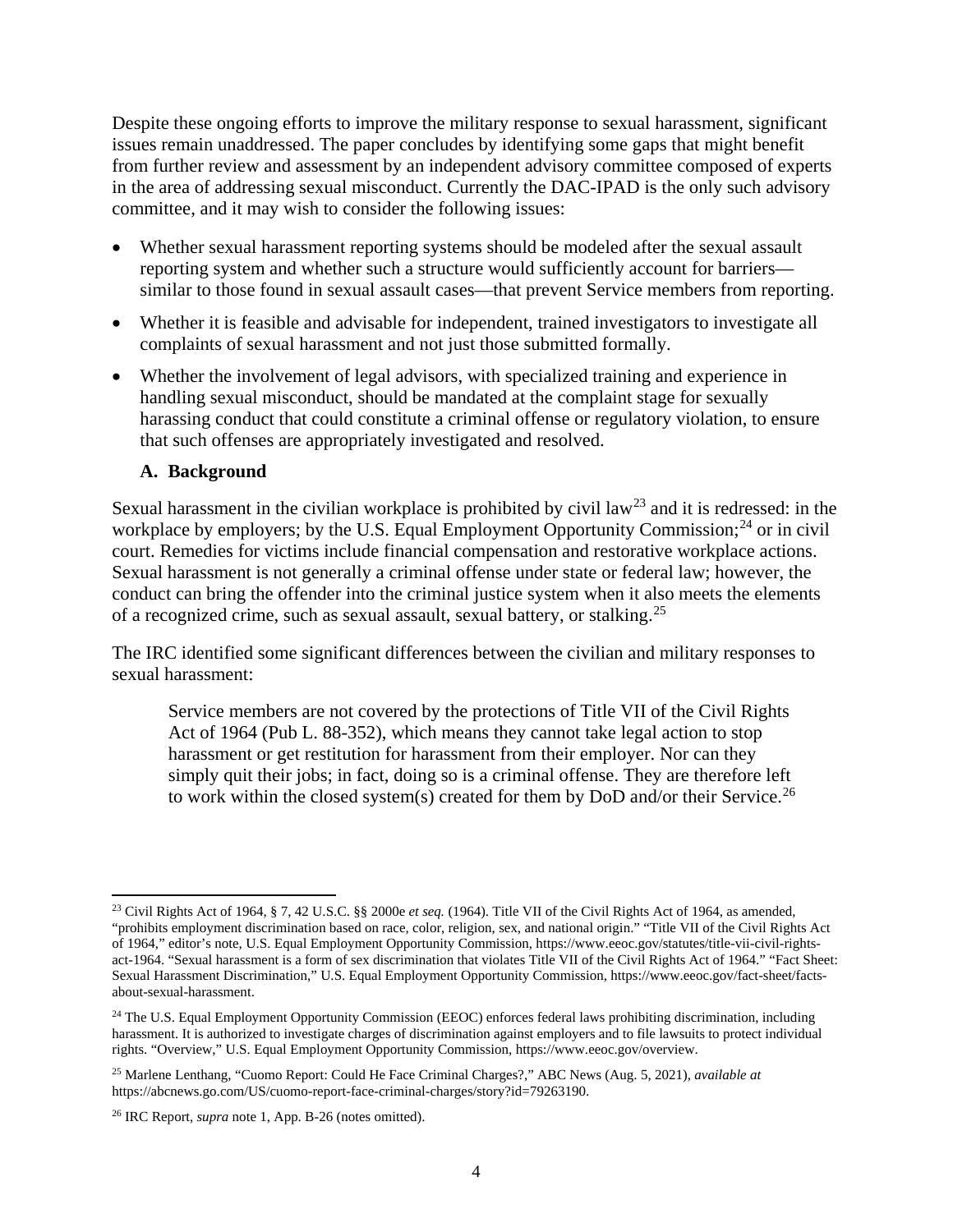#### **B. Sexual Harassment in the Military Defined**

Title 10 U.S.C. § 1561, which establishes the basic framework for the military response to sexual harassment, defines "sexual harassment" as:

- (1) Conduct (constituting a form of sex discrimination) that—
	- (A) involves unwanted sexual advances, requests for sexual favors, and deliberate or repeated offensive comments or gestures of a sexual nature when—
		- (i) submission to such conduct is made either explicitly or implicitly a term or condition of a person's job, pay, or career;
		- (ii) submission to or rejection of such conduct by a person is used as a basis for career or employment decisions affecting that person; or
		- (iii) such conduct has the purpose or effect of unreasonably interfering with an individual's work performance or creates an intimidating, hostile, or offensive environment; and
	- (B) is so severe or pervasive that a reasonable person would perceive, and the victim does perceive, the environment as hostile or offensive.
- (2) Any use or condonation, by any person in a supervisory or command position, of any form of sexual behavior to control, influence, or affect the career, pay, or job of a member of the armed forces or a civilian employee of the Department of Defense.
- (3) Any deliberate or repeated unwelcome verbal comment or gesture of a sexual nature in the workplace by any member of the armed forces or civilian employee of the Department of Defense.<sup>[27](#page-6-0)</sup>

DoD policy clarifies that:

- There is no requirement for concrete psychological harm to the complainant for behavior to constitute sexual harassment. Behavior is sufficient to constitute sexual harassment if it is so severe or pervasive that a reasonable person would perceive, and the complainant does perceive, the environment as hostile or offensive.
- Sexual harassment can occur through electronic communications, including social media, other forms of communication, and in person.[28](#page-6-1)

Some Service policies provide examples of sexual harassment to explain acceptable versus unacceptable behaviors.<sup>29</sup>

<span id="page-6-0"></span> $\overline{a}$ <sup>27</sup> 10 U.S.C. § 1561. *Compare* National Defense Authorization Act for Fiscal Year 2022 [FY22 NDAA], Pub. L. No. 117-81, § 543, 135 Stat. 1541 (2021) (amending 10 U.S.C. § 1561 and replacing the definition of sexual harassment with conduct constituting the new offense of sexual harassment under Article 134, UCMJ). *See also*, FY22 NDAA §539D (requiring the President to amend Part IV of the Manual of Courts-Martial to include sexual harassment as a stand-alone offense punishable under Article 134, UCMJ and establishing the elements of that offense). *See* Appendix I (§ 539D, excerpt from FY22 NDAA). *See* Appendix J (§ 543, excerpt from FY22 NDAA).

<span id="page-6-1"></span><sup>28</sup> DoDI 1020.03, *supra* note 10, at 22 (Glossary).

<span id="page-6-2"></span><sup>&</sup>lt;sup>29</sup> Dep't of the Navy, SECNAVINST 5300.26E, "Department of the Navy Policy on Sexual Harassment" encl. 5 (May 28, 2020) [SECNAVINST 5300.26E], *available at* [https://www.secnav.navy.mil/doni/Directives/05000%20General%20Management%](https://www.secnav.navy.mil/doni/Directives/05000%20General%20Management)20 Security%20and%20Safety%20Services/05-300%20Manpower%20Personnel%20Support/5300.26E.pdf.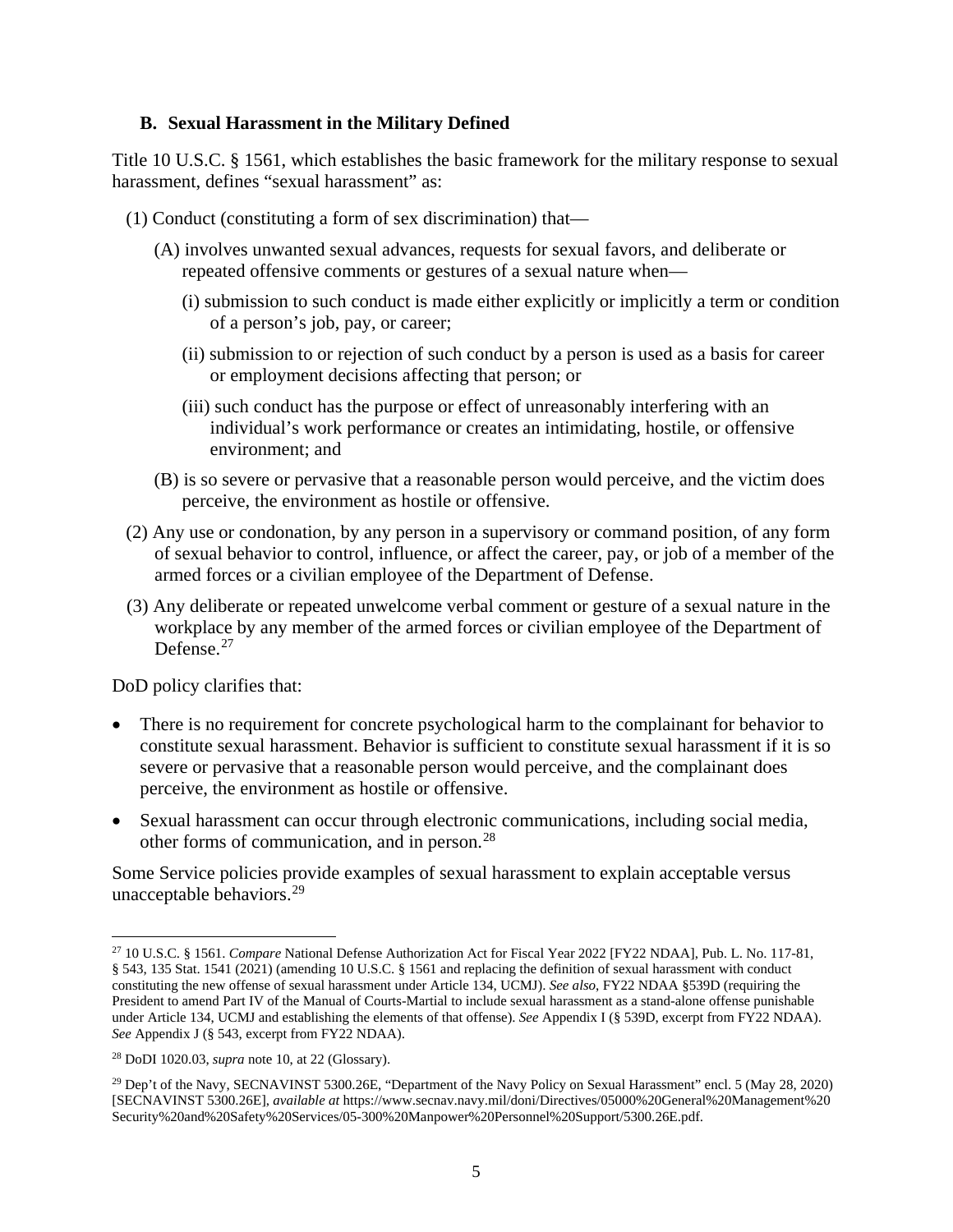#### **C. Regulation of Sexual Harassment in the Military**

The military response to sexual harassment focuses on taking corrective action to address the complaint or taking disciplinary action against the offender. Each Service prohibits sexual harassment through punitive orders or regulations:  $30$  that is, a violation of the regulatory provisions governing sexual harassment can be prosecuted at a court-martial or result in administrative corrective or disciplinary action. Commanders have the full range of disposition options available for substantiated allegations of sexual harassment: criminal charges, nonjudicial punishment, administrative action, or no action. $31$ 

#### *Criminal Prosecution*

The National Defense Authorization Act for Fiscal Year 2022 (FY22 NDAA) requires the President to criminalize sexual harassment as a specified Article 134, UCMJ offense by January 26, 2022;<sup>[32](#page-7-2)</sup> a requirement fully supported by the Secretary of Defense.<sup>[33](#page-7-3)</sup> Prior to this new offense, incidents of sexual harassment have been prosecuted under existing UCMJ provisions, including: Article 92 (failure to obey an order or regulation); Article 93 (cruelty and maltreatment); Article 117a (wrongful broadcast or distribution of intimate visual images); or generally under Article 134 (service discrediting conduct or conduct prejudicial to the good order and discipline in the Armed Forces).<sup>[34](#page-7-4)</sup> The standard for conviction at a court-martial is "beyond a reasonable doubt."[35](#page-7-5) 

<span id="page-7-0"></span> $\overline{\phantom{a}}$ <sup>30</sup> *Id.* at § 5.c(5); Dep't of the Army, Army Reg. 600-20, "Army Command Policy" § 7-7.e (July 24, 2020; rev. Sept. 1, 2020) [AR 600-20], *available at* [https://www.armyresilience.army.mil/ard/images/pdf/Policy/600-20%20Army%20Command%20](https://www.armyresilience.army.mil/ard/images/pdf/Policy/600-20%20Army%20Command) Policy.pdf; Dep't of the Air Force, Department of the Air Force Instruction 36-2710, "Equal Opportunity Program" § 2.1 (June 18, 2020) [DAFI 36-2710], *available at* [https://www.af.mil/Portals/1/images/eeo/dafi36-2710.pdf;](https://www.af.mil/Portals/1/images/eeo/dafi36-2710.pdf) Dep't of the Navy, OPNAVINST 5300.13, "Navy Sexual Harassment Prevention and Response Program Manual" ch. 1, ¶ 2.k (July 24, 2017) [OPNAVINST 5300.13], *available at* [https://www.secnav.navy.mil/doni/Directives/05000%20General%20Management%](https://www.secnav.navy.mil/doni/Directives/05000%20General%20Management%25) 20Security%20and%20Safety%20Services/05-300%20Manpower%20Personnel%20Support/5300.13.pdf; Dep't of the Navy, Marine Corps Order 5354.1F, "Marine Corps Prohibited Activities and Conduct (PAC) Prevention and Response Policy" § 6.a.1 (Apr. 20, 2021) [MCO 5354.1F], *available at* https://www.marines.mil/Portals/1/Publications/MCO%205354.1F.pdf. *See* Department of the Air Force Guidance Memorandum (DAFGM) to Department of the Air Force Instruction (DAFI) 36-2710, "Equal Opportunity Program" (Sept. 2021) (redesignating AFI 36-2710 as DAFI 36-2710).

<span id="page-7-1"></span><sup>31</sup> Rule for Courts-Martial [R.C.M.] 306(c), Manual for Courts-Martial, United States (2019 ed.) [MCM]. Unlike for cases of sexual assault, command disposition authority for sexual harassment has not been reserved for the O-6 or higher level commander. Memorandum from Secretary of Defense, "Subject: Withholding Initial Disposition Authority Under the Uniform Code of Military Justice in Certain Sexual Assault Cases" (Apr. 20, 2012), *available at* [https://dacipad.whs.mil/images/P](https://dacipad.whs.mil/images/)ublic/ 10-Reading\_Room/00\_WhatNew/SecDef\_Memo\_Withholding\_Initial\_Disposition\_Authority\_20120420.pdf.

<span id="page-7-2"></span><sup>32</sup> *See* FY22 NDAA § 539D, *supra* note 27. *See* Appendix I.

<span id="page-7-3"></span><sup>33</sup> SecDef Implementation Memo, *supra* note 3, App. A-6 ("Recommendation 1.6: Expedite processing of proposed Executive Orders regarding military justice, including those currently awaiting issuance related to sexual assault, sexual harassment, and other special victim crimes.").

<span id="page-7-4"></span><sup>34</sup> 10 U.S.C. § 892 (UCMJ, Art. 92) (Violation of a lawful order or regulation); 10 U.S.C. § 893 (UCMJ, Art. 93) (Cruelty and Maltreatment); 10 U.S.C. § 917 (UCMJ, Art. 117a) (Wrongful broadcast or distribution of intimate visual images); and 10 U.S.C. § 934 (UCMJ, Art. 134) (Service discrediting conduct).

<span id="page-7-5"></span><sup>35</sup> R.C.M. 918 (c), MCM, *supra* note 31.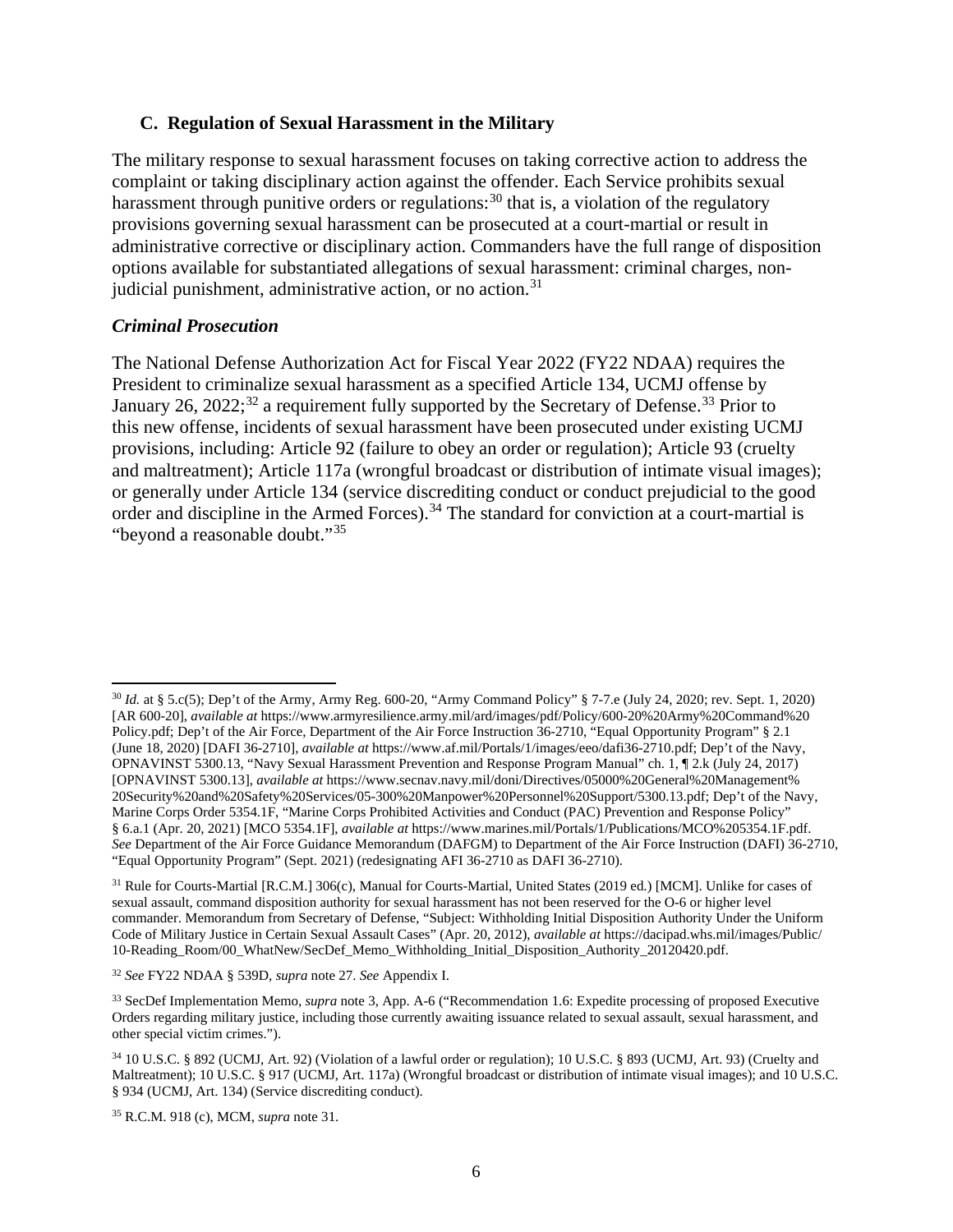#### *Non-Judicial Punishment (NJP)*

Non-judicial punishment is a means by which a commander can take disciplinary action for minor criminal offenses.[36](#page-8-0) If handled by NJP, sexual harassment incidents are normally charged under Article 92—Violation of a lawful general regulation. The standard of proof at NJP is not uniform across the Services: the Army uses a beyond a reasonable doubt standard; the Navy and Marine Corps use a preponderance of the evidence standard; and the Air Force does not have a standard.<sup>[37](#page-8-1)</sup> DoD has taken initial steps to impose the "preponderance of the evidence" standard across all Services by drafting a proposed executive order.<sup>38</sup>

#### *Administrative Actions*

In response to substantiated allegations of sexual harassment, commanders frequently take administrative action,<sup>39</sup> including initiating administrative separation, letters of reprimand, adverse evaluation reports, counseling, training, recommendation against reenlistment, and relief for cause. The Navy and Marine Corps require mandatory administrative separation processing for some substantiated complaints of sexual harassment.<sup>[40](#page-8-4)</sup> Recently, the Secretary of Defense directed the Services to establish a mandatory involuntary separation process for all Service members with substantiated sexual harassment allegations.<sup>[41](#page-8-5)</sup>

 $\overline{\phantom{a}}$ 

<span id="page-8-0"></span><sup>36</sup> 10 U.S.C. § 815 (UCMJ, Art. 15). Punishments include reduction to the lowest enlisted grade, "correctional custody for 30 days; restriction for 60 days; arrest in quarters for 30 days; extra duty for 45 days; forfeitures of one-half of one month's pay for three months; and detention of one-half of one month's pay for two months." REPORT OF THE MILITARY JUSTICE REVIEW GROUP, Part I, 211 (2015), *available at* https://ogc.osd.mil/Portals/99/report\_part1.pdf.

<span id="page-8-1"></span><sup>37</sup> *Id*. at 212.

<span id="page-8-2"></span><sup>38</sup> SecDef Implementation Memo, *supra* note 3, App. A-9 ("Recommendation 1.7c: [Revised] The Joint Service Committee on Military Justice has drafted a proposed Executive Order to establish a preponderance of the evidence standard for non-judicial punishment.").

<span id="page-8-3"></span><sup>39</sup> Dep't of Def., SAPRO, DEPARTMENT OF DEFENSE ANNUAL REPORT ON SEXUAL ASSAULT IN THE MILITARY FISCAL YEAR 2020, Appendix F: Sexual Harassment Assessment [FY20 SAPRO Report, App. F], *available at* [https://www.sapr.mil/sites/default/](https://www.sapr.mil/sites/default/%20files/Appendix_F_Sexual_Harassment_Assessment_FY2020.pdf)  [files/Appendix\\_F\\_Sexual\\_Harassment\\_Assessment\\_FY2020.pdf.](https://www.sapr.mil/sites/default/%20files/Appendix_F_Sexual_Harassment_Assessment_FY2020.pdf) *See also infra* at Section III, Table 8. This PDF only contains the appendix providing sexual harassment data.

<span id="page-8-4"></span><sup>40</sup> SECNAVINST 5300.26E, *supra* note 29, at § 5.d(3). The first substantiated incident of sexual harassment requires initiation of an administrative separation action if the sexual harassment involved "(a) Action, threats, or attempts to influence another's career or job in exchange for sexual favors. (b) Rewards in exchange for sexual favors. (c) Physical contact of a sexual nature which, if charged as a violation of the UCMJ, could result in punitive discharge." *Id*. An incident is substantiated if "there has been a court-martial conviction or if the Commanding Officer determines that sexual harassment has occurred." *Id*.

<span id="page-8-5"></span><sup>41</sup> SecDef Implementation Memo, *supra* note 3, App. A-5 ("Recommendation 1.2: [REVISED] Independent, trained investigators for sexual harassment and mandatory initiation of involuntary separation for all substantiated complaints.").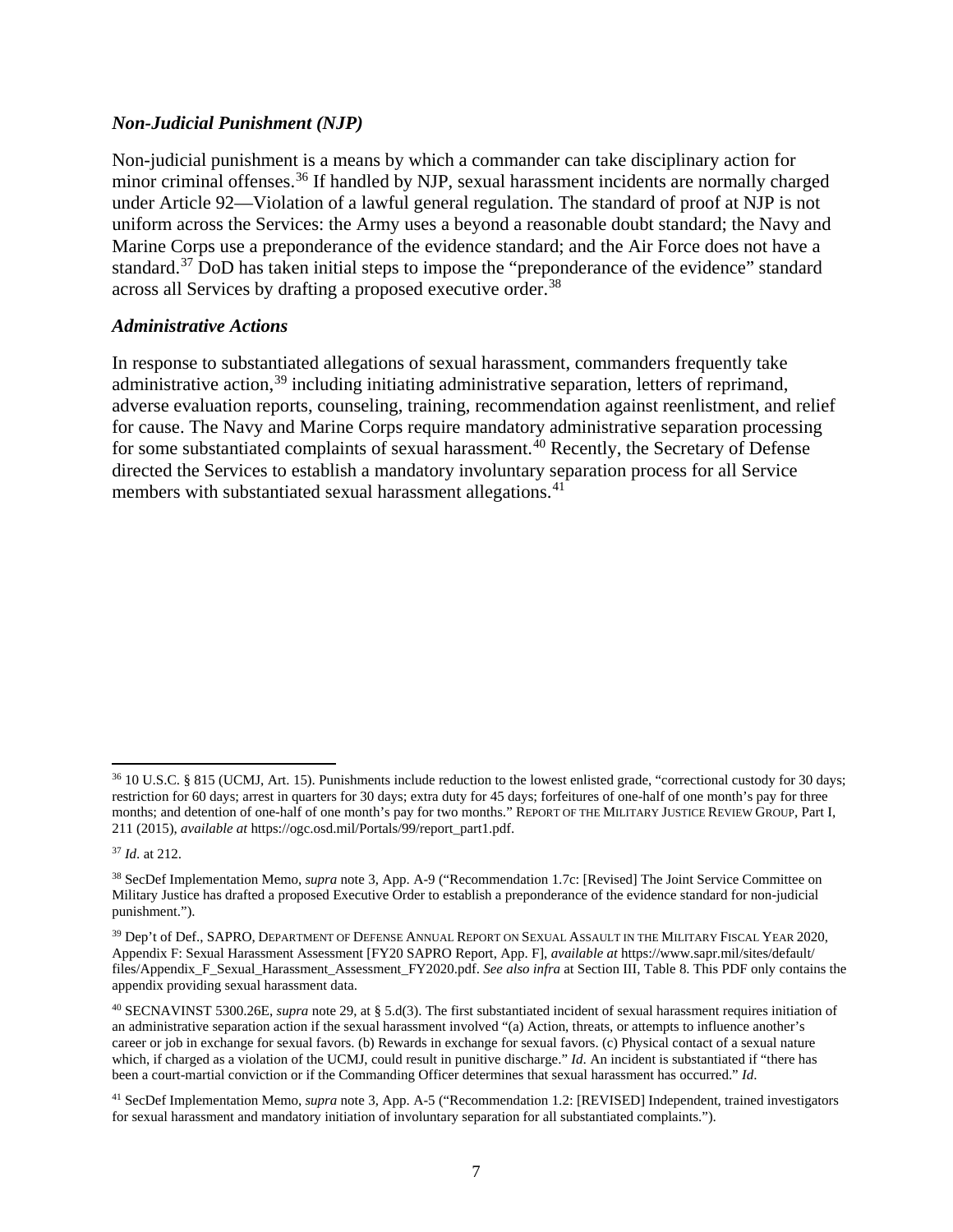# **II. Service Member Sexual Harassment Complaint Processing: Reports and Investigation**

# **A. Statutory Requirements for the Response to Military Sexual Harassment Complaints[42](#page-9-0)**

#### *Command Investigations*

Title 10 U.S.C. § 1561, which governs sexual harassment complaints made to commanding officers, requires that:

A commanding officer or officer in charge of a unit, vessel, facility, or area of the Army, Navy, Air Force, or Marine Corps who receives from a member of the command a complaint alleging sexual harassment by a member of the armed forces . . . shall carry out an investigation of the matter in accordance with this section.<sup>[43](#page-9-1)</sup>

#### *Immediate Actions*

The officer receiving the complaint has 72 hours from receipt of the complaint to:

- Notify the "next superior officer in the chain of command who is authorized to convene a general court-martial" of the complaint by forwarding "the complaint or a detailed description of the allegation"
- Start the investigation
- Inform the complainant that the investigation has started  $44$

# *Duration of Investigation*

The investigation must be completed within 14 days.<sup>[45](#page-9-3)</sup>

#### *Report on Investigation*

The officer receiving the complaint must:

- "Submit a final report on the results of the investigation, including any action taken as a result of the investigation," to the general court-martial convening authority (GCMCA) "within 20 days after the date the investigation was commenced; or"
- "Submit a report on the progress made in completing the investigation" to the GCMCA "within 20 days after the date the investigation was commenced and every 14 days thereafter until the investigation is completed and, upon completion of the investigation, then submit a final report on the results of the investigation, including any action taken as a result of the investigation," to the GCMCA.<sup>[46](#page-9-4)</sup>

<span id="page-9-3"></span><sup>45</sup> *Id.*

<span id="page-9-4"></span><sup>46</sup> *Id.*

<span id="page-9-0"></span> $\overline{a}$ <sup>42</sup> Appendix A-1 (Diagram of the complaint process and command actions required by 10 U.S.C. § 1561).

<span id="page-9-1"></span><sup>43</sup> 10 U.S.C. § 1561. *Compare* FY22 NDAA § 543, *supra* note 27 (amending 10 U.S.C. § 1561 to require commanding officers receiving formal complaints of sexual harassment to direct an independent investigation of the complaint and establishing an effective date of December 26, 2023 for the amendment).

<span id="page-9-2"></span><sup>44</sup> 10 U.S.C. § 1561.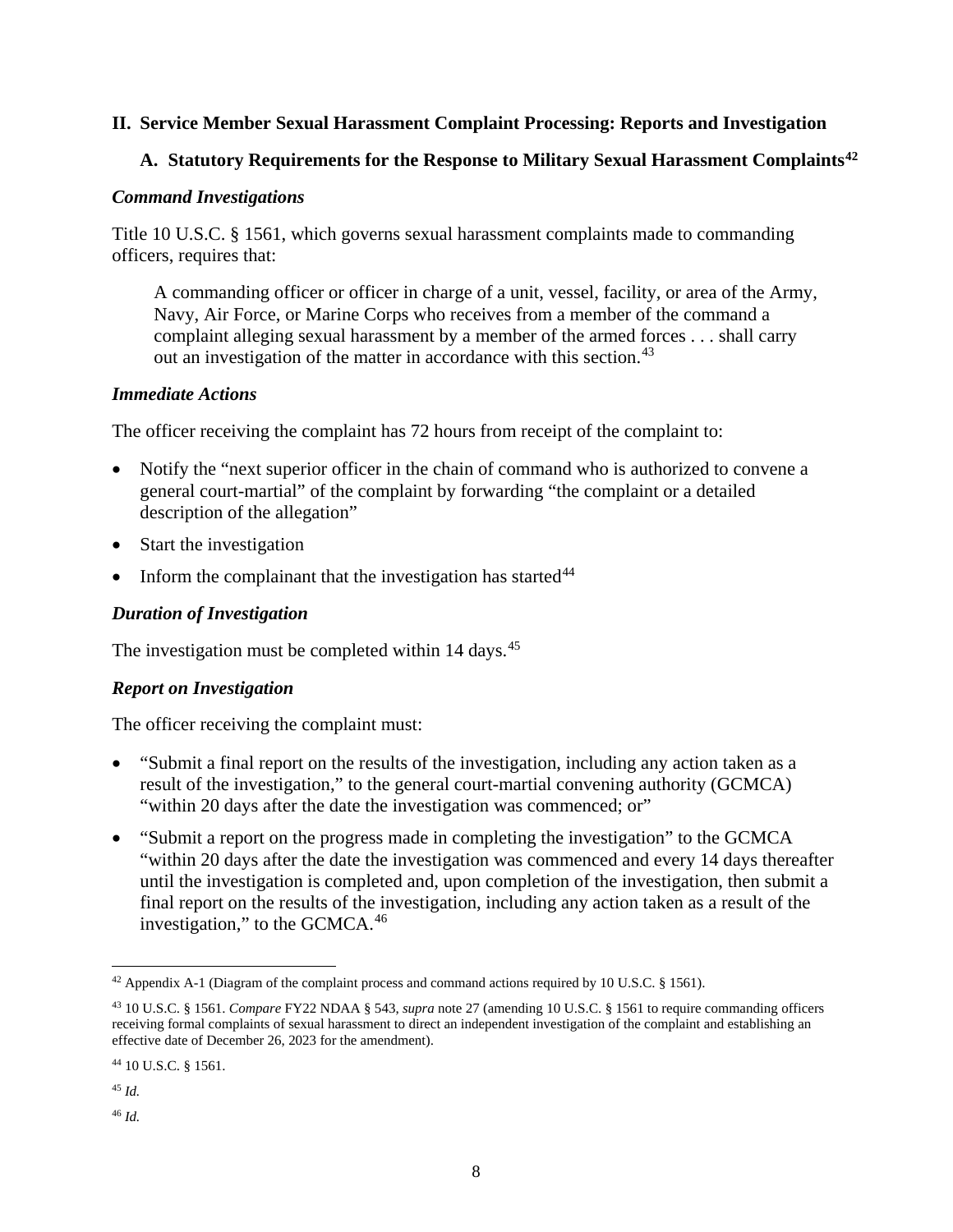# **B. DoD Requirements for Processing Service Member Sexual Harassment Complaints[47](#page-10-0)**

#### *DoDI 1020.03*

The DoD harassment prevention and response program<sup>[48](#page-10-1)</sup> implements the 10 U.S.C.  $\S$  1561 requirements for sexual harassment complaints and requires Service prevention and response programs to:[49](#page-10-2) 

- Ensure that harassment complaints are "investigated in an impartial and timely manner";<sup>[50](#page-10-3)</sup>
- Provide information on submitting complaints to (1) the appropriate commander or supervisor,  $51$  (2) the Inspector General's office (IG office), (3) the Military Equal Opportunity (MEO) office, or (4) staff designated by the Military Service to receive harassment complaints;<sup>52</sup> and
- Establish "procedures for commanders and supervisors to receive, respond to, investigate, and resolve harassment complaints[.]"<sup>[53](#page-10-6)</sup>

# *Sexual Harassment Complaint Processing Requirements*

DoDI 1020.03 requires complaints to be processed pursuant to § 1561 and includes the following additional requirements:

- Within 72 hours of the complaint's receipt, provide the complainant information about the process; victim support resource availability, on- and off-base; and appeal rights;"[54](#page-10-7)
- Conduct a legal sufficiency review on all reports of investigation;<sup>[55](#page-10-8)</sup> and
- Provide the complainant the substantiation determination when the investigation is complete.<sup>[56](#page-10-9)</sup>

<span id="page-10-5"></span><sup>52</sup> *Id.* at § 2.4.b(3).

l

<span id="page-10-6"></span><sup>53</sup> *Id.* at § 2.4.b(4).

- <span id="page-10-8"></span><sup>55</sup> *Id.* at § 4.4.e.
- <span id="page-10-9"></span><sup>56</sup> *Id*. at § 4.4.c.

<span id="page-10-0"></span><sup>47</sup> *See* Appendix B-1 (Diagram of the complaint process required by DoDI 1020.03).

<span id="page-10-1"></span><sup>&</sup>lt;sup>48</sup> The IRC questioned whether this policy effectively establishes a comprehensive DoD-wide program, since the Services' implementation of DODI 1020.03 is different enough that Service members across the Services have "vastly different experiences." IRC Report, *supra* note 1, at 28.

<span id="page-10-2"></span><sup>49</sup> DoDI 1020.03, *supra* note 10, at § 3.

<span id="page-10-3"></span><sup>&</sup>lt;sup>50</sup> *Id.* at § 2.4.a(3). A complaint is "[a]n allegation of harassment made by a Service member to a commander, supervisor, the inspector general's office, MEO office, or staff designated by the Military Service to receive harassment complaints." *Id*. at 30 (Glossary).

<span id="page-10-4"></span><sup>&</sup>lt;sup>51</sup> *Id.* at 23 (Glossary) (A supervisor is "[a] commissioned officer, non-commissioned officer or DoD civilian employee in a supervisory or command position.").

<span id="page-10-7"></span><sup>54</sup> *Id.* at § 4.4.c.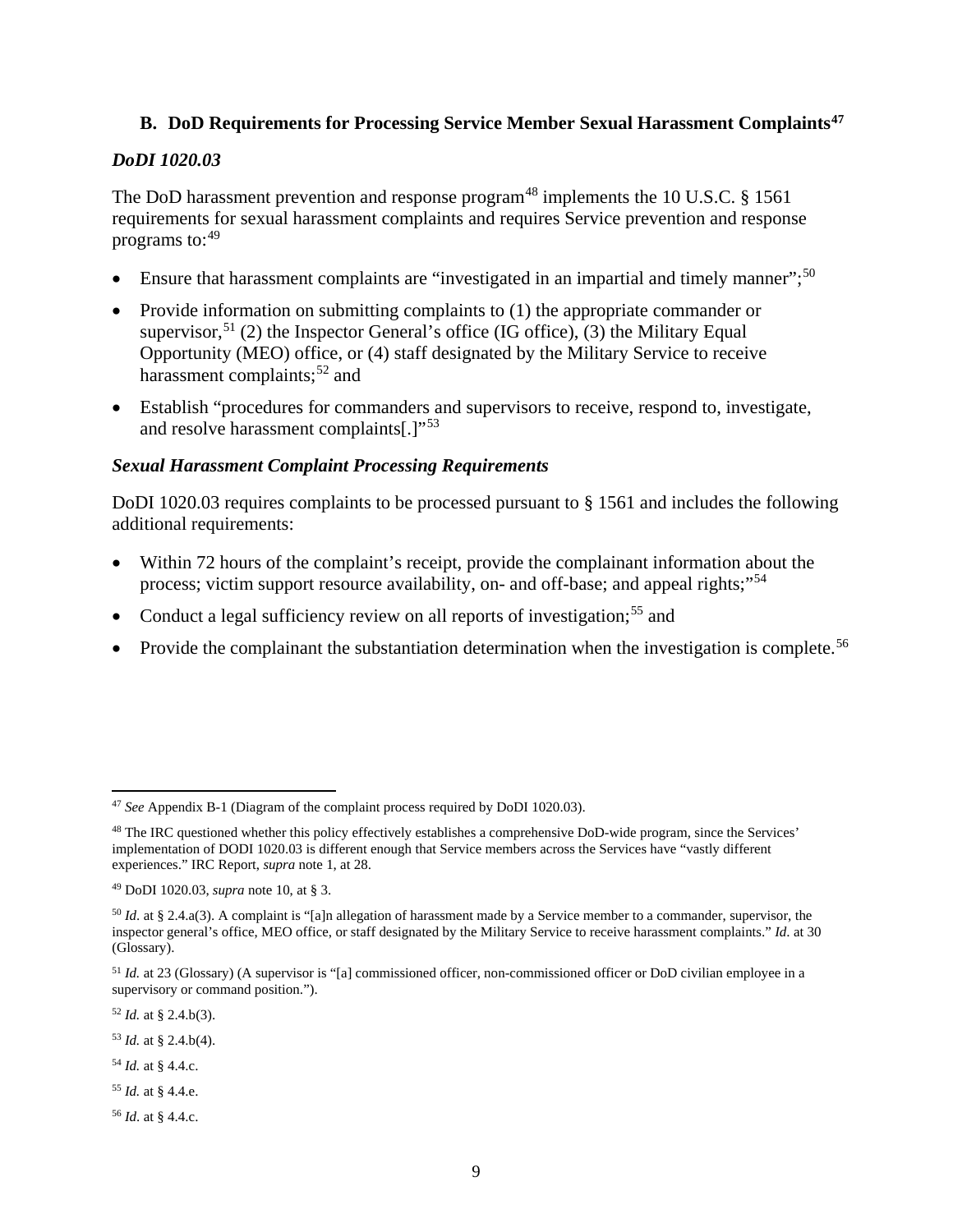# *Complaints*

- A Service member can make a sexual harassment complaint to their commander, supervisor, the IG office, MEO office, or staff designated to receive complaints.<sup>[57](#page-11-0)</sup> The specific requirements for processing sexual harassment complaints apply.
- A complaint may be submitted anonymously. Anonymous complaints are those "received by a commanding officer or supervisor, regardless of the means of transmission, from an unknown or unidentified source, alleging harassment."<sup>[58](#page-11-1)</sup> If sufficient information is available, the commanding officer or supervisor must initiate an investigation.<sup>[59](#page-11-2)</sup> The specific requirements for processing sexual harassment complaints apply to anonymous complaints.
- A Service member can make an informal complaint to "a person in a position of authority within the Service member's organization or outside the Service member's organization."<sup>[60](#page-11-3)</sup> These complaints should be addressed at the lowest appropriate level.<sup>[61](#page-11-4)</sup> The commander or officer in charge has discretion to investigate these complaints.<sup>[62](#page-11-5)</sup>

# *Categories of Complaints*

For the purpose of data collection and reporting, harassment complaints are categorized as anonymous, formal, or informal.[63](#page-11-6) In addition to anonymous complaints, discussed above, DoDI 1020.03 provides for:

- Formal complaints.[64](#page-11-7) Allegations submitted in writing by the complainant to the staff designated to receive formal complaints. In addition, informal complaints that the commander elects to investigate are categorized as formal complaints.
- Informal complaints.<sup>[65](#page-11-8)</sup> Allegations not processed or resolved as a formal complaint through the office designated to receive harassment complaints.

<span id="page-11-2"></span><sup>59</sup> *Id*. at § 4.6.

l

<span id="page-11-4"></span><sup>61</sup> *Id*. at § 4.1.

<span id="page-11-6"></span><sup>63</sup> *Id.* at § 1.2.d (requiring the glossary definitions to be included in the Services' implementing policies).

<span id="page-11-0"></span><sup>57</sup> *See infra* notes 80, 83, 86, and 89 and Table 1, Service Programs for Preventing and Responding to Sexual Harassment, for information on the staff designated to receive sexual harassment complaints. DoD policy is unclear on whether the sexual harassment complaint process is limited to sexual harassment allegations made to the individuals and organizations specified in the definition of "complaint" or pertain to any sexual harassment allegations.

<span id="page-11-1"></span><sup>58</sup> DoDI 1020.03, *supra* note 10, at 19 (Glossary).

<span id="page-11-3"></span><sup>&</sup>lt;sup>60</sup> *Id.* at 21 (Glossary) (An informal complaint is an "allegation, made either orally or in writing, that is not processed or resolved as a formal complaint through the office designated to receive harassment complaints.").

<span id="page-11-5"></span> $62$  *Id.* at 20 (Glossary) (Formal complaints include "an informal complaint which the commanding officer . . . determines warrants an investigation."); *but see id*. at § 4.4 (appearing to require investigations if the complaint is made to the commander, supervisor, the IG, the MEO office, or staff designated to receive complaints). DoDI 1020.03 does not address whether the discretionary investigations must comply with 10 U.S.C. § 1561.

<span id="page-11-7"></span><sup>&</sup>lt;sup>64</sup> *Id.* at 20 (Glossary) (A formal complaint is "[a]n allegation submitted in writing to the staff designated to receive such complaints in Military Department operating instructions and regulations; or an informal complaint, which the commanding officer or other person in charge of the organization determines warrants an investigation.").

<span id="page-11-8"></span><sup>65</sup> *Id*. at 21 (Glossary). *See also supra* note 60 (defining informal complaint).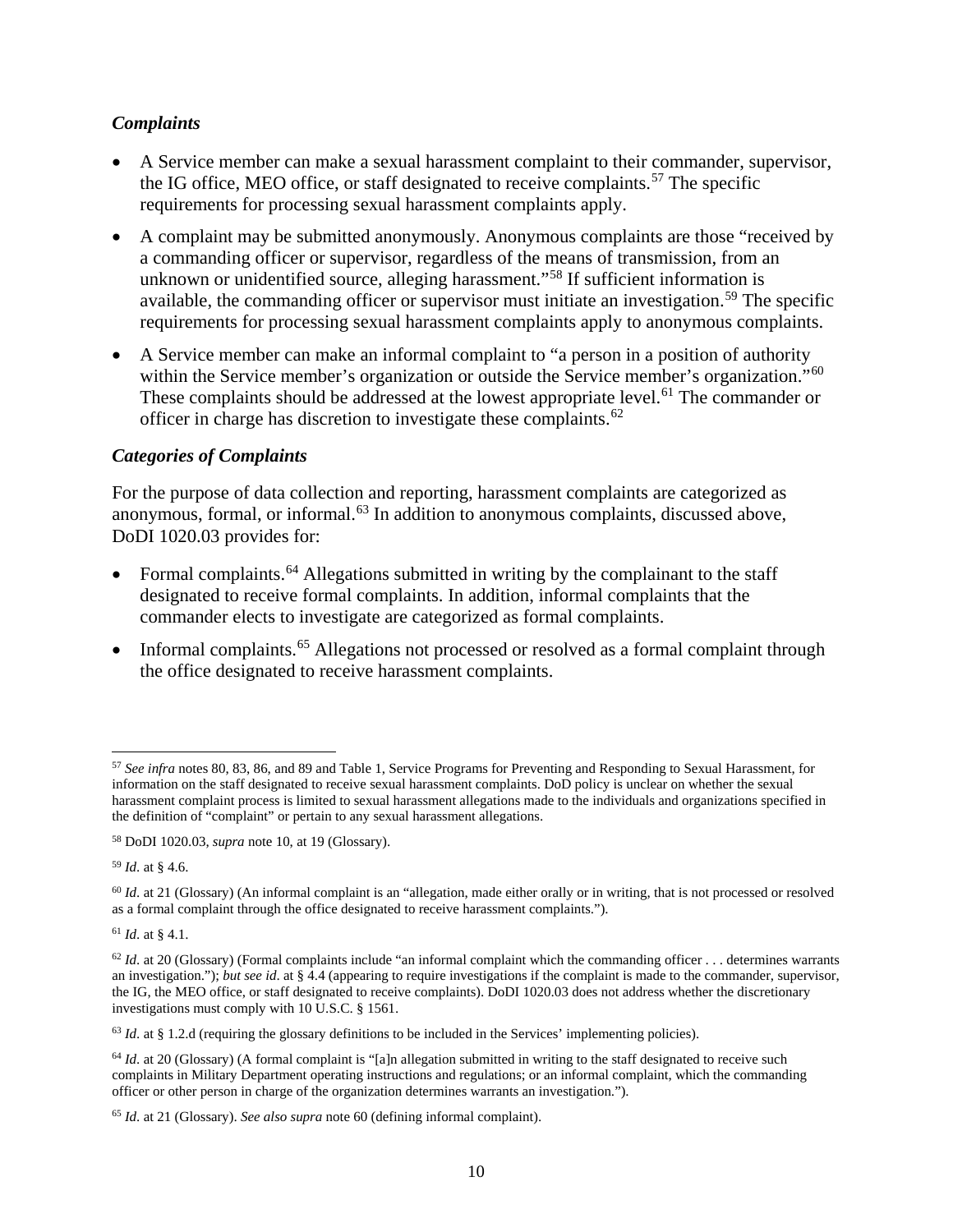Section 532 of the FY21 NDAA requires DoD to establish a process for confidential reporting of a sexual harassment complaint outside the immediate chain of command.[66](#page-12-0) This new requirement has not yet been implemented by DoD.

#### *Investigations of Sexual Harassment Complaints*

Even though sexual harassment can be criminally prosecuted, violations of punitive regulations are not normally investigated by law enforcement, unless the alleged conduct amounts to a recognized criminal offense.[67](#page-12-1) For example, harmful or offensive touching could be both sexual harassment and criminal assault. Commanders lacking the investigative authority of law enforcement or the IG cannot conduct criminal investigations; instead, they conduct commander's inquiries or administrative investigations into sexual harassment complaints. [68](#page-12-2)

The Services' individual instructions establish procedures and standards for administrative command investigations,  $69$  including the appointment of an investigating officer (IO) to investigate the allegation, interview witnesses, collect evidence, and prepare a report with findings and recommendations. The IO is generally a Service member with no investigation experience or any "unique training on sexual harassment, discrimination, or trauma-informed techniques," and they may be in the complainant's or offender's unit.[70](#page-12-4)

 $\overline{\phantom{a}}$ 

<span id="page-12-0"></span><sup>66</sup> National Defense Authorization Act for Fiscal Year 2021 [FY21 NDAA], Pub. L. No. 116-283, § 532, 134 Stat. 3388 (2021).

<span id="page-12-1"></span><sup>67</sup> Dep't of Def., Instruction 5505.16, "Investigations by DoD Components" § 3.1 (June 23, 2017) [DoDI 5505.16], *available at* [https://www.esd.whs.mil/Portals/54/Documents/DD/issuances/dodi/550516\\_dodi\\_2017.pdf?ver=2017-07-03-133802-227](https://www.esd.whs.mil/Portals/54/Documents/DD/issuances/dodi/550516_dodi_2017.pdf?ver=2017-07-03-133802-227) (Criminal allegations must be referred to law enforcement; if law enforcement declines, the command can investigate.). Criminal "[i]nvestigations into alleged or apparent violations of law [are] undertaken for purposes which include the collection of evidence in support of potential criminal prosecution." *Id*. at 7 (Glossary). MCIO Investigations take precedence over commander-directed investigations, which may not interfere with or hinder criminal investigations. Dep't of Def., Instruction 5505.03, "Initiation of Investigations by Defense Criminal Investigative Organizations" § 5.c (Mar. 24, 2011, Incorporating Change 2, Feb. 13, 2017) [DoDI 5505.03], *available at* [https://www.esd.whs.mil/Portals/54/Documents/DD/issuances/dodi/550503p.pdf?ver=2019-08-13-](https://www.esd.whs.mil/Portals/54/Documents/DD/issuances/dodi/550503p.pdf?ver=2019-08-13-083329-373) [083329-373.](https://www.esd.whs.mil/Portals/54/Documents/DD/issuances/dodi/550503p.pdf?ver=2019-08-13-083329-373) DoD has not implemented procedures for the investigation of the new criminal offense of sexual harassment. FY22 NDAA §543, *supra* note 27.

<span id="page-12-2"></span><sup>68</sup> DoDI 5505.16, *supra* note 67, at §§ 1.2.a and b. Administrative investigations "presume the allegations under investigation, if substantiated, are not reasonably expected to result in criminal prosecution." *Id*. at 7 (Glossary). Commander-directed inquiries are "[a]dministrative fact-finding procedures to gather, analyze, and record relevant information about matters of primary interest to command authorities. Commanders . . . use the inherent authority of command to authorize administrative inquiries and investigations conducted outside of inspector general channels." *Id*. Law enforcement authority is established by statute, granted by the Secretary of Defense, or provided to the Inspector General by the Inspector General Act of 1978, as amended. *Id*. at § 1.2.a. *See* R.C.M. 303 (Preliminary inquiry into reported offenses), MCM, *supra* note 31.

<span id="page-12-3"></span><sup>69</sup> Dep't of the Army, Army Reg. 15-6, "Procedures for Investigating Officers and Boards of Officers" (Apr. 1, 2016) [AR 15-6], *available at* [https://armypubs.army.mil/epubs/DR\\_pubs/DR\\_a/pdf/w](https://armypubs.army.mil/epubs/DR_pubs/DR_a/pdf/)eb/r15\_6.pdf; Dep't of the Air Force, "Commander-Directed Investigation (CDI) Guide" (June 1, 2018) [AF CDI Guide], *available at* [https://www.af.mil/LinkClick.aspx?fileticket=](https://www.af.mil/LinkClick.aspx?fileticket=%20tHPrwyT73OY=&)  [tHPrwyT73OY=&p](https://www.af.mil/LinkClick.aspx?fileticket=%20tHPrwyT73OY=&)ortali; Dep't of the Navy, JAGINST 5800.7G, *Manual of the Judge Advocate General* (Jan. 15, 2021) [JAGMAN], *available at* https://www.secnav.navy.mil/doni/SECNAV%20Manuals1/5800.7G.pdf.

<span id="page-12-4"></span><sup>70</sup> IRC Report, *supra* note 1, at App. B-28.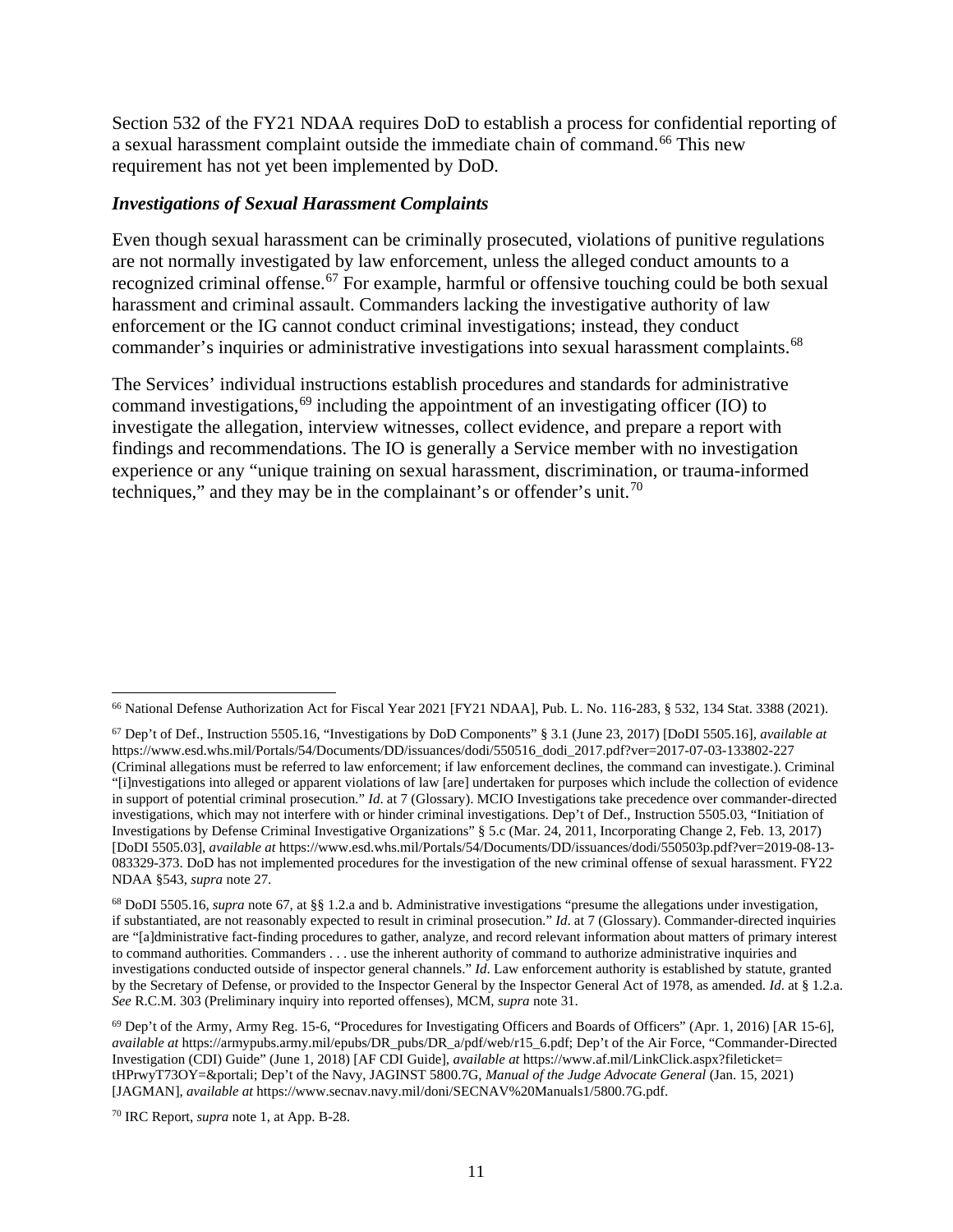All Services use "preponderance of the evidence" as the standard to substantiate administratively investigated allegations:<sup>[71](#page-13-0)</sup> that is, the IO's conclusions concerning the allegations must be supported by "a greater weight of evidence than supports a contrary conclusion."<sup>[72](#page-13-1)</sup> The commander can approve, disapprove, modify, or add to the investigating officer's findings and recommendations.<sup>73</sup>

DoD sexual harassment policy adds specific procedures for sexual harassment investigations pursuant to 10 U.S.C. § 1561 and DoDI 1020.03, as set forth above, and prohibits the Services from limiting commanders' inherent discretion "to appropriately investigate harassment and take corrective action to ensure unit cohesion and warfighting effectiveness."[74](#page-13-3) Otherwise, DoD defers to the Services for the establishment of procedures for commanders and supervisors to conduct timely and impartial investigations of sexual harassment complaints.[75](#page-13-4) 

# **C. Service Policies on the Response to Service Members' Sexual Harassment Complaints**

# *Service Sexual Harassment Programs*

Each Service has created a program that establishes procedures controlling how commanders receive, respond to, and investigate sexual harassment complaints.[76](#page-13-5) As set forth in Table 1 below, the Army has combined sexual assault and sexual harassment in the same prevention and response program, while the other Services have linked their sexual harassment prevention and response programs to their Equal Opportunity (EO) or Military Equal Opportunity programs. The IRC expressed concern that embedding sexual harassment within EO and MEO programs results in a lack of support services, because designated response personnel are not specialized in sexual harassment and "are equipped only to receive complaints and support commanders in resolving complaints."[77](#page-13-6)

<span id="page-13-0"></span> $\overline{a}$ <sup>71</sup> AR 15-6, *supra* note 69, at § 3-10.b; JAGMAN, *supra* note 69, at § 0207.a(2); AF CDI Guide, *supra* note 69, at § 1.4.

<span id="page-13-1"></span><sup>72</sup> AR 15-6, *supra* note 69, at § 3-10.b.

<span id="page-13-2"></span><sup>73</sup> *Id*. at § 2.8.b(3)(a); JAGMAN, *supra* note 69, at § 0209.f(2)(a); AF CDI Guide, *supra* note 69, at § 3.2.2.

<span id="page-13-3"></span><sup>74</sup> DoDI 1020.03, *supra* note 10, at § 1.2.g. *See also* DoDI 5505.16, *supra* note 67, at § 3.3 (recognizing the inherent authority of a commander to conduct a commander-directed inquiry provided it does not interfere with or hinder a criminal investigation).

<span id="page-13-4"></span><sup>75</sup> DoDI 1020.03, *supra* note 10, at § 2.4.b(4). An "investigation" is defined as "[a]n examination into allegations of wrongdoing or misconduct." *Id*. at 21 (Glossary).

<span id="page-13-5"></span><sup>76</sup> *See generally id*. at §§ 2.4.a, 2.4.b, 2.4.b(4) (requiring the Service Secretaries to establish military harassment prevention and response programs that include "[p]rocedures for commanders and supervisors to receive, respond to, investigate, and resolve harassment complaints").

<span id="page-13-6"></span><sup>77</sup> IRC Report, *supra* note 1, at 23, note 52 (The IRC posits that these response personnel are not able to provide victim advocacy, address safety needs, or identify helpful behavioral health services.).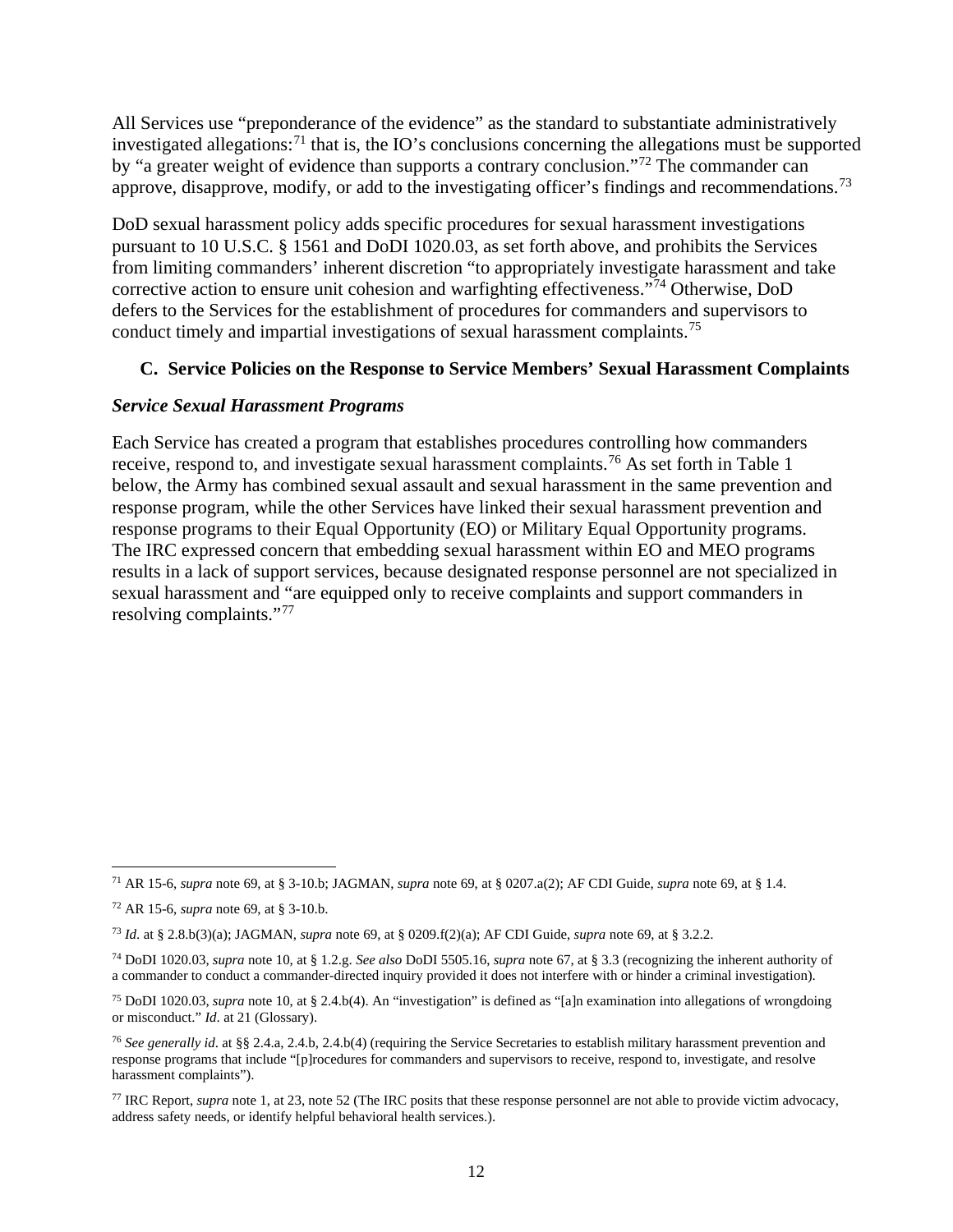| <b>Service Program</b>                                                                                           | <b>Overview</b>                                                                                                                                                                                                                                                                                                                     |
|------------------------------------------------------------------------------------------------------------------|-------------------------------------------------------------------------------------------------------------------------------------------------------------------------------------------------------------------------------------------------------------------------------------------------------------------------------------|
| <b>Air Force</b>                                                                                                 | Responds to allegations of all forms of unlawful discrimination, harassment,                                                                                                                                                                                                                                                        |
| <b>Equal Opportunity</b>                                                                                         | and reprisal, including sexual harassment. <sup>79</sup> Equal opportunity practitioners                                                                                                                                                                                                                                            |
| Program. <sup>78</sup>                                                                                           | (EO practitioners) are designated to receive sexual harassment complaints. <sup>80</sup>                                                                                                                                                                                                                                            |
| Army<br>Sexual Harassment/<br><b>Assault Response and</b><br><b>Prevention Program</b><br>(SHARP). <sup>81</sup> | Responds to allegations of sexual assault and sexual harassment. <sup>82</sup> Brigade<br>sexual assault response coordinators (SARCs) are designated to "accept and<br>process informal, formal, and anonymous sexual harassment complaints."83<br>Complainants are entitled to SHARP victim advocate (VA) services. <sup>84</sup> |
| <b>Navy</b>                                                                                                      | Responds only to sexual harassment complaints. Command climate                                                                                                                                                                                                                                                                      |
| <b>Sexual Harassment</b>                                                                                         | specialists (CCS) and Command Managed Equal Opportunity (CMEO)                                                                                                                                                                                                                                                                      |
| Prevention and                                                                                                   | program managers are designated to process sexual harassment complaints                                                                                                                                                                                                                                                             |
| Response Program. <sup>85</sup>                                                                                  | for the command. <sup>86</sup>                                                                                                                                                                                                                                                                                                      |
| <b>Marine Corps</b>                                                                                              | Prohibited activities and conduct (PAC) (sexual harassment, discrimination,                                                                                                                                                                                                                                                         |
| Military Equal                                                                                                   | harassment, hazing, bullying, dissident and protest activities, and wrongful                                                                                                                                                                                                                                                        |
| Opportunity (MEO)                                                                                                | distribution or broadcasting of intimate images) are combined in one policy. <sup>88</sup>                                                                                                                                                                                                                                          |
| program. <sup>87</sup>                                                                                           | EO representatives (EOR) and EO advisors (EOA) receive PAC complaints. <sup>89</sup>                                                                                                                                                                                                                                                |

#### **Table 1: Service Programs for Preventing and Responding to Sexual Harassment**

<span id="page-14-4"></span><sup>82</sup> *Id.* at § 7-2. Soldiers may seek guidance on how to directly address sexual harassment from sources other than the chain of command and the SARC but "actions and resolutions external to the commander or full-time brigade SARC will not be tracked or documented by the SARC, or entered into ICRS [the Integrated Case Reporting System]." *Id.* at § 7-8.b.

<span id="page-14-5"></span><sup>83</sup> *Id*. at § 7-5.y. Brigade SARCs provide assistance and support to complainants.

<span id="page-14-6"></span><sup>84</sup> Victim advocates cannot receive or process complaints. *Id*. at §§ 7-5.bb, 5.bb(1), 5.bb(15). SHARP VAs are NCOs (E-6 or higher) or DA civilians (GS-9 or higher) who provide nonclinical "crisis intervention, referrals, and ongoing emotional support" to sexual harassment victims. *Id*. at §§ 7-5.bb and bb(4).

<span id="page-14-7"></span><sup>85</sup> OPNAVINST 5300.13, *supra* note 30. If there is a conflict between OPNAVINST 5300.13 and SECNAVINST 5300.26E guidance, SECNAVINST guidance is used. The Navy sexual harassment complaint process is at Appendix E-1.

<span id="page-14-8"></span><sup>86</sup> *Id*. at App. B. (A CCS has completed the Defense Equal Opportunity Management Institute (DEOMI) Equal Opportunity Advisor Course and is the command subject matter expert on the processing of harassment, sexual harassment and unlawful discrimination; a CMEO Program Manager is a command member with at least 8 years of service and in the grade of E-6.)

<span id="page-14-9"></span><sup>87</sup> MCO 5354.1F, *supra* note 30, at § 4. The Marine Corps sexual harassment complaint process is provided at Appendix F-1.

<span id="page-14-11"></span><sup>89</sup> *Id*. at encl. 2, ch. 3, ¶¶ 14.a and b; *id*. at App. A-7 (The Equal Opportunity Advisor (EOA) is the Marine Corps subject matter expert (SME) on all PAC matters. They receive special training on "the dynamics of human relations and command climate.").

<span id="page-14-0"></span>l <sup>78</sup> DAFI 36-2710, *supra* note 30, at § 4.1.2 (The EO Practitioner must refer third parties—including commanders, supervisors, and co-workers—to report to their chain of command.). The EO office does not report these contacts as sexual harassment complaints on AF Form 1587. *Id*. at § 4.6. The Air Force sexual harassment complaint process is provided at Appendix C-1.

<span id="page-14-1"></span><sup>79</sup> *Id*. at § 1.1.

<span id="page-14-2"></span><sup>80</sup> *Id*. at § 1.3.29. EO Practitioners, staff sergeant (E-5) or above, are in the EO career field and receive EO training. *Id*. at § 8.2.1.

<span id="page-14-3"></span><sup>81</sup> AR 600-20, *supra* note 30, at §§ 7-1, 7-2. (This policy implements the Army SHARP Program, executed by the Army Resilience Directorate, and separate from the Equal Opportunity and Military Equal Opportunity Programs.) The Army sexual harassment complaint process is provided at Appendix D-1.

<span id="page-14-10"></span><sup>88</sup> *Id*. at § 3. The PAC policy recognizes wrongful distribution or broadcasting of an intimate image is also a crime under Article 117a, UCMJ, and if punitive action is pursued, the convening authority should consult with the SJA. *Id*. at encl. 2, ch. 1, ¶ 9.d.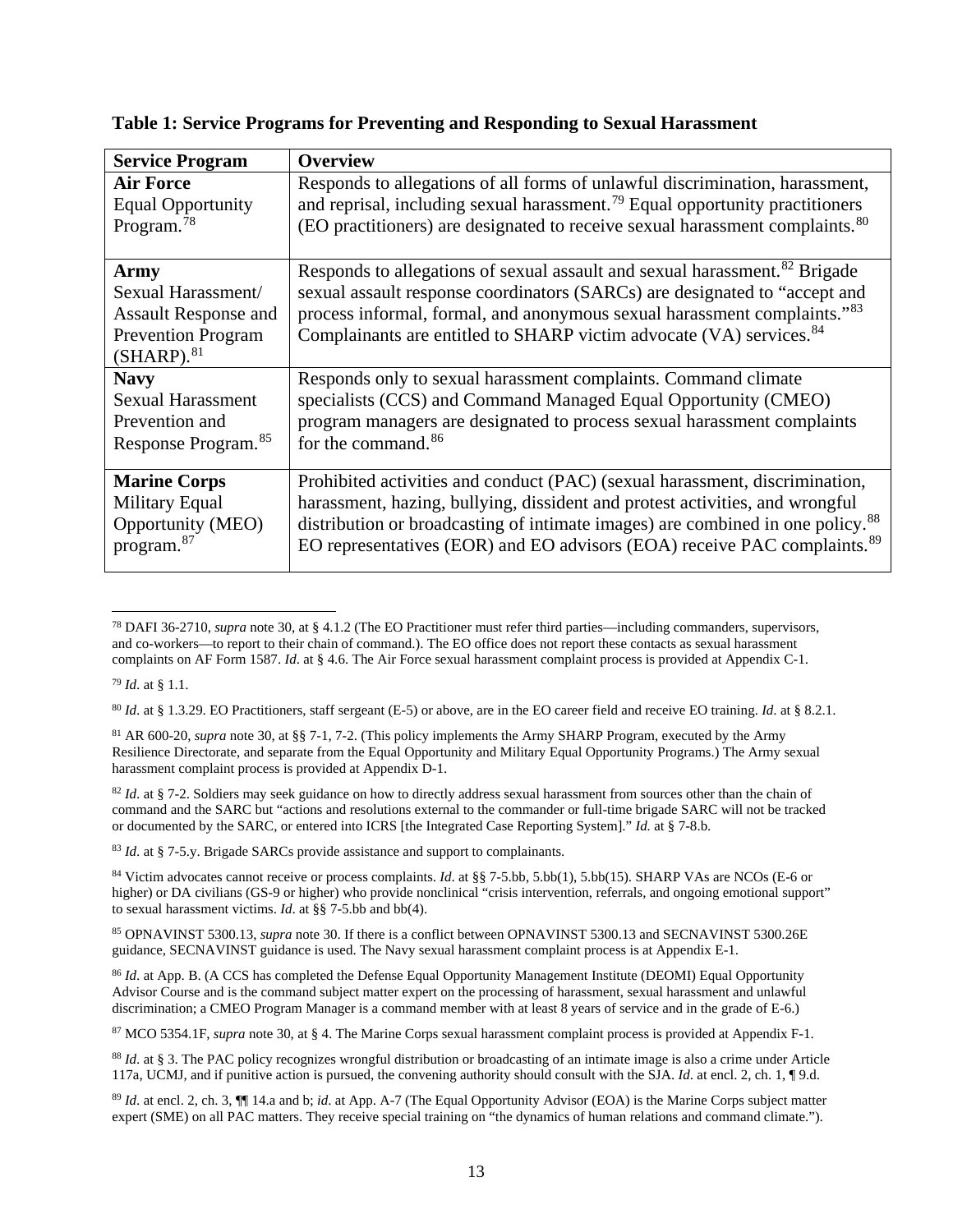# *Formal Reports*

In compliance with the 10 U.S.C. § 1561 requirements and DoD policy, the Services have established formal reporting systems that manage how sexual harassment complaints are received and investigated. To submit a formal report, the complainant must complete and sign their Service's designated form for making sexual harassment complaints. All formal reports are provided to the commander for review and investigation using Service-specific processes, none of which require coordination or consultation with the legal advisor before the commander selects an appropriate method of investigation.<sup>[90](#page-15-0)</sup>

These processes are not uniform across the Services. In the Air Force, an EO practitioner investigates formal reports, prepares the report of investigation, and makes recommendations on disposition. In all other Services, the command conducts or initiates the investigation. In the Navy and Marine Corps, commanders investigate by informal inquiry or Command Directed Investigation (CDI). The Army requires a qualified investigating officer from outside the subject's brigade-sized element and a CDI if the report of investigation is to be used for adverse administrative action. Service-specific formal reporting processes are detailed below in Table 2.

#### **Table 2: Service Formal Reports of Sexual Harassment**

| Formal complaints are written sexual harassment allegations submitted to the EO<br>Air<br>practitioner on AF Form 1587 and processed IAW 10 U.S.C. § 1561. <sup>91</sup> The installation<br><b>Force</b><br>commander is notified of the complaint within 72 hours and directs a complaint<br>clarification, $92$ which is a sexual harassment investigation conducted by an EO practitioner: |                                                                                                                                                                                                                                                                                                           |
|------------------------------------------------------------------------------------------------------------------------------------------------------------------------------------------------------------------------------------------------------------------------------------------------------------------------------------------------------------------------------------------------|-----------------------------------------------------------------------------------------------------------------------------------------------------------------------------------------------------------------------------------------------------------------------------------------------------------|
|                                                                                                                                                                                                                                                                                                                                                                                                | The EO practitioner must consult the SJA prior to gathering information and making<br>$\bullet$<br>the substantiation determination. <sup>93</sup>                                                                                                                                                        |
|                                                                                                                                                                                                                                                                                                                                                                                                | The installation SJA reviews the report for legal sufficiency.<br>$\bullet$                                                                                                                                                                                                                               |
|                                                                                                                                                                                                                                                                                                                                                                                                | The installation commander submits the final report to the GCMCA. <sup>94</sup><br>$\bullet$                                                                                                                                                                                                              |
|                                                                                                                                                                                                                                                                                                                                                                                                | Hotline complaints <sup>95</sup> go to the responsible installation commander for action. For formal<br>complaints, the EO practitioner conducts the complaint clarification and forwards it to the<br>MAJCOM/A1 as the final approving authority instead of to the installation commander. <sup>96</sup> |

<span id="page-15-0"></span>l <sup>90</sup> *Id*. at encl. 2, ch. 3, ¶¶ 7, 16 (requiring CJA/SJA consultation prior to dismissing a complaint but otherwise only recommending consultation prior to determining how to investigate a complaint).

<span id="page-15-3"></span><sup>93</sup> *Id*. at §§ 4.15.1,4.15.3, 4.15.4.

<span id="page-15-4"></span><sup>94</sup> *Id*. at § 4.27.2.4.

<span id="page-15-1"></span><sup>91</sup> DAFI 36-2710, *supra* note 30, at 132 (Glossary) and § 4.27.

<span id="page-15-2"></span><sup>92</sup> *Id*. at 132 (Glossary) (Complaint Clarification—Process of gathering information regarding a formal equal opportunity complaint to determine whether credible evidence exists and/or that unlawful discrimination has occurred."). If the complaint alleges sexual harassment and other forms of misconduct, the installation commander will refer the formal complaint to the command or the IG for investigation. *Id*. at § 4.27.2.1.

<span id="page-15-5"></span><sup>95</sup> *Id*. at § 4.28 (The Air Force Unlawful Discrimination Harassment, and Sexual Harassment Hotline is operated by EO for Air Force personnel to report sexual harassment allegations to the proper authorities.).

<span id="page-15-6"></span><sup>96</sup> *Id*. at § 4.28 (If the Service member uses the EO processes, or the complaint is anonymous, a CDI is conducted using the CDI processes with the Major Command (MAJCOM)/Directorate of Manpower and Personnel (A1) as the final approving authority.).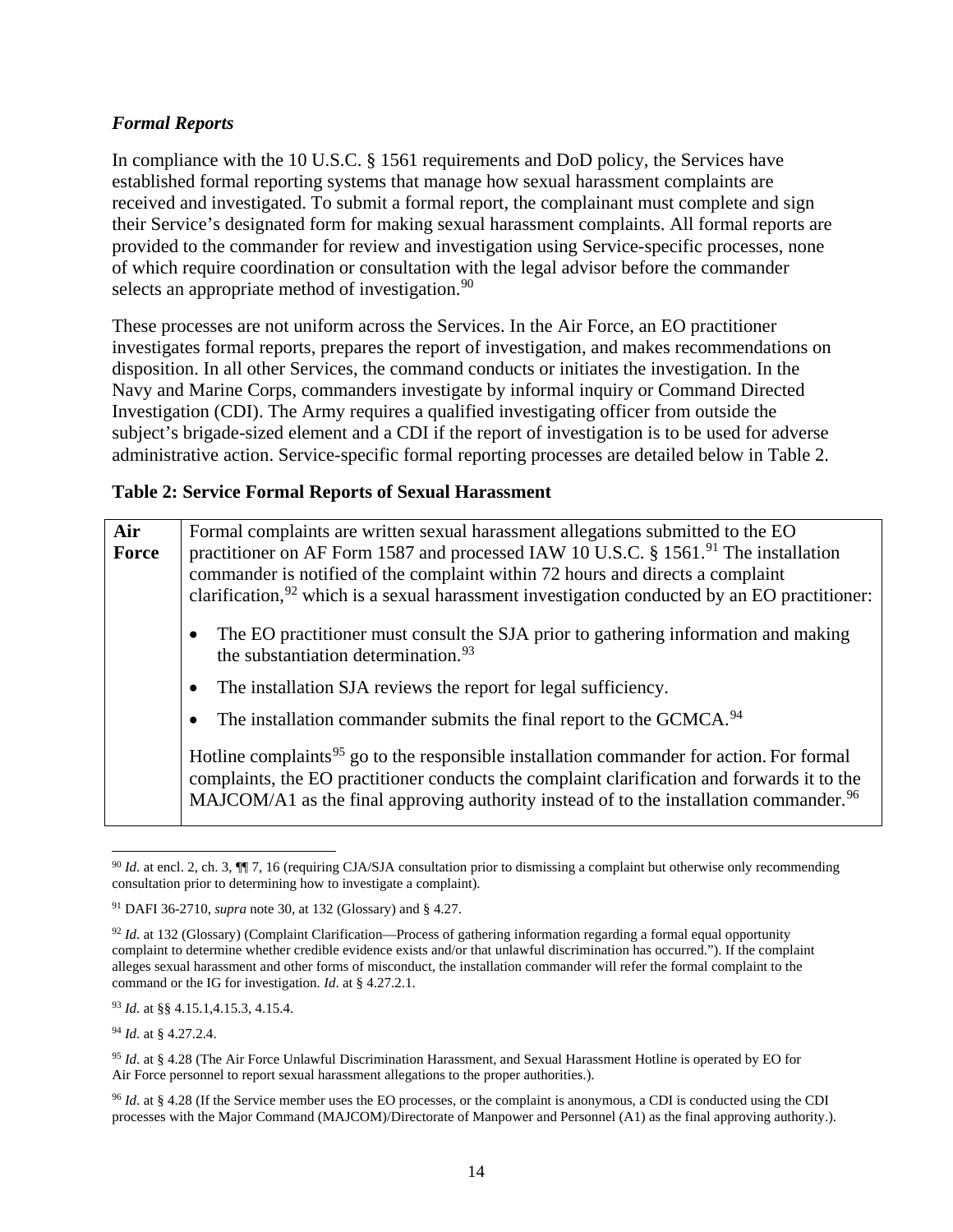| <b>Army</b> | A formal written complaint is submitted on DA Form 7746. <sup>97</sup> The BDE SARC                                                                                                                                                                                                        |  |
|-------------|--------------------------------------------------------------------------------------------------------------------------------------------------------------------------------------------------------------------------------------------------------------------------------------------|--|
|             | immediately refers the complaint to the BDE commander, <sup>98</sup> who advises the complainant                                                                                                                                                                                           |  |
|             | of the consequences of making a false complaint and swears the complainant to the                                                                                                                                                                                                          |  |
|             | statement in the formal complaint. <sup>99</sup> The BDE commander initiates the investigation, but<br>disposition and resolution are at the command level. <sup>100</sup>                                                                                                                 |  |
|             | Investigations are conducted IAW 10 U.S.C. § 1561, DoDI 1020.03, and the following<br>processes:                                                                                                                                                                                           |  |
|             | "If sufficient information exists to permit the initiation of an investigation, commanders<br>$\bullet$<br>will appoint IOs from outside the subject's assigned brigade-sized element to conduct<br>sexual harassment complaint investigations under AR 600-20, chapter 7." <sup>101</sup> |  |
|             | "Sexual harassment complaint investigations will comply with processing timelines<br>$\bullet$<br>established by AR 600-20." <sup>102</sup>                                                                                                                                                |  |
|             | "IOs must meet qualifications specified in chapter 2 of AR 15-6." <sup>103</sup><br>٠                                                                                                                                                                                                      |  |
|             | The investigation must comply with AR 15-6 if the report of investigation is to be used<br>$\bullet$<br>as the basis for administrative action. <sup>104</sup>                                                                                                                             |  |
|             | IOs must meet with a legal advisor and SARC prior to conducting the investigation. <sup>105</sup><br>$\bullet$                                                                                                                                                                             |  |
|             | A legal review is required prior to commander action on the findings and<br>$\bullet$<br>recommendations contained in the report of investigation. <sup>106</sup>                                                                                                                          |  |

<span id="page-16-2"></span><sup>99</sup> *Id*. at § 7-8.n(4).

 $\overline{\phantom{a}}$ 

<span id="page-16-3"></span><sup>100</sup> *Id*. at § 7-8.f(3).

<span id="page-16-4"></span>101 Secretary of the Army, Memorandum on Army Directive 2021-16, "Immediate Actions to Improve Sexual Harassment/ Assault Response and Prevention Program" (May 5, 2021) [AD 2021-16], *available at* <https://armypubs.army.mil/epubs/> DR\_pubs/DR\_a/ARN32360-ARMY\_DIR\_2021-16-000-WEB-1.pdf (The first general officer in the command may approve a limited exception.). This change appears to eliminate the option of resolving the complaint through commander's inquiry and to require resolution through AR 15-6 investigations.

<span id="page-16-5"></span><sup>102</sup> *Id.* The processes established for formal investigations of sexual harassment now apply to all command investigations of sexual harassment complaints. In the absence of the processing requirements of AR 600-20, *supra* note 30, command investigations are governed by AR 15-6, *supra* note 69.

<span id="page-16-6"></span><sup>103</sup> AD 2021-16, *supra* note 101. *See also* AR 15-6, *supra* note 69, at §§ 2-3. AR 15-6 requires that IOs selected be the best qualified "by reason of their education, training, experience, length of service, demonstrated sound judgment and temperament." They must be "impartial, unbiased, objective, and have the ability to complete the investigation in a timely manner." *Id*. at 2-3.a. Finally, they must be commissioned officers, warrant officers, and Army civilian employees (GS-11 or above), unless military exigencies require the appointment of a non-commissioned officer in the grade of E-7 or above. *Id*. at 2-3.b.

<span id="page-16-7"></span><sup>104</sup> AR 600-20, *supra* note 30, at § 7-8.n(7).

<span id="page-16-8"></span><sup>105</sup> *Id*. at § 7-8.n(9).

<span id="page-16-9"></span><sup>106</sup> *Id*. at §§ 7-8.o and p.

<span id="page-16-0"></span><sup>97</sup> AR 600-20, *supra* note 30, at § 7-8.e(1).

<span id="page-16-1"></span><sup>98</sup> *Id*. at § 7-8.n(2) (If the complainant and subject are in different units, the complaint is elevated to the first commander having command authority over both.).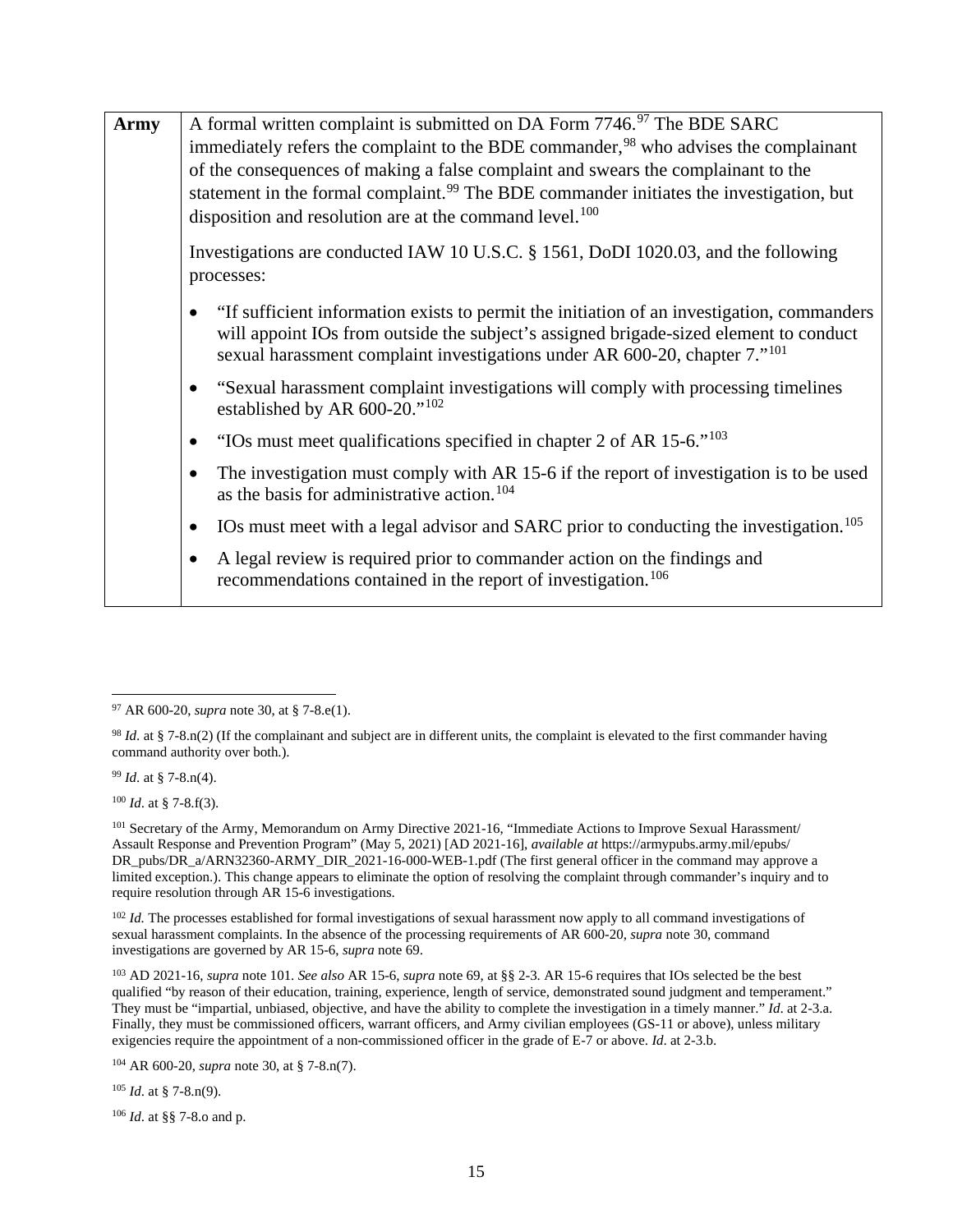| <b>Navy</b> | Formal reports <sup>107</sup> are submitted by complainants or witnesses in writing on a NAVPERS                                                                                                                                                                                                   |  |
|-------------|----------------------------------------------------------------------------------------------------------------------------------------------------------------------------------------------------------------------------------------------------------------------------------------------------|--|
|             | 5354/2 or by other authorized means. <sup>108</sup>                                                                                                                                                                                                                                                |  |
|             |                                                                                                                                                                                                                                                                                                    |  |
|             | Formal complaints are processed IAW 10 U.S.C. § 1561, DoDI 1020.03, SECNAVINST<br>5300.26E, and JAGINST 5800.7F <sup>109</sup> and must be provided to the commander within<br>24 hours. $110$                                                                                                     |  |
|             | The sexual harassment report must be processed by the alleged offender's command. <sup>111</sup><br>$\bullet$                                                                                                                                                                                      |  |
|             | Investigations are conducted at the local command IAW JAGINST 5800.7F. <sup>112</sup> The IO<br>$\bullet$<br>must be senior to the complainant and the harasser, <sup>113</sup> and must be trained on Navy<br>policy on sexual harassment and investigative methods and processes. <sup>114</sup> |  |
|             | Investigations may consist of an informal inquiry. <sup>115</sup><br>$\bullet$                                                                                                                                                                                                                     |  |
|             | The IO must consult with a CCS, and the CCS must conduct a compliance review. <sup>116</sup><br>$\bullet$                                                                                                                                                                                          |  |
|             | The completed investigation has a legal sufficiency review prior to command action. <sup>117</sup><br>$\bullet$                                                                                                                                                                                    |  |
|             |                                                                                                                                                                                                                                                                                                    |  |

<span id="page-17-4"></span><sup>111</sup> *Id*. at ch. 4, ¶ 1.g.

<span id="page-17-5"></span><sup>112</sup> *Id*. at ch. 4, ¶ 1.e.

<span id="page-17-8"></span><sup>115</sup> *Id*. at § 5.c(5).

<span id="page-17-10"></span><sup>117</sup> *Id*.

 $\overline{a}$ 

<span id="page-17-0"></span><sup>107</sup> OPNAVINST 5300.13, *supra* note 30, at App. B. Navy policy uses the term "report" instead of "complaint" to mean "an allegation of sexual harassment."

<span id="page-17-1"></span><sup>&</sup>lt;sup>108</sup> *Id.* at ch. 4, ¶ 2 (The Navy recognizes any of the following methods to file a formal sexual harassment report: (1) Article 1150, Redress of Wrong Committed by a Superior (other than the commander); (2) Article 138, Complaints of Wrongs against the Commander; (3) NAVPERS 1626/7 Report and Disposition of Offenses; (4) contacting the IG; (5) communicating with elected officials, Article 1155; and (6) any other means of communication that the commander deems appropriate.).

<span id="page-17-2"></span><sup>109</sup> *Id.* at ch. 4, ¶¶ 1.d and e. *See also* SECNAVINST 5300.26E, *supra* note 29, at § 5.b(5).

<span id="page-17-3"></span><sup>110</sup> OPNAVINST 5300.13, *supra* note 30, at ch. 4, ¶ 3.a.

<span id="page-17-6"></span><sup>113</sup> JAGMAN, *supra* note 69 at § 0206.b(1).

<span id="page-17-7"></span><sup>114</sup> SECNAVINST 5300.26E, *supra* note 29, at § 5.c(3) (Department of Navy "personnel called upon to conduct or review investigations into alleged incidents of sexual harassment must receive training in DON policy on sexual harassment and investigative methods and processes.").

<span id="page-17-9"></span><sup>116</sup> OPNAVINST 5300.13, *supra* note 30, at ch. 4, ¶ 1.e.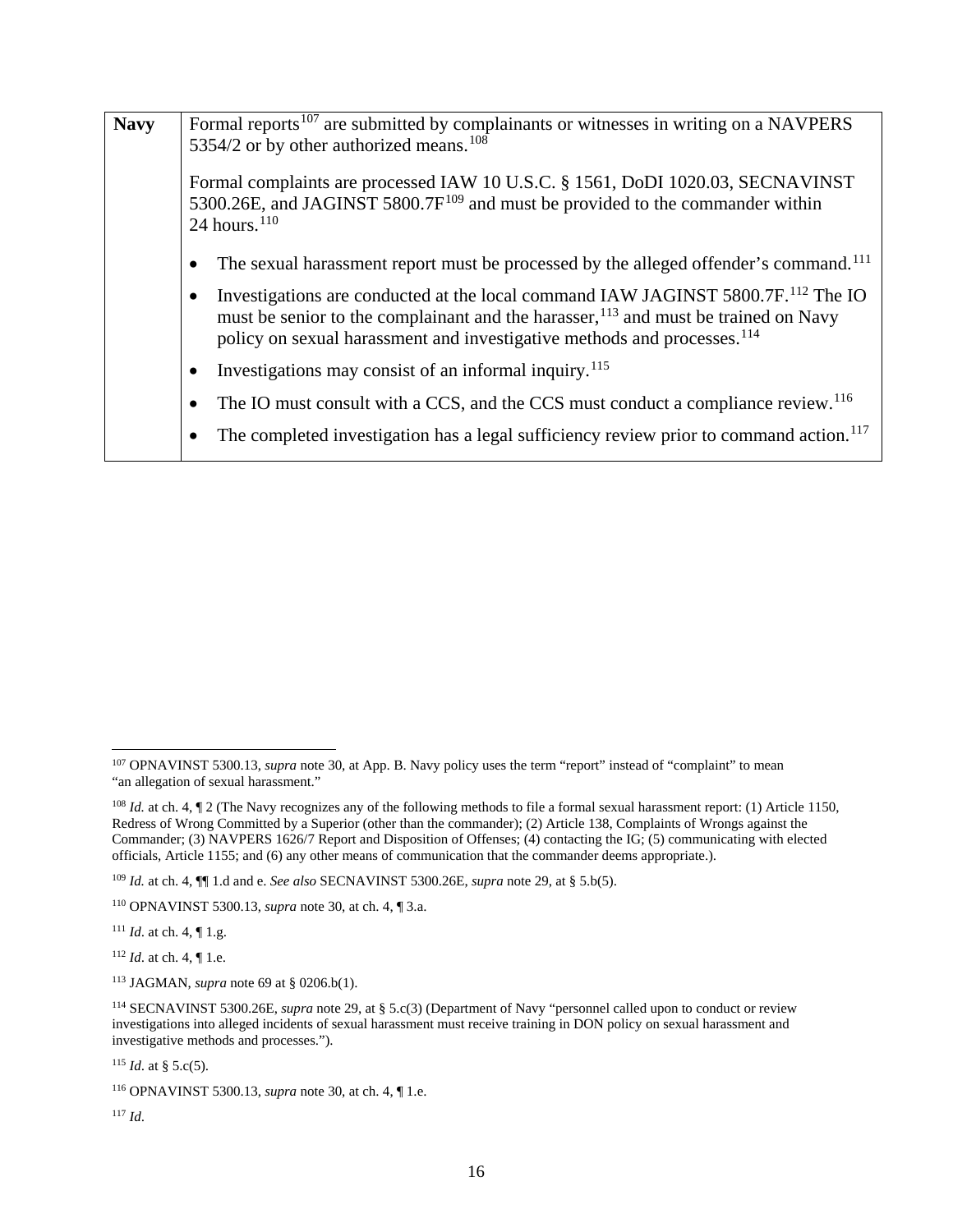| <b>Marine</b><br><b>Corps</b> | Formal complaints are submitted by complainants <sup>118</sup> on a completed NAVMC Form 11512<br>requesting commander-directed resolution, <sup>119</sup> forwarded to the subject's commander or to<br>the EO advisor <sup>120</sup> to forward to the commander. <sup>121</sup> The commander assesses the complaint<br>to accept or dismiss it, $^{122}$ and, if accepted, whether to initiate an inquiry or investigation. $^{123}$ |  |
|-------------------------------|------------------------------------------------------------------------------------------------------------------------------------------------------------------------------------------------------------------------------------------------------------------------------------------------------------------------------------------------------------------------------------------------------------------------------------------|--|
|                               | Formal complaints are investigated IAW 10 U.S.C. § 1561, DoDI 1020.03, JAGINST<br>5800.7G, and the following MCO 5354.1F provisions:                                                                                                                                                                                                                                                                                                     |  |
|                               | The commander (O-5 or above) should consult with EOA and the CJA/SJA prior to<br>conducting an inquiry or investigation. $124$                                                                                                                                                                                                                                                                                                           |  |
|                               | The IO <sup>125</sup> must consult the EOA; <sup>126</sup> the completed investigation must receive an EOA<br>advisory opinion; <sup>127</sup> and a legal sufficiency review by the SJA.                                                                                                                                                                                                                                                |  |
|                               | The commander reviews the completed report <sup>128</sup> and based on the preponderance of the<br>$\bullet$<br>evidence standard, determines to substantiate the complaint or not. <sup>129</sup>                                                                                                                                                                                                                                       |  |
|                               | The commander then determines the appropriate resolution process: 130<br>conflict management <sup>131</sup> or complaint resolution. <sup>132</sup>                                                                                                                                                                                                                                                                                      |  |

<span id="page-18-0"></span><sup>118</sup> MCO 5354.1F, *supra* note 30, at App. A-4 (A complainant is "an aggrieved Service member who makes a claim or assertion alleging prohibited activities and conduct via a completed NAVMC Form 11512[.]").

<span id="page-18-2"></span><sup>120</sup> *Id*. at encl. 2, ch. 3, ¶ 3, and App. A-7.

<span id="page-18-3"></span><sup>121</sup> *Id.* at ch. 5, ¶ 1 ("Formal PAC complaints submitted outside the chain of command to alternative agencies," such as the IG or SARC, are forwarded to the EOA for processing**.).** *See also id*. at ch. 3, ¶ 3 (directing supervisors to immediately forward complaints to the subject's commander or designee for processing)**.**

<span id="page-18-4"></span><sup>122</sup> *Id.* at ch. 3, ¶ 16 ("A commander with jurisdiction over the subject of the complaint, in consultation with the supporting EOA and CJA/SJA, may determine that dismissal of a complaint is appropriate."). Appropriate reasons for dismissal include: (1) lack of jurisdiction; (2) lack of merit if the facts as alleged do not constitute a violation of law, rule, or regulation; (3) being duplicative; (4) claim of institutional discriminatory practices/policies; (5) failure to cooperate, at any stage of the proceeding; (6) lateness (commanders may decline allegations made more than 90 days after the conduct); (7) voluntary withdrawal.

<span id="page-18-5"></span><sup>123</sup> *Id*. at ch. 3, ¶¶ 3.15, 17.

<span id="page-18-6"></span><sup>124</sup> *Id.* at ch. 3, ¶¶ 5, 7.

<span id="page-18-7"></span><sup>125</sup> The IO should be from a different unit than the subject. *Id.* at ch. 5,  $\sqrt{ }$  3.c.

<span id="page-18-8"></span><sup>126</sup> *Id*.

 $\overline{a}$ 

<span id="page-18-9"></span><sup>127</sup> *Id.* at ch. 5, ¶ 4.e.

<span id="page-18-10"></span><sup>128</sup> *Id.* at ch. 5, ¶ 4.f.

<span id="page-18-11"></span><sup>129</sup> *Id.* at ch. 5, ¶ 3.e.

<span id="page-18-12"></span><sup>130</sup> *Id*. at ch. 3, ¶ 3.3.

<span id="page-18-13"></span><sup>131</sup> *Id.* at ch. 3,  $\P$  3.17, 18; ch. 4,  $\P$  1. Conflict management is a mediation process, facilitated by an EOA, to informally resolve interpersonal conflicts at the lowest level. The commander determines if this process is appropriate after assessing the complaint and investigating if more information is needed. A "Commander's PAC Complaint Assessment Tool" guides commanders in determining whether a violation has occurred and whether informal corrective measures are appropriate. *Id.* at ch. 3, ¶ 18.

<span id="page-18-14"></span><sup>132</sup> Complaint resolution is the process used by the commander if more information is needed or if conflict management does not provide an appropriate resolution. *Id.* at ch. 5, ¶ 1.

<span id="page-18-1"></span><sup>&</sup>lt;sup>119</sup> *Id.* at encl. 2, ch. 3,  $\P$  1, 3, 12, 14; encl. 2, ch. 5,  $\P$  1 (The NAVMC Form 11512 can be submitted to a commander, the chain of command, a supervisor, the EO Office or an alternate agency, such as the IG or a SARC.). The term "commanders" means "Marine Force Commanders, Commanding General, Officers in Charge in the grade of O-5/O-6, and slated O-5/O-6 Commanding Officers." *Id*. at App. 1-3. The chain of command is defined as "The succession of commanding officers from a superior to a subordinate through which command is exercised." *Id*. at App. A-3.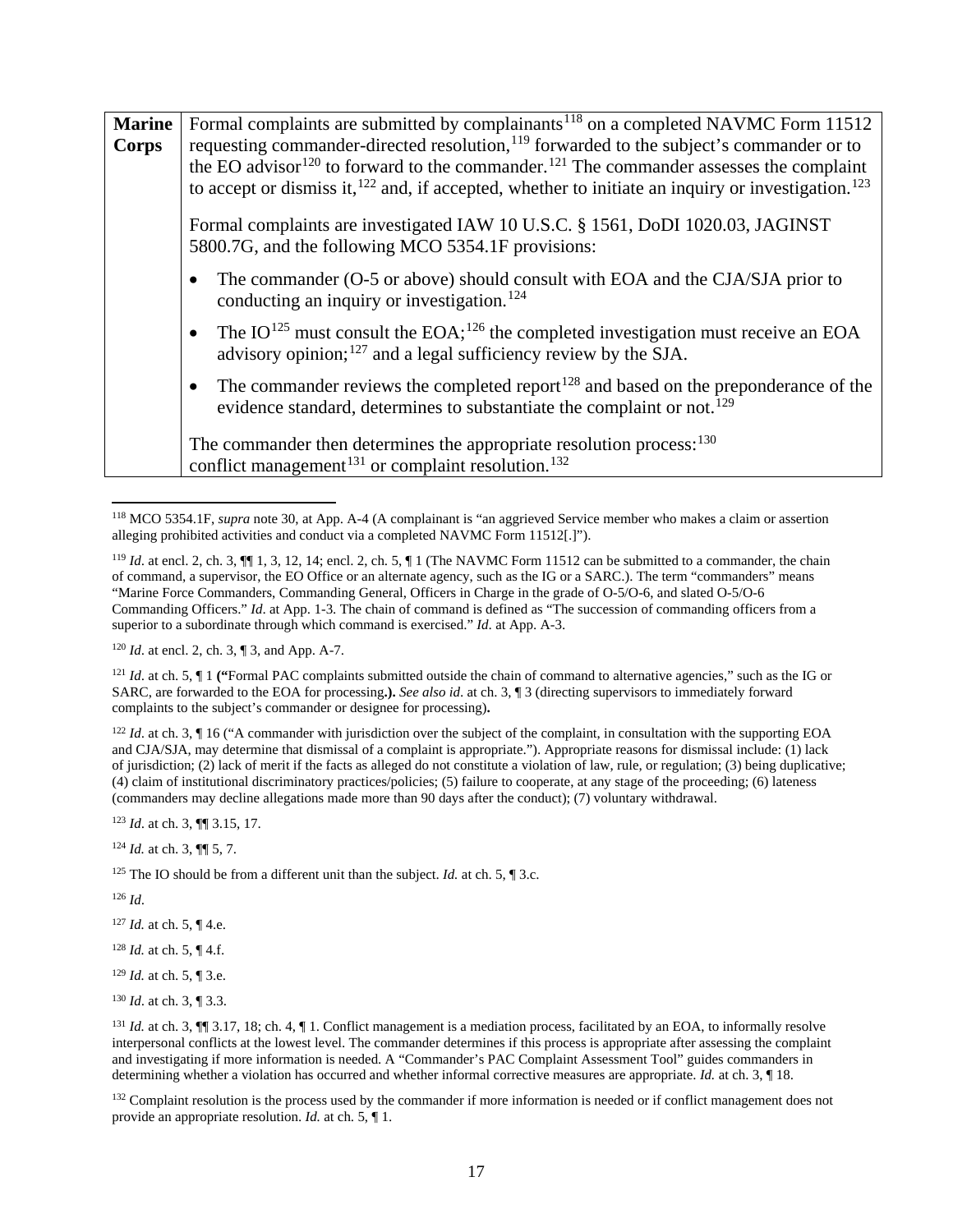# *Informal Reports*

DoDI 1020.03 requires an informal complaint process for harassment complaints.<sup>[133](#page-19-0)</sup> The Service informal complaint processes, described in Table 3 below, focus on resolving complaints at the lowest level, even if they are investigated.

#### **Table 3: Service Informal Reports**

| <b>Air Force</b>       | An informal complaint is made to an EO practitioner requesting to resolve the<br>allegation informally. <sup>134</sup> The EO practitioner must document the complaint on<br>AF Form 1587-1 and inform the commander of the complaint within 24 hours <sup>135</sup><br>and the "command responsibility to investigate the complaint under 10 U.S.C.<br>§ 1561." <sup>136</sup> The command will process any resulting investigation as a CDI. <sup>137</sup> |
|------------------------|---------------------------------------------------------------------------------------------------------------------------------------------------------------------------------------------------------------------------------------------------------------------------------------------------------------------------------------------------------------------------------------------------------------------------------------------------------------|
| Army                   | An informal complaint is made to a BDE SARC requesting to resolve the<br>complaint informally, without filing a written complaint on DA Form 7746. <sup>138</sup><br>The BDE SARC can help clarify the complaint and provide information on support<br>services to help resolve the complaint. <sup>139</sup> Resolution is at the lowest level and no<br>investigation is required unless the commander learns of the complaint. <sup>140</sup>              |
| <b>Navy</b>            | The Navy informal resolution option <sup>141</sup> allows the complainant to address their<br>allegations directly with the subject, a member of the chain of command, $142$<br>CMEO, or the CCS may facilitate the resolution. <sup>143</sup>                                                                                                                                                                                                                |
| <b>Marine</b><br>Corps | Commanders may consider a Service member's request to use the informal conflict<br>management process as the best means to resolve the complaint. <sup>144</sup>                                                                                                                                                                                                                                                                                              |

<span id="page-19-0"></span><sup>&</sup>lt;sup>133</sup> DoDI 1020.03, *supra* note 10, at 20 (Glossary) (defining a formal complaint as including any informal complaint the command elects to investigate.).

<span id="page-19-3"></span><sup>136</sup> *Id*.

 $\overline{a}$ 

<span id="page-19-4"></span><sup>137</sup> *Id*. at § 4.10.

<span id="page-19-5"></span><sup>138</sup> AR 600-20, *supra* note 30, at § 7-8.m(1).

<span id="page-19-6"></span><sup>139</sup> *Id.* at §§ 7-5.y, 7-8.m. Support services that can help resolve issues, both on and off-post, include "health care, counseling, ... chaplains, legal assistance, and unit or installation trained mediators for alternative dispute resolution." *Id*. at § 7-8.m(6)(c)2.

<span id="page-19-7"></span><sup>140</sup> *Id.* at § 7-8.f(2). Commanders who receive or become aware of a formal or informal complaint of sexual harassment will initiate an AR 15-6 investigation. *Id*. at ch. § 7-6.b. *See also* AD 2021-16, *supra* note 101.

<span id="page-19-8"></span><sup>141</sup> SECNAVINST 5300.26E, *supra* note 29, at encl. 6. A formal complaint should be filed if (1) the behavior does not stop or is not resolved; (2) direct resolution is not reasonable; (3) the behavior is criminal or quid pro quo sexual harassment.

<span id="page-19-9"></span><sup>142</sup> *Id*. at encl. 6.

<span id="page-19-1"></span><sup>134</sup> DAFI 36-2710, *supra* note 30, at 133 (Glossary). Informal resolution options include using the chain of command for informal complaint resolution, oral or written direct communication with the offender, intervention by a co-worker, or use of the facilitation process. Facilitation may not be appropriate for sexual harassment complaints if the complaint is reserved for command administrative or Uniform Code of Military Justice actions. *Id*. at §§ 4.2.4 and 4.5.

<span id="page-19-2"></span><sup>&</sup>lt;sup>135</sup> *Id.* at § 4.2.4. DAFI 36-2710 does not address whether a commander's inquiry or a full administrative investigation is required by the command, or what level of command must investigate.

<span id="page-19-10"></span><sup>143</sup> OPNAVINST 5300.13, *supra* note 30, at ch. 3, ¶ 1.b. CCS or CMEO coordination is required to document informal resolution.

<span id="page-19-11"></span><sup>&</sup>lt;sup>144</sup> MCO 5354.1F, *supra* note 30, at ch. 3,  $\P$  17 and 18, and encl. 2 ("Commander's PAC Complaint Assessment Tool").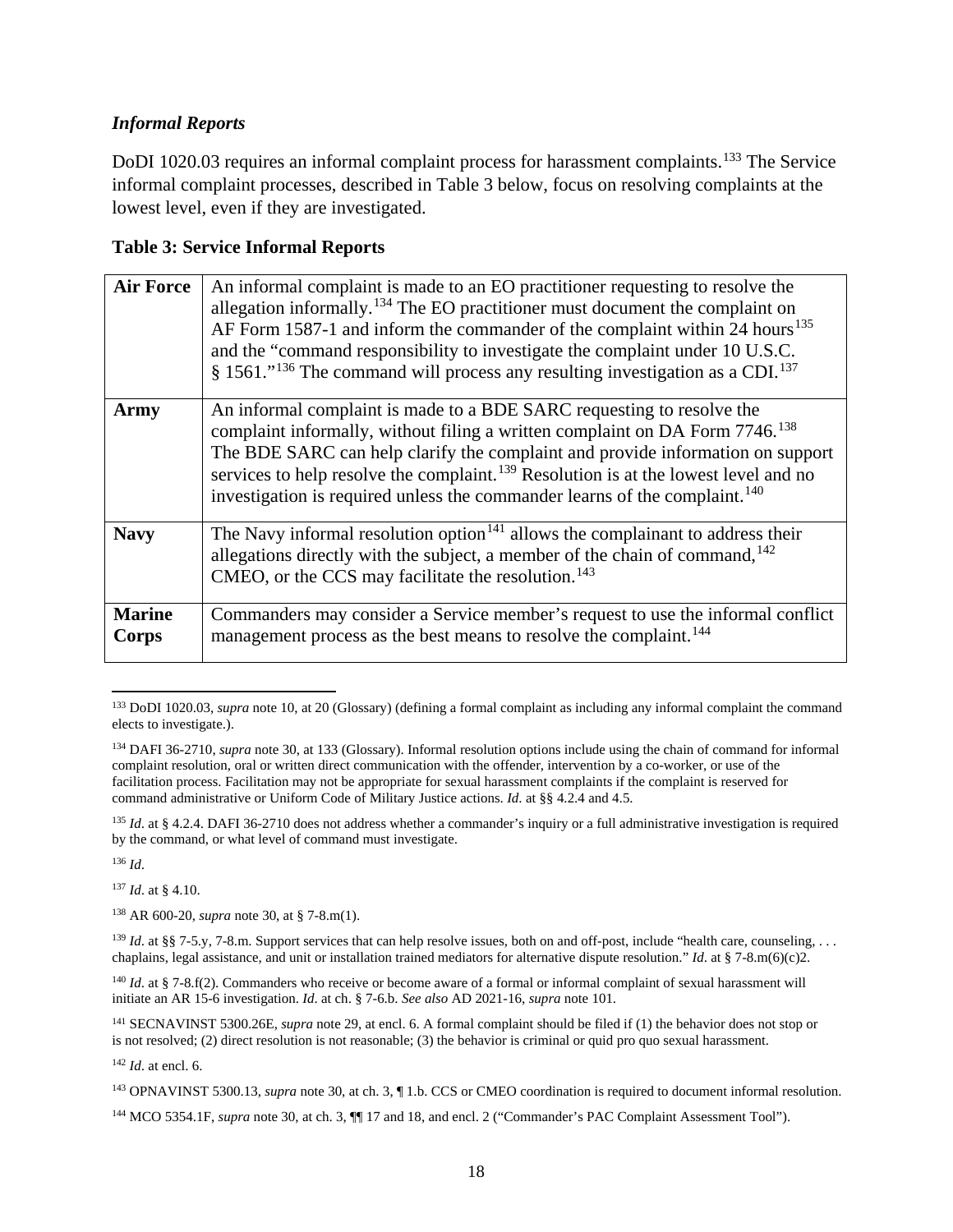#### *Anonymous Reports*

All Services uniformly require sexual harassment complaints received from an unknown or unidentified source, via any means, to be delivered to the appropriate commander who will investigate the complaint if enough information is provided to support an investigation. One difference between the Services is that the Army, Air Force, and Marine Corps identify a specific level of command to investigate anonymous complaints, while the Navy does not. Service-specific processes are provided in Table 4 below.

| <b>Table 4: Anonymous Reports of Sexual Harassment</b> |  |  |
|--------------------------------------------------------|--|--|
|--------------------------------------------------------|--|--|

| <b>Air Force</b>    | The EO Office forwards anonymous allegations to the appropriate<br>commander <sup>145</sup> for a CDI IAW 10 U.S.C. § 1561 and DAFI 36-2710. The<br>anonymous complaint is documented by the EO practitioner on AF Form 1587.               |
|---------------------|---------------------------------------------------------------------------------------------------------------------------------------------------------------------------------------------------------------------------------------------|
| Army                | Anonymous complaints are referred to the subject's BDE (O-6) commander. <sup>146</sup><br>The complaint is entered into the $ICRS147$ and the commander investigates using<br>the formal complaint processes. <sup>148</sup>                |
| <b>Navy</b>         | When the CCS or CMEO program manager receives an anonymous complaint,<br>they consult with the commander who then initiates an investigation using the<br>formal report processes. <sup>149</sup>                                           |
| <b>Marine Corps</b> | Anonymous complaints <sup>150</sup> are forwarded to the subject's commander in the<br>grade of O-5 or above, and the commander is required to initiate an inquiry or<br>investigation IAW 10 U.S.C. § 1561 and MCO 5354.1F. <sup>151</sup> |

<span id="page-20-2"></span><sup>147</sup> *Id*. at § 7-8.l(2).

l

<span id="page-20-4"></span><sup>149</sup> OPNAVINST 5300.13, *supra* note 30, at ch. 5, ¶¶ 2.a and b. *See also* SECNAVINST 5300.26E, *supra* note 29, at § 5(d)(3).

<span id="page-20-6"></span><sup>151</sup> *Id*. at ch. 3, ¶ 14.d.

<span id="page-20-0"></span><sup>145</sup> DAFI 36-2710, *supra* note 30, at §§ 1.3.28 and 4.1.3. DAFI 36-2710 does not specify a particular level of command for receipt of anonymous complaints; however, the AF CDI guide provides that a CDI is normally initiated by a Squadron (O-5) level or higher commander. AF CDI Guide, *supra* note 69, at § 1.2.

<span id="page-20-1"></span><sup>146</sup> AR 600-20, *supra* note 30, at § 7-8.l.(1) (Anonymous complaints may be submitted in any manner, some common methods are through hotlines, email, or official telephone lines.).

<span id="page-20-3"></span><sup>148</sup> *Id*. at § 7-8.l(3). *See also* AD 2021-16, *supra* note 101, at § 5.a.

<span id="page-20-5"></span><sup>150</sup> MCO 5354.1F, *supra* note 30, at App. A. Common sources of anonymous reports include hotlines, advice lines, electronic mail, or official telephone lines. Anonymous complaints may also be submitted to the Naval Criminal Investigative Service (NCIS) Web and App Tip Line. This tip line is "a partnership between NCIS and the Marine Corps that provides a safe, discreet, and anonymous option to report allegations of PAC." *Id* at ch. 3, ¶ 14.d(5).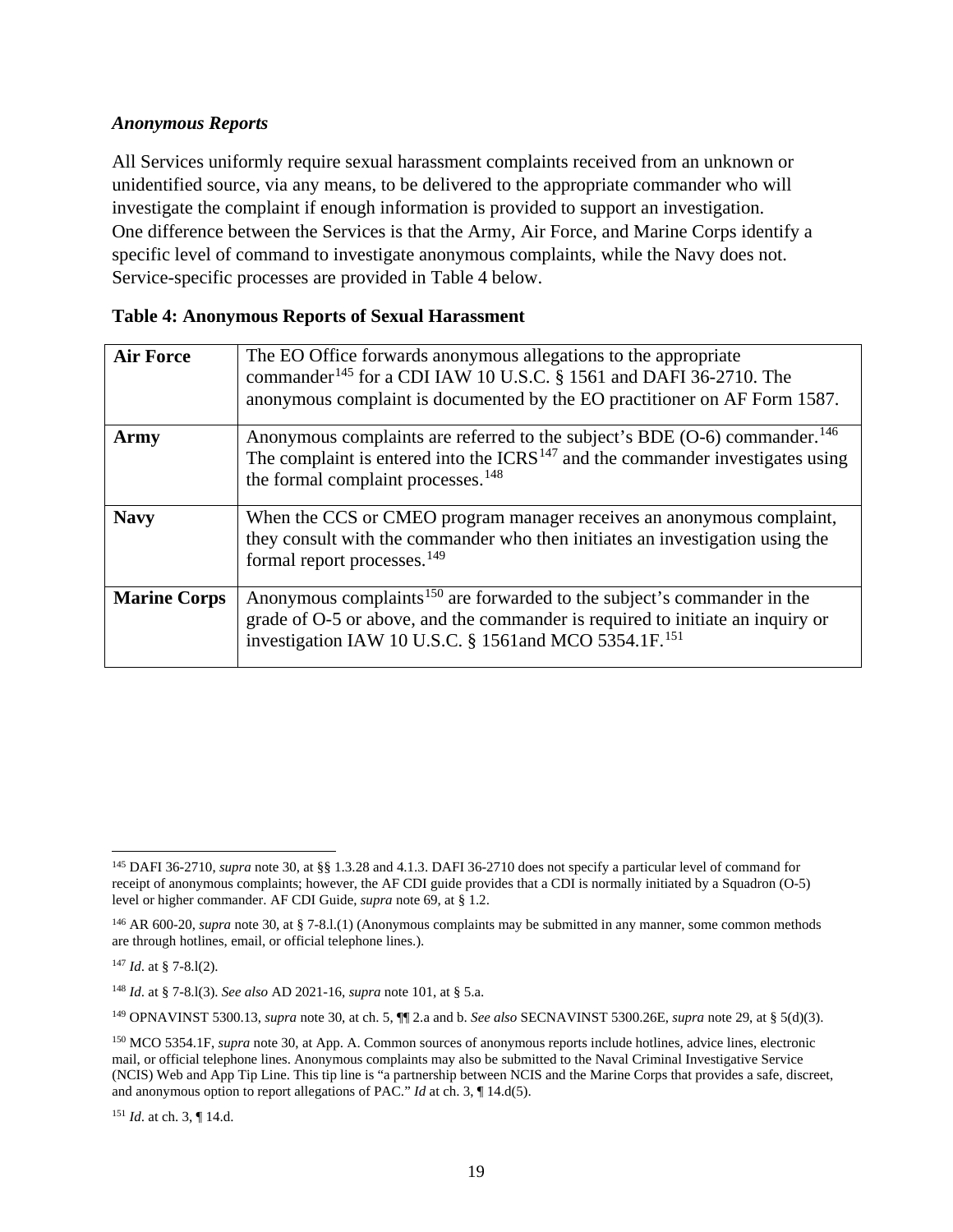#### *Reports to Commanders or Supervisors Outside of the Sexual Harassment Program*

Recognizing commanders' inherent duty to investigate misconduct and preserve good order and discipline in their units, DoD sexual harassment policy directs the Services to "ensure commanders have the discretion to appropriately investigate harassment and take corrective action to ensure unit cohesion and warfighting effectiveness."[152](#page-21-0) The Services differ in their response to sexual harassment complaints made to the command when complainants do not want to file a formal report. Marine Corps commanders receiving a direct sexual harassment complaint do not have to initiate an investigation unless the complainant submits a formal written request; however, all other Services require commanders to investigate reports made directly to them.

The roles of the chain of command (other than the commander) in sexual assault reports and in sexual harassment reports also differ significantly. Supervisors must report sexual assault allegations to the commander, who will forward the allegations to an MCIO for investigation. For sexual harassment reports, however, supervisors may or may not be required to pass those reports along to commanders; and even if they are required to inform commanders of the sexual harassment complaint, commanders are not necessarily required to investigate. The Servicespecific processes for such reports are detailed in Table 5 below.

# **Table 5: Reports to Service COs/Supervisors Not Submitted as Formal Complaints**

| <b>Air Force</b> | <b>Reports to Commanding Officers</b>                                                                                                                                                                                                                                                                                                                                                                                                                                                                                                     |
|------------------|-------------------------------------------------------------------------------------------------------------------------------------------------------------------------------------------------------------------------------------------------------------------------------------------------------------------------------------------------------------------------------------------------------------------------------------------------------------------------------------------------------------------------------------------|
|                  | Oral or written sexual harassment allegations made to the commander (and not<br>submitted to the EO Office) are resolved by the command with CDI procedures: <sup>153</sup><br>the commander consults with an EO to determine if the allegations meet the<br>definition of sexual harassment; if so, a CDI is conducted IAW the requirements of<br>10 U.S.C. § 1561; <sup>154</sup> and the commander provides investigation and reporting<br>information to the EO practitioner to track the sexual harassment complaint. <sup>155</sup> |
|                  | Reports to Supervisors                                                                                                                                                                                                                                                                                                                                                                                                                                                                                                                    |
|                  | Commanders, managers, and supervisors must investigate complaints; <sup>156</sup> however,<br>AF policy does not address whether supervisors, including NCOs, must report<br>sexual harassment complaints to the commander to investigate.                                                                                                                                                                                                                                                                                                |

<span id="page-21-0"></span><sup>152</sup> DoDI 1020.03, *supra* note 10, at § 1.2.g. *See also* DoDI 5505.16, *supra* note 67, at § 3.3 (recognizing the inherent authority of a commander to conduct a commander-directed inquiry).

l

<span id="page-21-1"></span><sup>153</sup> DAFI 36-2710, *supra* note 30, at § 4.10. DAFI 36-2710 does not specify the level of command or type of investigation to investigate complaints; however, the policy refers to unit-level command responsibilities, such as a requirement to "provide a written memorandum to the EO Office regarding the substantiation determination for all complaints handled by the unit, including for Commander Directed Investigations." *Id*. at §§ 1.3.28 and 4.1.3.

<span id="page-21-2"></span><sup>154</sup> *Id*. at § 4.10. *See also* 10 U.S.C. § 1561.

<span id="page-21-3"></span><sup>155</sup> DAFI 36-2710, *supra* note 30, at § 4.10.

<span id="page-21-4"></span><sup>156</sup> Dep't of the Air Force, Air Force Policy Directive 36-27, "Equal Opportunity Program" § 3.1 (June 18, 2020), *available at*  [https://static.e-publishing.af.mil/production/1/af\\_a1/publication/afpd36-27/afpd36-27.pdf](https://static.e-publishing.af.mil/production/1/af_a1/publication/afpd36-27/afpd36-27.pdf) ("Commanders, managers, and supervisors shall promptly, thoroughly and impartially investigate complaints, and take appropriate corrective action when a violation is found, including disciplinary action, if warranted." AFPD 36-27 requires the EO Office to advise complainants of the right to an investigation IAW 10 U.S.C. § 1561 without linking the § 1561 procedures to manger/supervisor investigations.).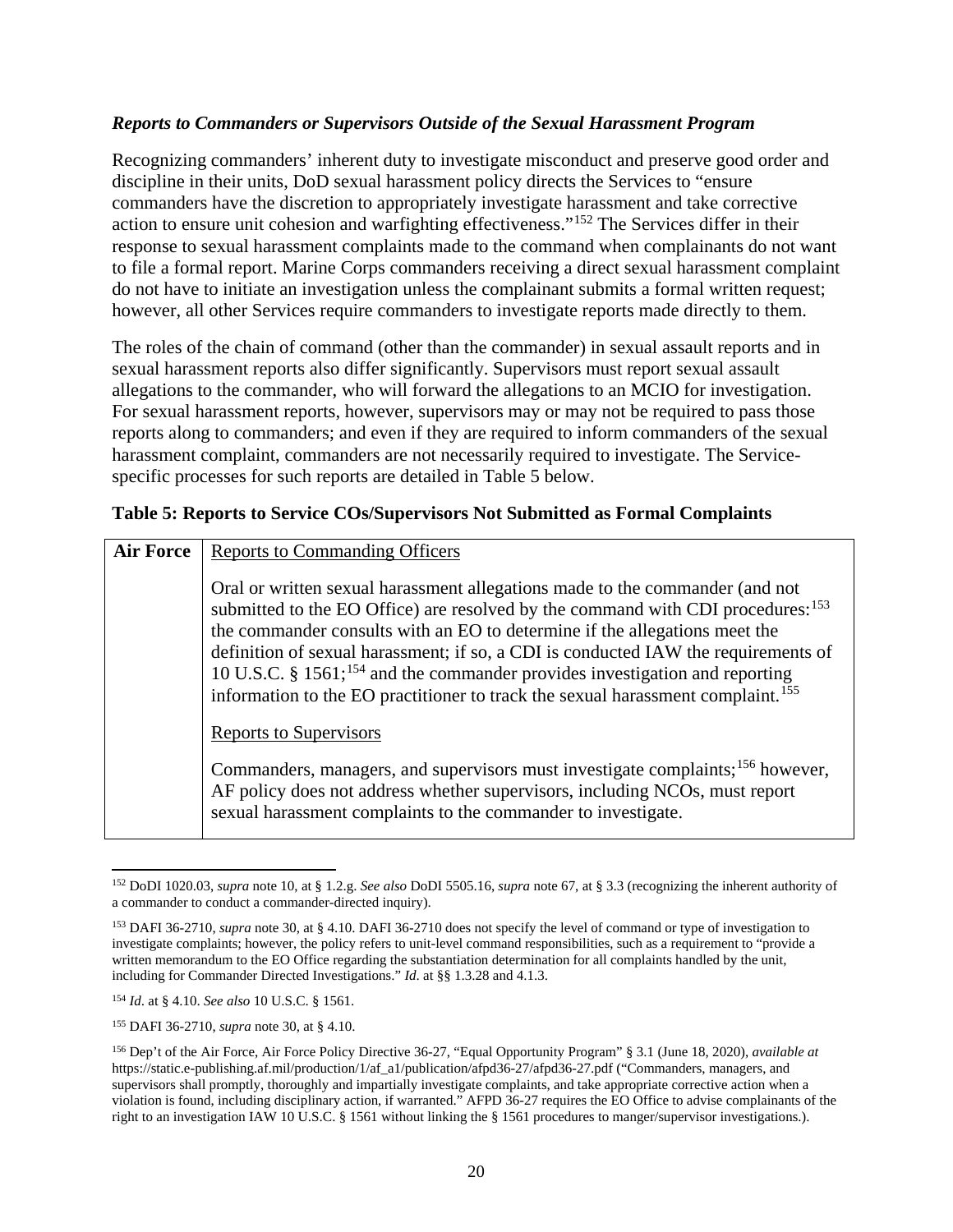| Army | Reports to Commanding Officers <sup>157</sup>                                                                                                                                                                                                                                                                                                                                                                                                                                                  |
|------|------------------------------------------------------------------------------------------------------------------------------------------------------------------------------------------------------------------------------------------------------------------------------------------------------------------------------------------------------------------------------------------------------------------------------------------------------------------------------------------------|
|      | Commanders "learning of an act of sexual harassment within the commander's<br>purview to investigate from the complainant, victim, or a third party" <sup>158</sup> will<br>investigate in accordance with DoDI 1020.03, AR 600-20, and AD 2021-16. <sup>159</sup>                                                                                                                                                                                                                             |
|      | Commanders who receive or become aware of a formal or informal complaint of<br>sexual harassment will initiate an AR 15-6 investigation. <sup>160</sup> Commanders may not<br>assess credibility as a precursor to initiating command investigations into complaints<br>of sexual harassment. <sup>161</sup>                                                                                                                                                                                   |
|      | <b>Reports to Supervisors</b>                                                                                                                                                                                                                                                                                                                                                                                                                                                                  |
|      | Supervisors are not required to report Service members' complaints of sexual<br>harassment to commanders. <sup>162</sup> If a complainant's desired remedy for an instance of<br>sexual harassment "can be achieved through leadership actions, peer intervention,<br>counseling, or training," complainants may request direct resolution from anyone in<br>a supervisory position, including NCOs and officers not in command. Coordination<br>with the SARC is not required. <sup>163</sup> |

 $\overline{a}$ 

<span id="page-22-0"></span><sup>157</sup> AR 600-20, *supra* note 30, at § 1-6.a ("A commander is a commissioned or warrant officer (WO) who, by virtue of grade and assignment, exercises primary command authority over a military organization or a prescribed territorial area that is recognized as a 'command' under pertinent official directives[.]").

<span id="page-22-1"></span><sup>&</sup>lt;sup>158</sup> *Id.* at 212 (Glossary) (A third party is defined as "[a] person or organization that attempts to present allegations on behalf of another individual.").

<span id="page-22-2"></span><sup>159</sup> *Id*. at § 7-5.o(28). *See also* AD 2021-16, *supra* note 101.

<span id="page-22-3"></span><sup>160</sup> *Id*. at § 7-6.b. *See also* AD 2021-16, *supra* note 101.

<span id="page-22-4"></span><sup>161</sup> *Id*. at § 7-6d.

<span id="page-22-5"></span><sup>162</sup> AR 600-20, *supra* note 30, at §§ 7-8.e, m(3), m(5). *Compare* § 7-9a(4), explicitly requiring supervisors to immediately inform the soldier's commander if they become aware of a sexual assault involving a soldier.

<span id="page-22-6"></span><sup>163</sup> *Id*. at § 7-8m(5). *See also* AD 2021-16, *supra* note 101. AD 2021-16 does not explicitly require investigation of complaints made to the chain of command.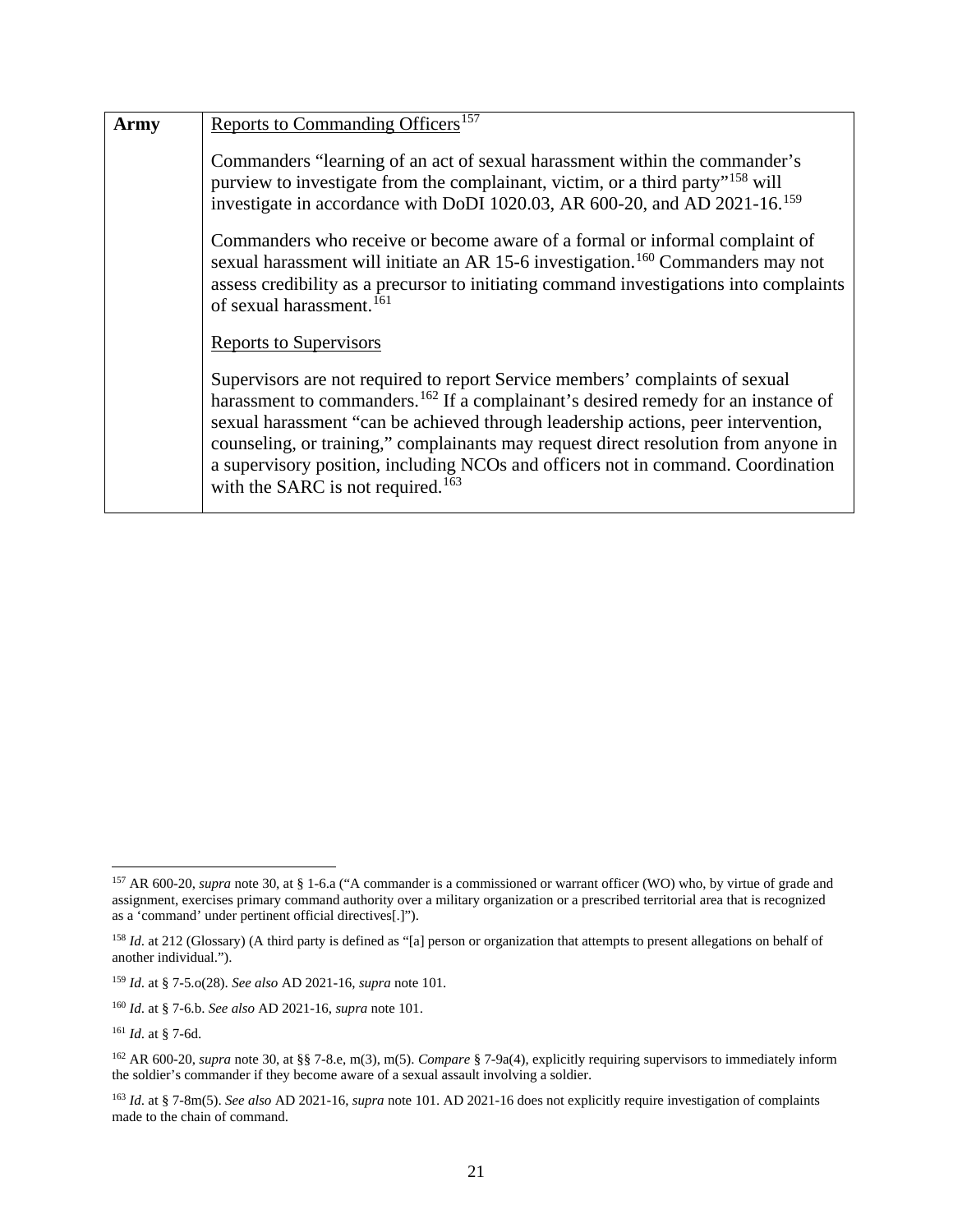| <b>Navy</b>   | <b>Reports to Commanding Officers</b>                                                                                                                                                                                                                                                                                                                                                                                                                                                                                                                                                                                                                                                                                                                                                                                                                                                                                               |
|---------------|-------------------------------------------------------------------------------------------------------------------------------------------------------------------------------------------------------------------------------------------------------------------------------------------------------------------------------------------------------------------------------------------------------------------------------------------------------------------------------------------------------------------------------------------------------------------------------------------------------------------------------------------------------------------------------------------------------------------------------------------------------------------------------------------------------------------------------------------------------------------------------------------------------------------------------------|
|               | Reports made directly to the commander by a complainant must be processed using<br>the formal reporting procedures. <sup>164</sup>                                                                                                                                                                                                                                                                                                                                                                                                                                                                                                                                                                                                                                                                                                                                                                                                  |
|               | Reports to Supervisors <sup>165</sup>                                                                                                                                                                                                                                                                                                                                                                                                                                                                                                                                                                                                                                                                                                                                                                                                                                                                                               |
|               | Service members are encouraged to report sexual harassment incidents, <sup>166</sup> including<br>reporting incidents to their chain of command to be handled informally. <sup>167</sup> The<br>command must coordinate with the CCS or CMEO to document the report without<br>the requirement to investigate. <sup>168</sup> Appendix D, Informal Resolution System, notes<br>that when a supervisor is approached by a complainant, they should take action and<br>inform the chain of command. <sup>169</sup> The chain of command is instructed to know when<br>to get involved and to give the informal resolution system a chance to work. <sup>170</sup><br>SECNAVINST 5300.26E requires all reported sexual harassment incidents with<br>enough information to be investigated; <sup>171</sup> however, it does not establish procedures<br>for investigation of incidents reported to the chain of command. <sup>172</sup> |
| <b>Marine</b> | <b>Reports to Commanding Officers</b>                                                                                                                                                                                                                                                                                                                                                                                                                                                                                                                                                                                                                                                                                                                                                                                                                                                                                               |
| Corps         | Service member complaints to the commander or EOA outside the formal complaint<br>process, or third party complaints to the commander, <sup>173</sup> are not required to be<br>investigated. Commanders can initiate an inquiry or investigation to maintain good<br>order and discipline, and if an inquiry or investigation is initiated, it will follow the<br>PAC process using NAVMC Form 11512 for documentation. <sup>174</sup>                                                                                                                                                                                                                                                                                                                                                                                                                                                                                             |
|               | <b>Reports to Supervisors</b>                                                                                                                                                                                                                                                                                                                                                                                                                                                                                                                                                                                                                                                                                                                                                                                                                                                                                                       |
|               | Supervisors are not required to inform commanders of sexual harassment complaints<br>made to them, unless the complainant wants to use the formal reporting process to<br>request command resolution. <sup>175</sup>                                                                                                                                                                                                                                                                                                                                                                                                                                                                                                                                                                                                                                                                                                                |

<span id="page-23-0"></span><sup>164</sup> OPNAVINST 5300.13, *supra* note 30, at ch. 3, ¶ 1.a.

<span id="page-23-4"></span><sup>168</sup> *Id.* at ch. 3, ¶ 1.a. SECNAVINST 5300.26E does not clearly alter this provision.

<span id="page-23-5"></span><sup>169</sup> *Id*. at App. D-4, ¶ 4.s(2).

<span id="page-23-6"></span><sup>170</sup> *Id*. at App. D-4, ¶ 5.e.

<span id="page-23-8"></span><sup>172</sup> *Id.* at encl. 3, ¶ 3.a(4) (requiring legal sufficiency reviews only for "reports of investigation of formally resolved complaints").

<span id="page-23-10"></span><sup>174</sup> *Id.*

 $\overline{\phantom{a}}$ 

<span id="page-23-11"></span><sup>175</sup> *Id.* at  $\P$  4.b(7); ch. 3,  $\P$  $\P$  1, 3, 12, 14.

<span id="page-23-1"></span><sup>165</sup> *Id*. at App. B ("Supervisor. Anyone who has subordinates, regardless of paygrades or ranks who is approached by a complainant, alleged offender, or third party, or who himself or herself observes sexual harassment or unacceptable behavior.").

<span id="page-23-2"></span><sup>166</sup> SECNAVINST 5300.26E, *supra* note 29, at encl. 3, ¶ 4.d.

<span id="page-23-3"></span><sup>167</sup> OPNAVINST 5300.13, *supra* note 30, at ch. 3, ¶ 2.

<span id="page-23-7"></span><sup>171</sup> SECNAVINST 5300.26E, *supra* note 29, at ¶ 5.c(5) (requires reported incidents to be investigated and resolved at the lowest level. Investigations may consist of informal inquiries and do not need to comply with 10 U.S.C. § 1561, unless applicable.).

<span id="page-23-9"></span><sup>&</sup>lt;sup>173</sup> MCO 5354.1F, *supra* note 30, at ch. 3,  $\mathbb{I}$  2 (Third parties may include relatives, friends, co-workers.).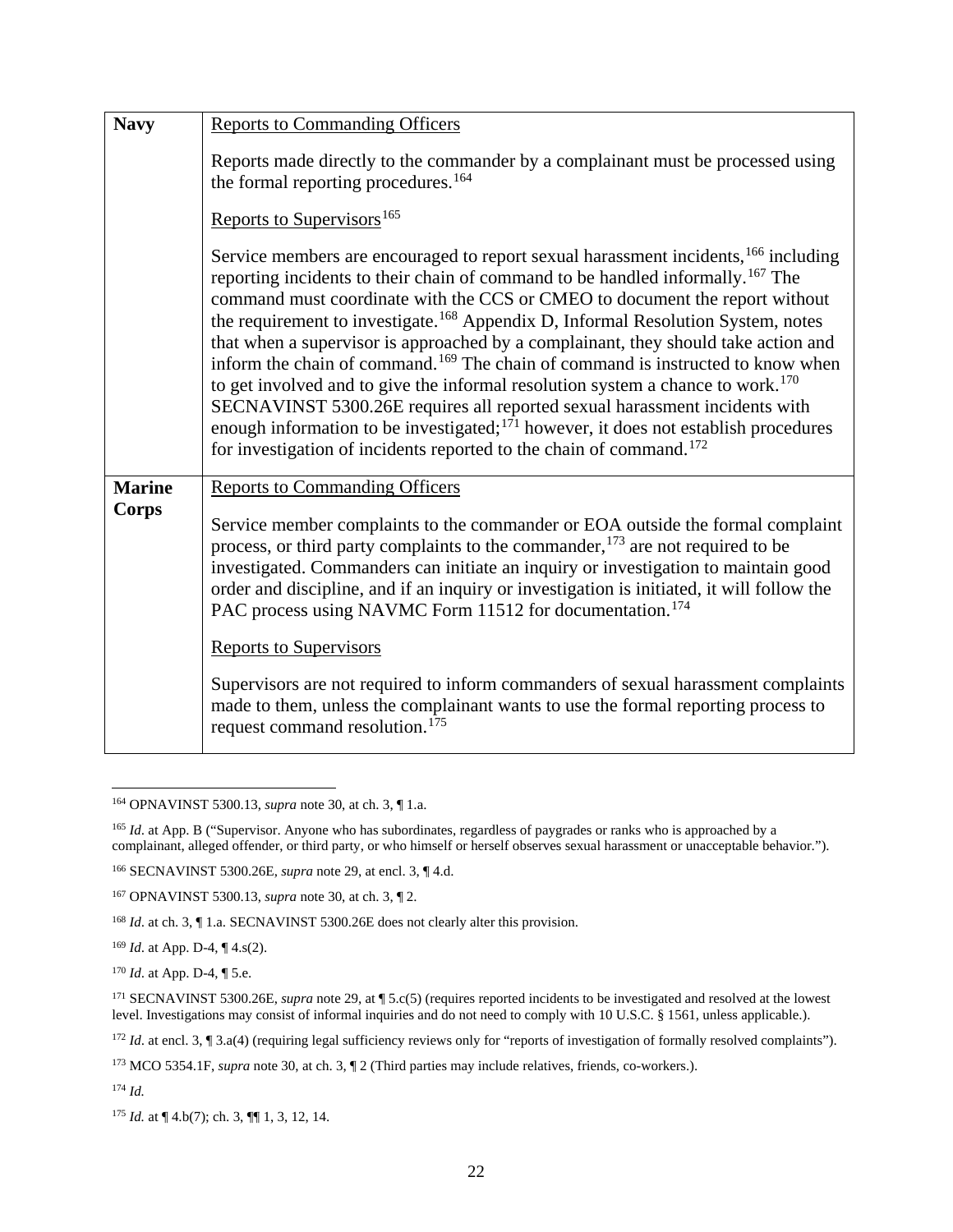# *Reports to the IG*

All Services require sexual harassment complaints against senior officials to be referred to the IG for investigation; with other complaints referred or routed as set forth in Table 6 below.

#### **Table 6: Reports to the IG**

|                        | <b>Senior Officials</b>                                                                                                                                                                                                                                                                                                                                                                                             | <b>Others</b>                                                                                                                                                                                                                                                                                                                                                                                                                                     |
|------------------------|---------------------------------------------------------------------------------------------------------------------------------------------------------------------------------------------------------------------------------------------------------------------------------------------------------------------------------------------------------------------------------------------------------------------|---------------------------------------------------------------------------------------------------------------------------------------------------------------------------------------------------------------------------------------------------------------------------------------------------------------------------------------------------------------------------------------------------------------------------------------------------|
| Air<br><b>Force</b>    | Senior official (O-7 and above and<br>$\bullet$<br>Senior Executive Service (SES))<br>complaints referred to AF IG. <sup>176</sup><br>O-6/O-6-select complaints require a<br>complaint clarification by the EO and<br>notification to the IG. $177$<br>Installation commander and vice<br>commander complaints coordinated<br>with the MAJCOM EO, IG, and JA, to<br>determine the complaint process. <sup>178</sup> | Sexual harassment complaints to the IG,<br>including the IG Hotline, are referred to<br>the EO for complaint clarification or to<br>the command for a CDI. $179$<br>Complaints referred to the EO are<br>documented on AF Form 1587 and a<br>complaint clarification is conducted. <sup>180</sup><br>The completed complaint clarification is<br>forwarded to the SJA for a legal review<br>and then to the IG for further action. <sup>181</sup> |
| Army                   | O-6 promotable or above are referred to the<br>IG for investigation. $182$                                                                                                                                                                                                                                                                                                                                          | Soldiers referred to a full-time brigade<br>SARC to file a formal complaint. <sup>183</sup>                                                                                                                                                                                                                                                                                                                                                       |
| <b>Navy</b>            | Flag officers and SES complaints are<br>referred to the Navy IG for action. <sup>184</sup>                                                                                                                                                                                                                                                                                                                          |                                                                                                                                                                                                                                                                                                                                                                                                                                                   |
| <b>Marine</b><br>Corps | O-7 selects and above and SES complaints<br>are referred to the Marine Corps IG. <sup>185</sup>                                                                                                                                                                                                                                                                                                                     | Formal complaints are forwarded to the<br>EOA for processing. <sup>186</sup>                                                                                                                                                                                                                                                                                                                                                                      |

<span id="page-24-0"></span>l <sup>176</sup> DAFI 36-2710, *supra* note 30, at §§ 4.22, 4.25.

<span id="page-24-1"></span><sup>177</sup> *Id.* at § 4.23 (The clarification report, legal sufficiency review, and all other actions and statements are provided to the IG.).

<span id="page-24-2"></span><sup>178</sup> *Id*. at § 4.24.

<span id="page-24-3"></span><sup>179</sup> Dep't of the Air Force, Air Force Instruction 90-301, "Inspector General Complaints Resolution" § 2.3 and Table 3.7 (Dec. 28, 2018, Incorporating Change 1, Sept. 30, 2020), *available at* [https://static.e-publishing.af.mil/production/1/saf\\_ig/](https://static.e-publishing.af.mil/production/1/saf_ig/%20publication/afi90-301/afi90-301.pdf)  [publication/afi90-301/afi90-301.pdf](https://static.e-publishing.af.mil/production/1/saf_ig/%20publication/afi90-301/afi90-301.pdf) (the IG system should only be used when there is evidence EO mishandled the matter).

<span id="page-24-4"></span><sup>180</sup> DAFI 36-2710, *supra* note 30, at § 4.29.4.

<span id="page-24-5"></span><sup>181</sup> *Id.* at § 4.29.4 (This provision governs the process for conducting complaint clarifications on EO-related allegations referred from the IG but does not specify whether a different process applies to allegations of sexual harassment.).

<span id="page-24-6"></span><sup>182</sup> AR 600-20, *supra* note 30, at § 7-8.l (DoDI 1020.03 and 10 U.S.C. § 1561 timelines do not apply to the IG.).

<span id="page-24-7"></span><sup>183</sup> *Id*. at § 7-5. *See also* AD 2021-16, *supra* note 101. AR 600-20 does not address who coordinates the SARC referral. It is unclear whether AD 2021-16 requires these complaints to be investigated if sufficient information is provided.

<span id="page-24-8"></span><sup>184</sup> OPNAVINST 5300.13, *supra* note 30, at ch. 2, ¶ 3.b.

<span id="page-24-9"></span><sup>185</sup> MCO 5354.1F, *supra* note 30, at 4.b(5)(a). "Senior Official (defined as O-7 (select) and above, current or former members of the Senior Executive Service (SES)/equivalent, and current or former civilian Presidential appointees)." *See also* Dep't of Defense Directive 5505.06, "Investigations of Allegations Against Senior DoD Officials," Glossary (June 6, 2013, Incorporating Change 1, Effective Apr. 28, 2020), *available at* https://www.dodig.mil/Portals/48/DoDD%20550506%2004-28-2020.pdf.

<span id="page-24-10"></span><sup>186</sup> *Id*. at encl. 2, ch. 5 ¶ 1.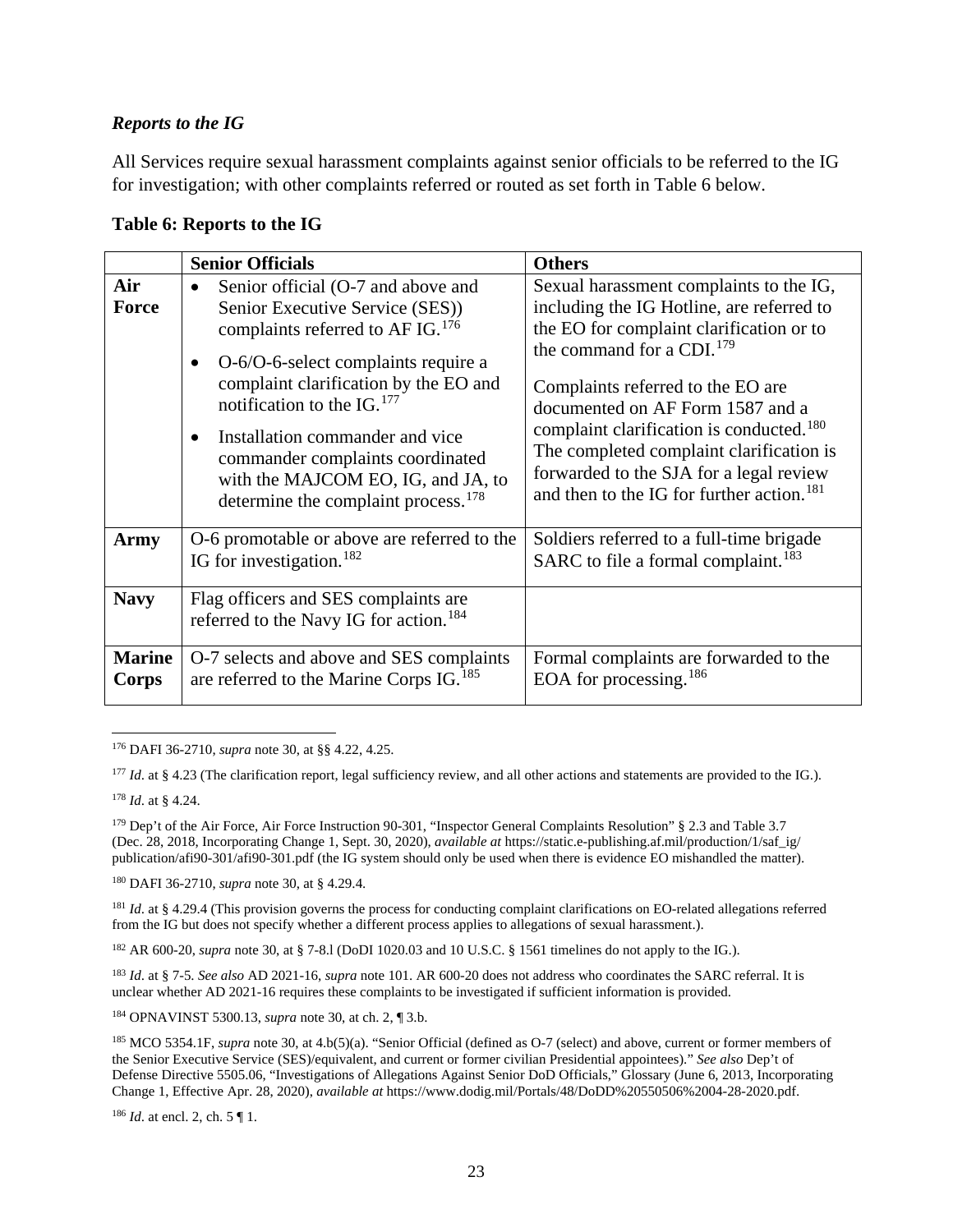#### **III. Fiscal Year 2020 Data on Sexual Harassment Reports**

The Sexual Assault Prevention and Response Office (SAPRO) is statutorily required to report sexual harassment data annually on formal and informal reports, including the number of substantiated and unsubstantiated reports, a synopsis of each substantiated report, and the action taken on each substantiated report.<sup>187</sup> The DoD annual report for  $FY20$  on sexual assault includes an appendix with the Services and the National Guard Bureau (NGB) sexual harassment data for formal, informal, and anonymous complaints.<sup>[188](#page-25-1)</sup> The report explains that after a commander-directed investigation, complaints are substantiated or unsubstantiated;<sup>189</sup> however, the Services and NGB methodology to categorize and collect substantiation data is not described. Such information is important for the informal complaint data, as only Air Force policy required investigation of informal complaints throughout FY20.[190](#page-25-3) Because the Services do not have a common standard for what is considered a reportable complaint, there is uncertainty about the accuracy of reported sexual harassment incidents.

In the FY20 report, DoD reported 720 formal complaints were resolved, with 61% substantiated; 740 informal complaints were resolved, with 32% substantiated; and 25 anonymous complaints were resolved, with 56% substantiated.<sup>[191](#page-25-4)</sup>

|  |  | Table 7: FY 2020 Resolved Sexual Harassment Complaints <sup>192</sup> |  |
|--|--|-----------------------------------------------------------------------|--|
|--|--|-----------------------------------------------------------------------|--|

| <b>FY20</b> Resolved | Formal $(720)$ | Informal $(740)$ | Anonymous (25) |
|----------------------|----------------|------------------|----------------|
| Substantiated        | 442/61%        | 240/32%          | $14/56\%$      |
| Unsubstantiated      | 250/35%        | $450/61\%$       | $11/44\%$      |

*Note:* The substantiated and unsubstantiated resolved complaint totals do not sum to 100%. Excluded are: 28 formal resolved complaints (dismissed, referred out, or withdrawn); and 50 informal resolved complaints (unknown, inconclusive, withdrawn, or dismissed).<sup>[193](#page-25-6)</sup>

<span id="page-25-2"></span><sup>189</sup> *Id.* at 2.

<span id="page-25-0"></span> $\overline{a}$ <sup>187</sup> National Defense Authorization Act for Fiscal Year 2018, Pub. L. No 115-91, § 537, 131 Stat. 1283 (2017). This sexual harassment reporting requirement started with the report required on March 1, 2020.

<span id="page-25-1"></span><sup>188</sup> FY20 SAPRO Report, App. F, *supra* note 39, at 4. SAPRO definitions for informal, formal, and anonymous complaints are consistent with DoDI 1020.03 definitions. NGB sexual harassment policies were not reviewed for this paper. Observations on the data are based solely on reviewing DoD and Service policy.

<span id="page-25-3"></span><sup>190</sup> SECNAVINST 5300.26E, *supra* note 29, at ¶5(5). Department of the Navy policy did not require an investigation for all reported incidents of sexual harassment until May 28, 2020. Army policy did not require investigation of informal complaints until AD 2021-16 became effective on May 5, 2021.

<span id="page-25-4"></span><sup>191</sup> FY20 SAPRO Report, App. F, *supra* note 39, at 4–5.

<span id="page-25-5"></span><sup>&</sup>lt;sup>192</sup> *Id.* at 4–5. Service policies for processing informal sexual harassment complaints are inconsistent, affecting the data reliability.

<span id="page-25-6"></span><sup>193</sup> *Id*. at 5.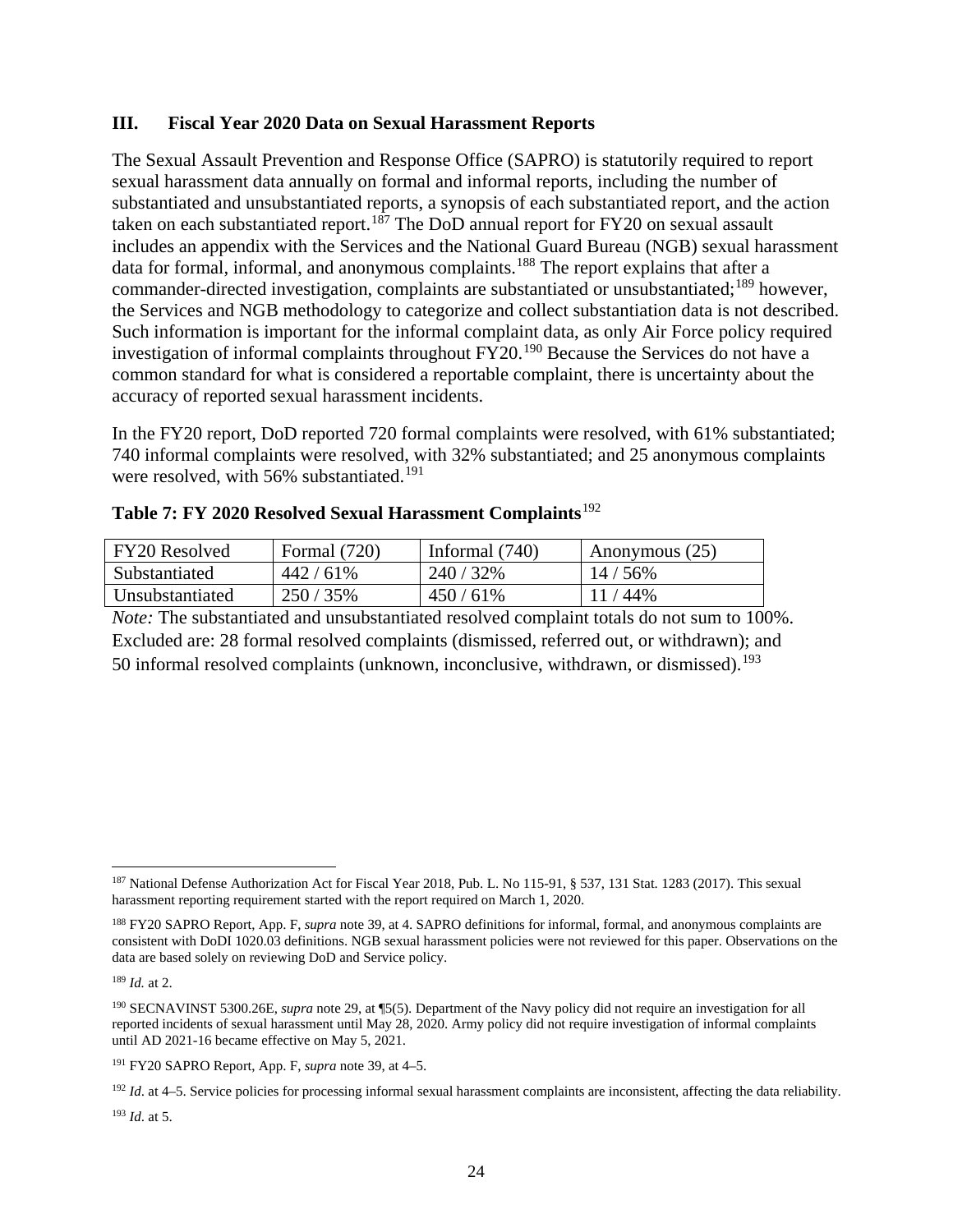DoD reported 997 corrective actions taken in FY20 for substantiated sexual harassment incidents from informal, formal, and anonymous complaints. General or special court-martial prosecutions for sexual harassment incidents were rare, only 12, with the remaining 985 substantiated sexual harassment incidents disposed of through non-judicial punishment or administrative actions.<sup>[194](#page-26-0)</sup>

|                         | <b>NJP</b>  | Admin  | Unknown  | Other    | Pending | <b>SCM</b>     | <b>SPCM</b>             | <b>GCM</b> |
|-------------------------|-------------|--------|----------|----------|---------|----------------|-------------------------|------------|
|                         |             | Action |          |          |         |                |                         |            |
| Formal <sup>196</sup>   | 347         | 243    | 69       | 28       | 19      | $\sigma$       |                         |            |
| $(N=720)$               | (48%)       | (34%)  | $(10\%)$ | (4%)     | (3%)    | $(1\%)$        | $(1\%)$                 | $(1\%)$    |
| Informal <sup>197</sup> | 51          | 140    | 11       | 37       |         |                |                         |            |
| $(N=254)$               | (20%)       | (55%)  | (4%)     | (15%)    | (3%)    | $(1\%)$        | $^{5}$ $\leq$ 1% $^{5}$ | $(1\%)$    |
| Anonymous $\sqrt{198}$  | $\mathbf Q$ | 10     | 4        | $\Omega$ |         | $\overline{0}$ |                         |            |
| $(N=23)$                | (39%)       | (43%)  | (17%)    |          |         |                |                         |            |

**Table 8: Corrective Action Administered to Sexual Harassment Offenders in FY 2020**[195](#page-26-1)

*Note:* More than one type of corrective action can be administered to each offender.

The Services also reported the nature of sexual harassment found in the substantiated complaints. For each type of complaint (formal, informal, or anonymous), the nature of sexual harassment was consistent, ranging from 51% to 59% for complaints involving crude or offensive behavior, and ranging from 40% to 44% for complaints involving unwanted sexual attention.<sup>[199](#page-26-5)</sup>

**Table 9: Nature of Sexual Harassment for FY 2020 Substantiated Complaints**[200](#page-26-6)

| Type of Sexual Harassment* | Formal (720 resolved) | Informal $(740)$  | Anonymous (25)   |
|----------------------------|-----------------------|-------------------|------------------|
| Crude/offensive behavior   | 51% (343 of 676)      | 59% (214 of 363)  | 58% (11 of 19)   |
| Unwanted sexual attention  | 44% (300 of 676)      | 40\% (146 of 363) | $42\%$ (8 of 19) |
| Sexual coercion            | 5% (33 of 676)        | 1% (3 of 363)     |                  |
|                            |                       |                   | - - -            |

 $*$  Each substantiated complaint may involve more than one type of harassment.<sup>[201](#page-26-7)</sup>

The Table 8 and 9 data raise the question of why sexual harassment complaints are categorized as formal or informal when the severity of the incident appears to have no bearing on the category.<sup>[202](#page-26-8)</sup>

<span id="page-26-5"></span><sup>199</sup> *Id*. at 9.

<span id="page-26-6"></span><sup>200</sup> *Id*.

l

<span id="page-26-7"></span><sup>201</sup> *Id*.

<span id="page-26-0"></span><sup>&</sup>lt;sup>194</sup> *Id.* at Exhibits 3–5: "Exhibit 3: Corrective Actions Administered to Substantiated Offenders in Formal Complaints"; "Exhibit 4: Corrective Actions Administered to Substantiated Offenders in Informal Complaints"; and "Exhibit 5: Corrective Actions Administered to Substantiated Offenders in Anonymous Complaints."

<span id="page-26-1"></span><sup>&</sup>lt;sup>195</sup> *Id*. Table 8 is a compilation of the data presented in Exhibits 3–5 and the explanatory notes.

<span id="page-26-2"></span><sup>&</sup>lt;sup>196</sup> *Id.* at 11. Under formal complaint procedures: 720 total corrective actions taken for 433 substantiated offenders.

<span id="page-26-3"></span><sup>&</sup>lt;sup>197</sup> *Id*. at 11. SAPRO used a different metric—the number of first-time offenders—to calculate the corrective action under the informal complaint procedures. There was no explanation for why the total number for all offenders was not calculated (as was done for the formal and anonymous complaint procedures). Under informal complaint procedures: of 243 sexual harassment offenders, 162 were first-time offenders with 134 first-time offenders receiving some form of corrective action.

<span id="page-26-4"></span><sup>&</sup>lt;sup>198</sup> *Id.* at 11. Under the anonymous complaint procedures: out of the 16 offenders, 23 corrective actions were taken.

<span id="page-26-8"></span><sup>202</sup> *See also* IRC Report, *supra* note 1, at App. B-26, note 35 (noting there is no data to support a finding that "lower level allegations" are those categorized as informal complaints.).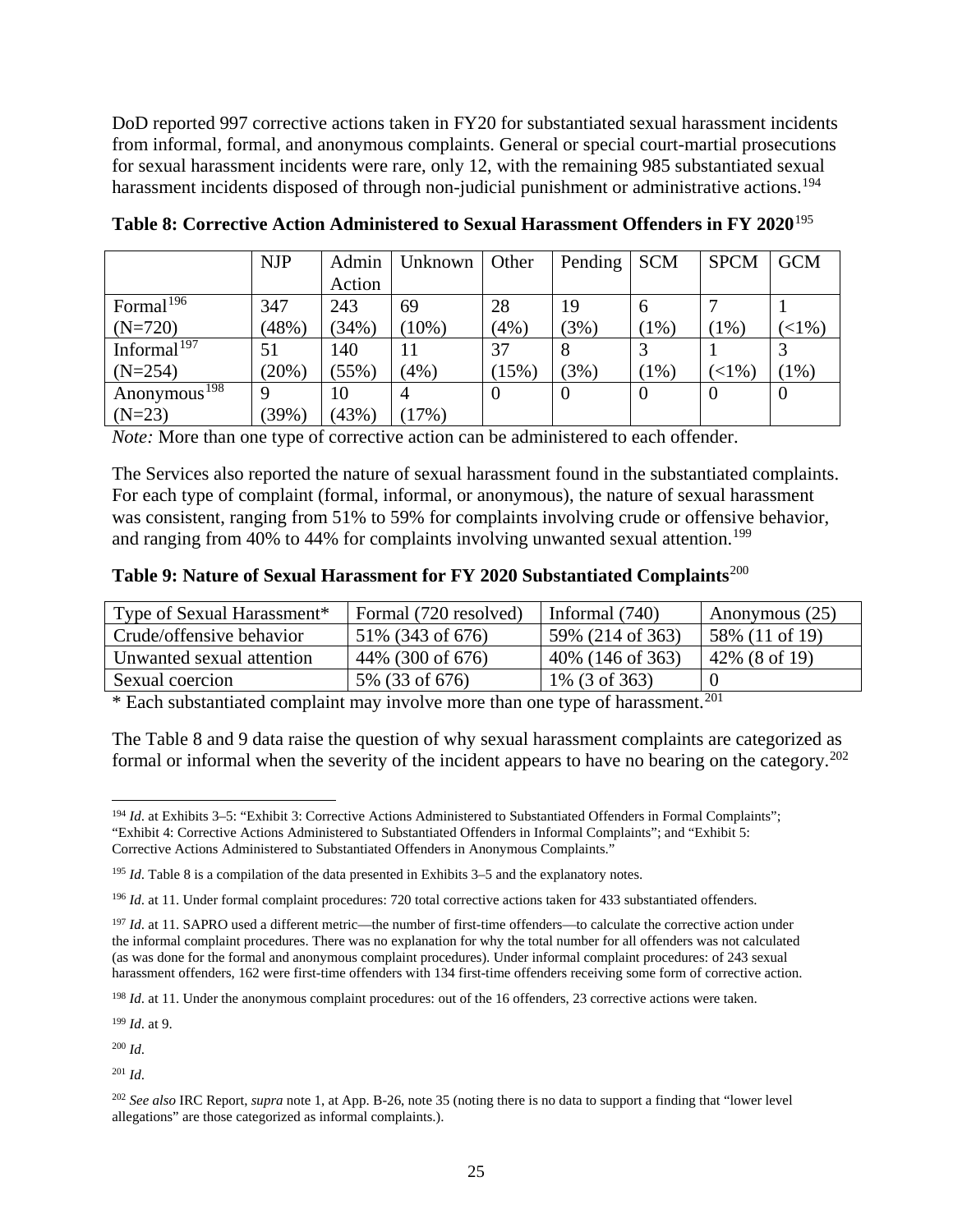# **IV. Recent Developments in the Military Response to Sexual Harassment**

# **A. Legislative Actions**

As previously noted, § 532 of the FY21 NDAA requires DoD to establish a process for confidential reporting of sexual harassment complaints outside the immediate chain of command and for DoD to develop a plan to access confidential reports to track serial offenders.<sup>[203](#page-27-0)</sup> DoD has not yet released an implementation plan for a confidential reporting process or tracking system.

Also previously noted, on December 27, 2021, the FY22 NDAA was enacted with two sections requiring changes to the military response to sexual harassment. First, § 543 requires the President to establish sexual harassment as a separate criminal offense by January 26, 2022.<sup>[204](#page-27-1)</sup> Policy governing the reporting and investigation of criminal sexual harassment allegations has not been published.

Second, § 539D amends 10 U.S.C. §1561 in three significant ways: (1) commanding officers are only required to investigate formal sexual harassment complaints; (2) commanding officers must direct independent investigation of those complaints; and (3) sexual harassment is redefined as that conduct constituting the offense of sexual harassment.<sup>205</sup> These amendments to 10 U.S.C. §1561 are not effective until December 26, 2023. However, the Secretary of Defense is required to submit a report on implementation preparations to Congress by December 26, 2022.<sup>[206](#page-27-3)</sup>

# **B. Independent Review Commission Recommendations**

In its report, the IRC identified problems with the processing of sexual harassment complaints in the military and made detailed recommendations for improvements.[207](#page-27-4) Two issues identified included: the underreporting of sexual harassment and a lack of confidence in the command to appropriately investigate and resolve complaints.[208](#page-27-5)

On September 22, 2021, the Secretary of Defense approved the IRC recommendations, with some revisions, and established timelines for the Services to provide implementation plans for the approved recommendations.[209](#page-27-6) Several recommendations have the potential to significantly affect reporting and investigation of sexual harassment complaints.

<span id="page-27-0"></span><sup>203</sup> FY21 NDAA, *supra* note 66, at § 532.

<span id="page-27-1"></span><sup>204</sup> FY22 NDAA, *supra* note 27, at § 543.

<span id="page-27-2"></span><sup>205</sup> FY22 NDAA, *supra* note 27, at § 539D.

<span id="page-27-3"></span><sup>206</sup> *Id.*

<span id="page-27-4"></span><sup>207</sup> IRC Report, *supra* note 1, at 32–37.

<span id="page-27-5"></span><sup>208</sup> *Id*. at App. B-25–29.

<span id="page-27-6"></span><sup>209</sup> SecDef Implementation Memo, *supra* note 3.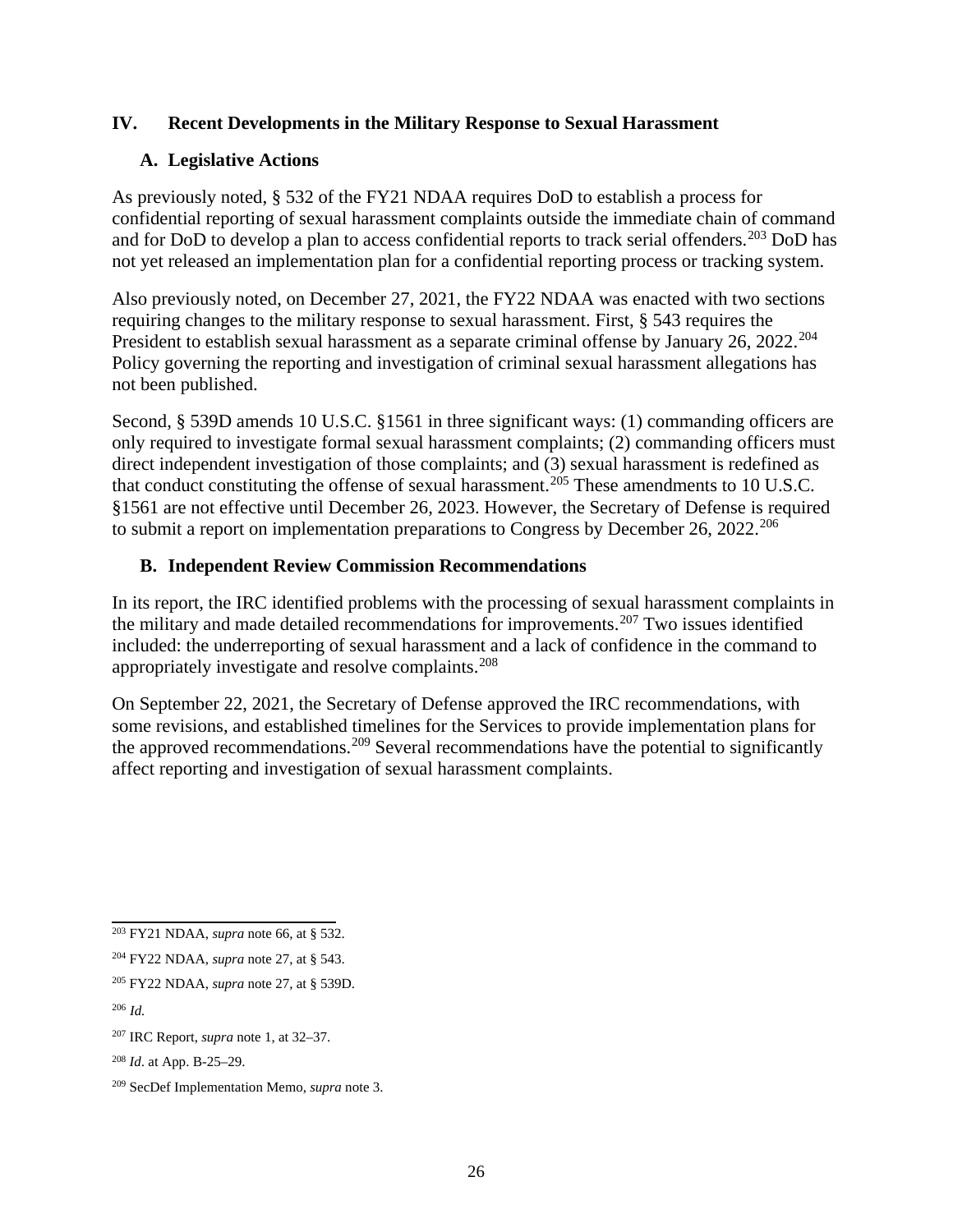#### *Improving Investigations*

The IRC found that sexual harassment complaint investigators may not be trained as investigators or have the specialized, trauma-informed training needed to handle special victim cases.<sup>210</sup> The IRC recommended placing the investigation of formal reports of sexual harassment in the hands of trained, independent investigators, outside the chain of command.<sup>[211](#page-28-0)</sup> The IRC also recommended that this independent investigator be authorized to make the substantiation determination and be required to refer all substantiated sexual harassment complaints to a special victim prosecutor (SVP) for a prosecution decision. The IRC requested that DoD prioritize the determination of "who should serve as investigators for formal sexual harassment complaints outside of the chain of command, taking into account the comfort level of victims in talking to investigators and the capacity of each proposed group to understand and investigate sexual harassment cases (see Recommendation 1.2)."<sup>[212](#page-28-1)</sup>

The Secretary of Defense approved the recommendation for "independent, trained investigators for sexual harassment and mandatory initiation of involuntary separation for all substantiated complaints."[213](#page-28-2) While the amendments to 10 U.S.C. §1561 require commanders receiving formal complaints of sexual harassment to forward the complaint to an independent investigator, the terms "formal complaint" and "independent investigator" are not defined.<sup>[214](#page-28-3)</sup>

#### *Removing Prosecutorial Decisions in Sexual Harassment Cases from the Command*

The IRC noted that commanders charged with investigating and adjudicating sexual harassment complaints are also responsible for a command climate permissive of sexual harassment.<sup>[215](#page-28-4)</sup> The IRC concluded that sexual harassment is a complex special victim crime that requires all critical case decisions to be made by a highly trained special victim prosecutor independent from the chain of command. The IRC advised that SVPs should make the prosecutorial decisions in the following special victim cases: (1) all cases investigated and substantiated by sexual harassment independent investigators, (2) MCIO-investigated cases that the SVP determines to be special victim cases, and (3) other cases, such as command-investigated cases, that the Secretary of Defense determines should be referred to the SVP to establish whether the case is a special victim case.<sup>[216](#page-28-5)</sup> According to the IRC, SVP determinations of whether a case is a special victim case should be made "as early in the investigative process as is practicable."[217](#page-28-6)

<span id="page-28-0"></span><sup>210</sup>IRC Report, supra note 1, at App. B-28.

<sup>211</sup> *Id*. at App. B-24, 30, 38. (IRC Recommendation 1.2: "Independent, trained investigators for sexual harassment and mandatory initiation of involuntary separation for all substantiated complaints." IRC Recommendation 1.4: "Professionalize career billets for military justice practitioners and military criminal investigators." The IRC suggested that the determination of who should serve as investigators should take into account whether victims would be comfortable talking to the investigator and the capacity of the investigator to understand and investigate sexual harassment cases.).

<span id="page-28-2"></span><span id="page-28-1"></span><sup>212</sup> *Id*. at 38–39.

<span id="page-28-3"></span><sup>213</sup> SecDef Implementation Memo, *supra* note 3, at 5.

<span id="page-28-4"></span><sup>214</sup> FY22 NDAA, *supra* note 27, at § 543. *See* Appendix J-1.

<span id="page-28-5"></span><sup>215</sup> IRC Report, *supra* note 1, at App. B-27.

<span id="page-28-6"></span><sup>216</sup> *Id*. at App. B-14.

<sup>217</sup> *Id*. at App. B-17.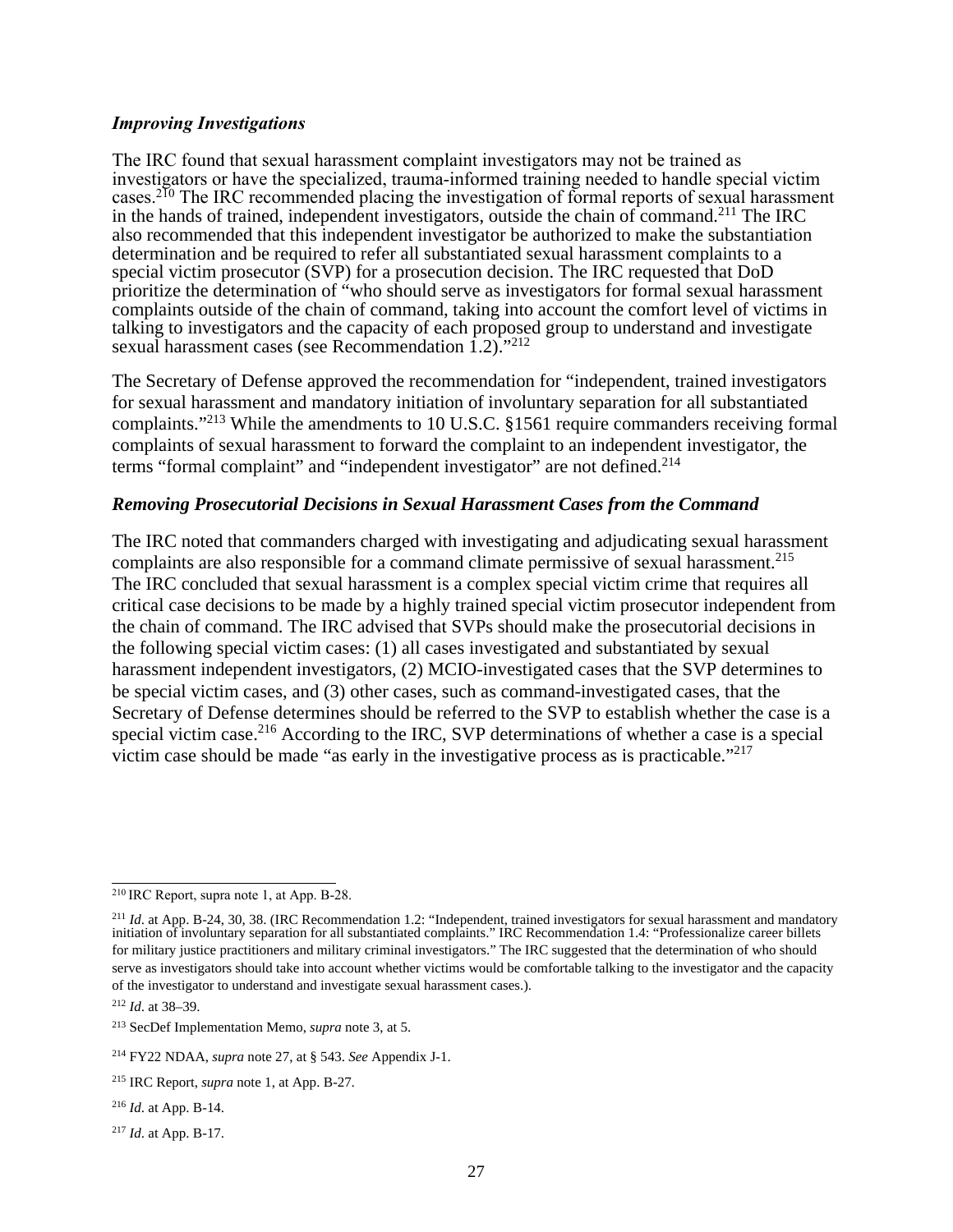The Secretary of Defense supports removing the prosecutorial decision from the command and placing it with an SVP for sexual assaults and related crimes, but he has not identified which crimes he considers related to sexual assaults.<sup>[218](#page-29-0)</sup>

Section 533 of the FY22 NDAA does not include sexual harassment as a crime over which the special trial counsel has prosecution authority.<sup>[219](#page-29-1)</sup>

# *Initiating an Involuntary Separation Action for All Substantiated Complaints of Sexual Harassment*

The IRC recommended that separation action be initiated for all cases involving substantiated sexual harassment complaints, but explained that a limited category of cases should include a process for attempted rehabilitation.<sup>[220](#page-29-2)</sup> The Secretary of Defense approved a requirement for the initiation of involuntary separation for all substantiated cases of sexual harassment but has not addressed whether the mandated processing will include any exceptions.<sup>[221](#page-29-3)</sup>

#### *Reviewing Military Sexual Harassment Response Policy and Structure*

The IRC determined that DoD policy and structure has subsumed sexual harassment within other forms of harassment and discrimination and that no one entity is specifically responsible for, or specialized in, sexual harassment response.<sup>222</sup> The IRC recommended a "review of all policies" and structures tasked with addressing elements of the military's sexual harassment response," observing that such review should be coordinated with sexual assault prevention and response (SAPR) policies to reflect the established place of sexual harassment on the sexual assault continuum of harm.<sup>223</sup> Although the Secretary of Defense approved the recommendation as written, whether, and to what degree, the review will be coordinated with SAPR policies to appropriately reflect the continuum of harm is unknown.<sup>[224](#page-29-6)</sup>

<span id="page-29-0"></span> $\overline{\phantom{a}}$ <sup>218</sup> SecDef Implementation Memo, *supra* note 3, at 5 ("Recommendation 1.1: [Revised] Establishment of Offices of Special Victims Prosecutors and removing prosecution of sexual assaults and related crimes out of the military chain of command.").

<span id="page-29-1"></span><sup>219</sup> FY22 NDAA, *supra* note 27, at § 533 (specifying the covered offenses over which a special trial counsel has authority to prefer or refer charges). *See* FY22 NDAA, *supra* note 27, at § 531 (amending 10 U.S.C. § 824 to establish special trial counsel with prosecution authority over covered offenses).

<span id="page-29-2"></span><sup>220</sup> IRC Report, *supra* note 1, at App. B-30–31.

<span id="page-29-3"></span><sup>221</sup> SecDef Implementation Memo, *supra* note 3, at 5.

<span id="page-29-4"></span><sup>222</sup> IRC Report, *supra* note 1, at 23.

<span id="page-29-5"></span><sup>&</sup>lt;sup>223</sup> *Id.* at 23, 32, and App. A-1 (The full cross-cutting recommendation reads, "DoD should immediately make sexual harassment victims eligible for SAPR services and undertake a review of all policies and structures tasked with addressing elements of the military's sexual harassment response.").

<span id="page-29-6"></span><sup>224</sup> *Id*. *See also* SecDef Implementation Memo, *supra* note 3, at 5, and *supra* note 223 for the full text of approved cross-cutting recommendation 1.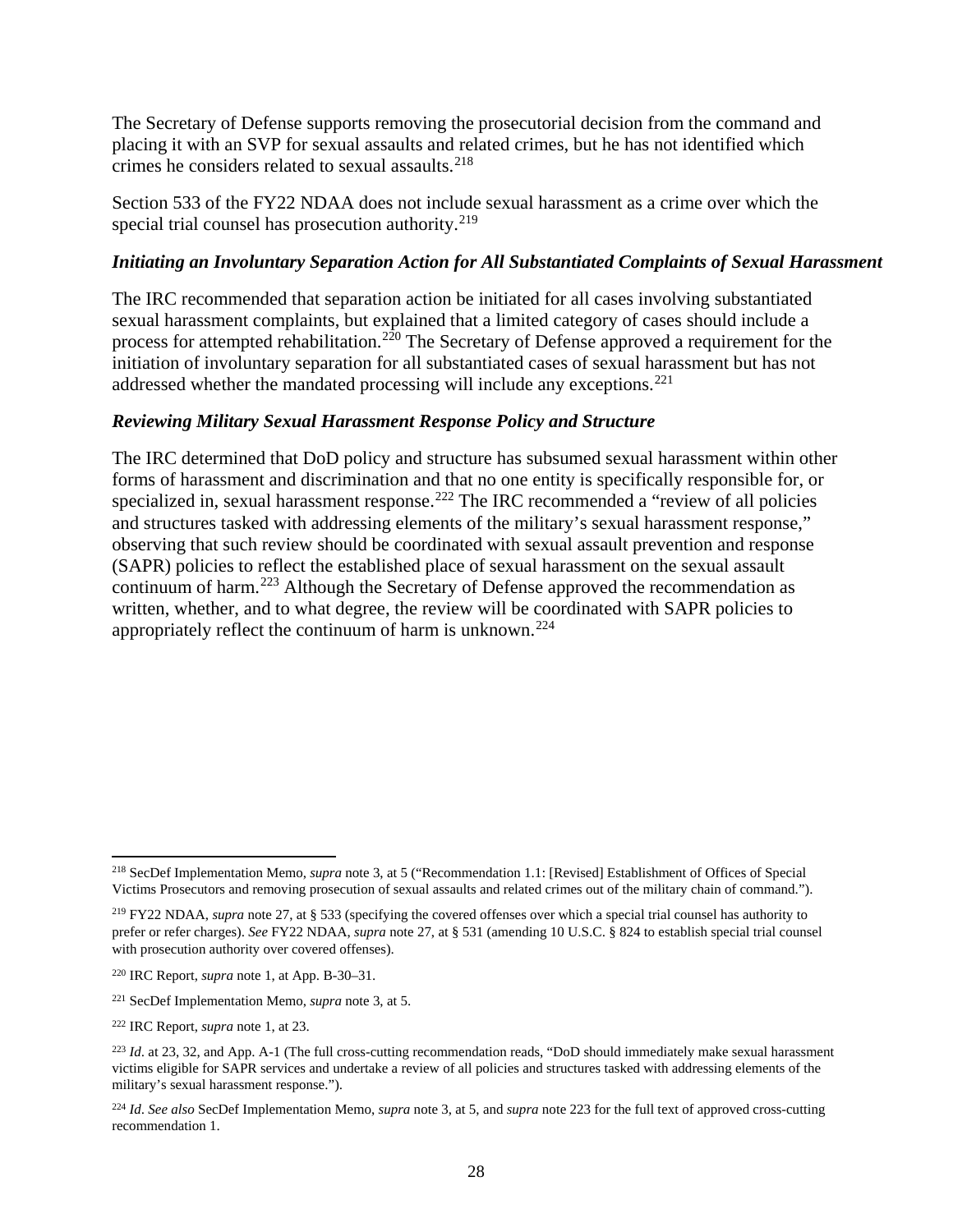# **V. Gaps in the Military Sexual Harassment Response and Proposed Research Questions**

# **A. The Reporting of Sexual Harassment**

The current, pending, and anticipated structures for reporting sexual harassment complaints must be reconciled and simplified. The current system recognizes formal, informal, and anonymous complaints, although it is often unclear into which category a report will fall. Two additional reporting systems must be established: the confidential reporting system and the criminal reporting system.[225](#page-30-0)

DoD must develop a simple, comprehensive reporting system to handle all allegations on the continuum of harm. Sexual assault and sexual harassment victims have similar reporting concerns that present barriers to reporting: fear of retaliation, reprisal, or ostracism; fear of punishment for collateral misconduct; lack of confidentiality; fear of damage to their military career; reluctance to get the offender in trouble; and the belief that nothing will happen to the offender if they do report.<sup>[226](#page-30-1)</sup> These concerns have been factored into the recently established system that allows restricted and unrestricted reports of alleged sexual assault.<sup>[227](#page-30-2)</sup> Although the sexual assault reporting system requires individuals within the victim's chain of command to report incidents of which they are made aware to the commander for investigation by an MCIO; the sexual harassment reporting system does not. The feasibility and advisability of adapting the sexual assault reporting system to sexual harassment reporting should be examined.

#### **B. Investigation of Sexual Harassment Reports**

The IRC recommended, and the Secretary of Defense approved, the creation of an independent, trained investigative body for conducting sexual harassment investigations; however, two key issues remain: who should conduct the investigations and what complaints should they investigate?

DoD should establish an independent review committee to conduct a study to determine the necessary and appropriate skills for sexual harassment investigators, including whether they should investigate instances of cyber harassment and technology-facilitated sexual harassment. Based on the independent review committee's assessment of the necessary skill set, DoD can identify who should conduct the investigations.

A committee independent from DoD should review and assess whether the independent, trained investigators should be authorized and required to investigate all sexual harassment complaints. The IRC suggests allowing the victim the choice of filing a formal report of sexual harassment that triggers a full investigation by the independent, trained investigator or having their command address their sexual harassment complaint. $^{228}$  $^{228}$  $^{228}$ 

<span id="page-30-0"></span> $\overline{\phantom{a}}$ <sup>225</sup> DoDI 5505.16, *supra* note 67, at § 3.1.c; FY21 NDAA §532, *supra* note 66.

<span id="page-30-1"></span><sup>226</sup> IRC Report, *supra* note 1, at 10–11. *See also id*. at App. B-29 (finding sexual harassment victims "do not trust the command to protect them from the negative consequences of reporting" and citing negative consequences, such as encouragement "to drop the matter, and being treated worse by their co-workers, avoided, or even blamed for the problem" (footnote omitted).).

<span id="page-30-2"></span><sup>&</sup>lt;sup>227</sup> Appendix G-1 depicts the streamlined, DoD-wide reporting and investigation structure to respond to sexual assault reports.

<span id="page-30-3"></span><sup>228</sup> IRC Report, *supra* note 1, at App. B-30. *See also*, FY22 NDAA, *supra* note 27, at §543 (amending 10 U.S.C. §1561 to require a commanding officer who receives a formal complaint of sexual harassment to direct an independent investigation of the complaint). *Compare* 10 U.S.C. §1561 (requiring a commanding officer who receives a complaint of sexual harassment to conduct or initiate an investigation into the complaint).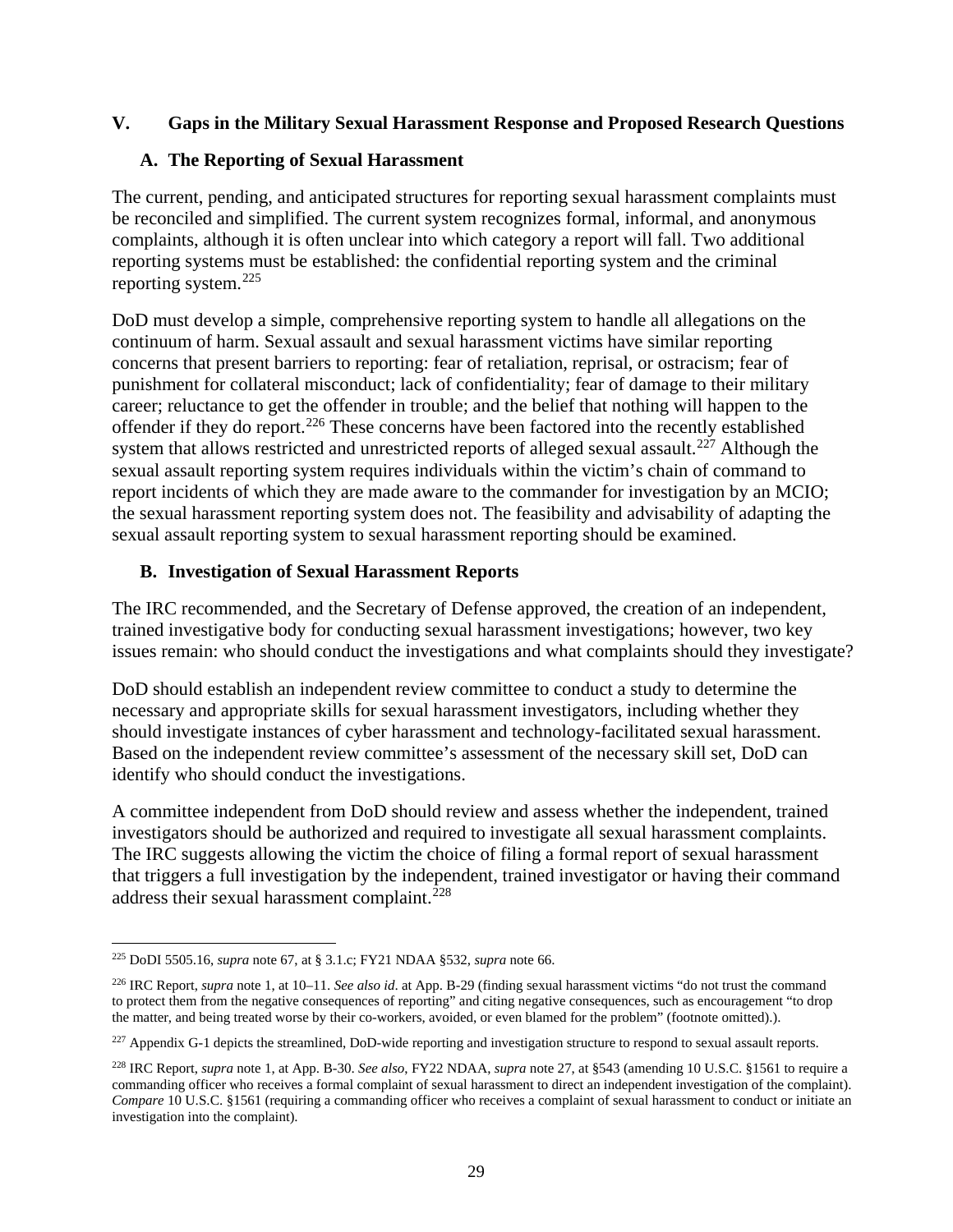Limiting independent investigations to formal reports<sup>[229](#page-31-0)</sup> and leaving all other reports to the command for investigation would not address the IRC finding that complaints handled by the unit have the lowest substantiation rate and that victims do not trust their command to appropriately investigate and resolve complaints.<sup>[230](#page-31-1)</sup>

Unlike sexual assault, which is a purely criminal offense, sexual harassment will continue to straddle the divide between criminal offense and administrative misconduct, along with other offenses such as nonconsensual distribution of intimate images which is both a criminal offense under Article 117a, UCMJ, and prohibited conduct under harassment regulations. According to the 2020 SAPRO report, there were 331 total allegations of nonconsensual distribution of private sexual images, with 293 of those allegations related to a sexual harassment incident.<sup>[231](#page-31-2)</sup> Of the 331 allegations, only 33 allegations were substantiated, while 258 were unsubstantiated.<sup>[232](#page-31-3)</sup>

# **C. Legal Review of Sexual Harassment Reports Prior to Investigation**

The IRC determined sexual harassment complaints to be so complex that only an SVP should make critical decisions about the case, including the charging decision.<sup>[233](#page-31-4)</sup> The IRC also stated that SVP determinations of whether a case was a special victim case should be made "as early in the investigative process as is practicable."[234](#page-31-5) Yet, DoD and the Services do not mandate consultation with legal counsel who are special victim qualified prior to determining how to investigate a sexual harassment allegation. A recent DoD IG report flagged the lack of involvement by specially trained prosecutors at the investigative stage of sexual assault cases as potentially detrimental to those investigations.[235](#page-31-6)

<span id="page-31-4"></span><sup>233</sup> IRC Report, *supra* note 1, at 19.

<span id="page-31-5"></span><sup>234</sup> *Id*. at App. B-17.

 $\overline{\phantom{a}}$ 

<span id="page-31-0"></span><sup>&</sup>lt;sup>229</sup> Although SAPR policy establishes procedures for sexual assault victims to make unrestricted or restricted reports of sexual assault in writing to SARCs and SAPR VAs using the official form, most other disclosures of sexual assault incidents result in an investigation by MCIOs. Incidents made known to law enforcement, the chain of command, and commanders are referred to MCIOs for investigation. In contrast, because not all sexual harassment incidents meet the elements of a sexual harassment criminal offense, many incidents are resolved administratively. Absent a policy that requires the chain of command to report incidents they become aware of to the command for investigation in accordance with 10 U.S.C. § 1561, these reports may never be investigated.

<span id="page-31-1"></span><sup>230</sup> IRC Report, *supra* note 1, at App. B-26.

<span id="page-31-2"></span><sup>231</sup> FY20 SAPRO Report, App. F, *supra* note 39, at 6 (There were a total of 189 formal complaints, 140 informal complaints, and 2 anonymous complaints).

<span id="page-31-3"></span><sup>&</sup>lt;sup>232</sup> *Id*. (In addition to the substantiated and unsubstantiated complaints, 25 complaints were pending resolution, 6 were dismissed, 5 were referred, 2 were inconclusive, and 2 were withdrawn).

<span id="page-31-6"></span><sup>&</sup>lt;sup>235</sup> Dept. of Defense Office of Inspector General, DoDIG-2022-035, "Evaluation of Special Victim Investigation and Prosecution Capability Within the Department of Defense" (Nov. 10, 2021), *available at* <https://media.defense.gov/2021/Nov/10/2002891359> /-1/-1/1/DODIG-2022-035\_.REDACTED.PDF. While required, consultation with a legal advisor was not occurring in 58% of cases (*id*. at 32), legal assets were insufficient (*id*. at 33), and the investigative phase may have been hampered by a lack of specially trained prosecutors (*id*. at 34).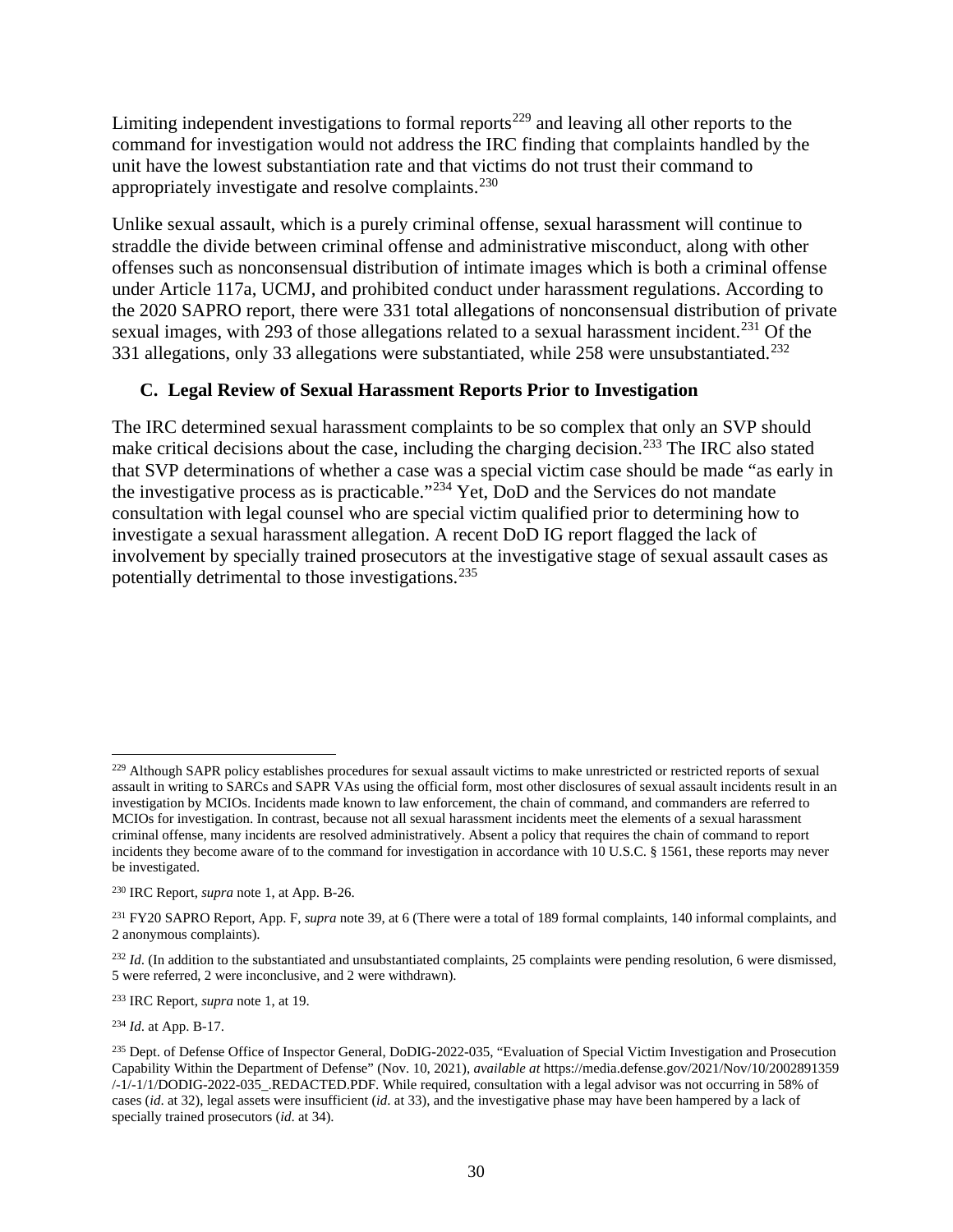Criminal sexual harassment allegations may be investigated by law enforcement;<sup>[236](#page-32-0)</sup> formal complaints of sexual harassment may be investigated by independent, trained investigators; and all other sexual harassment complaints may be investigated by command investigations – all without consideration of the severity of the harassing conduct or an assessment by a specially trained legal advisor. Another issue for potential study is whether it is feasible and advisable to require that sexual harassment complaints and allegations be reviewed by special victim qualified counsel at the complaint stage to assist the command, independent investigators, and law enforcement in determining whether to investigate the complaint as an administrative or criminal offense.<sup>237</sup>

# **D. Proposed Research Questions for the DAC-IPAD**

Based on these identified gaps, three potential areas could benefit from review by an independent advisory committee composed of members with expertise in the investigation, prosecution, and defense of sexual misconduct offenses:

- Whether sexual harassment reporting systems should be modeled after the sexual assault reporting system and whether such a structure would sufficiently account for barriers—similar to those found in cases of sexual assault—that prevent Service members from reporting.
- Whether it is feasible and advisable for independent, trained investigators to investigate all complaints of sexual harassment and not just those submitted formally.
- Whether the involvement of legal advisors, with specialized training and experience in handling sexual misconduct, should be mandated at the complaint stage for sexually harassing conduct that could constitute either a criminal offense or a regulatory violation, to ensure that such offenses are appropriately investigated and resolved.

l

<span id="page-32-0"></span><sup>236</sup> DoDI 5505.03, *supra* note 67, at § 5.c (requiring commanders to promptly refer criminal allegations to a defense criminal investigative organization or law enforcement organization).

<span id="page-32-1"></span><sup>237</sup> DoDI 5505.16, *supra* note 67, at §§ 3.1.c and d.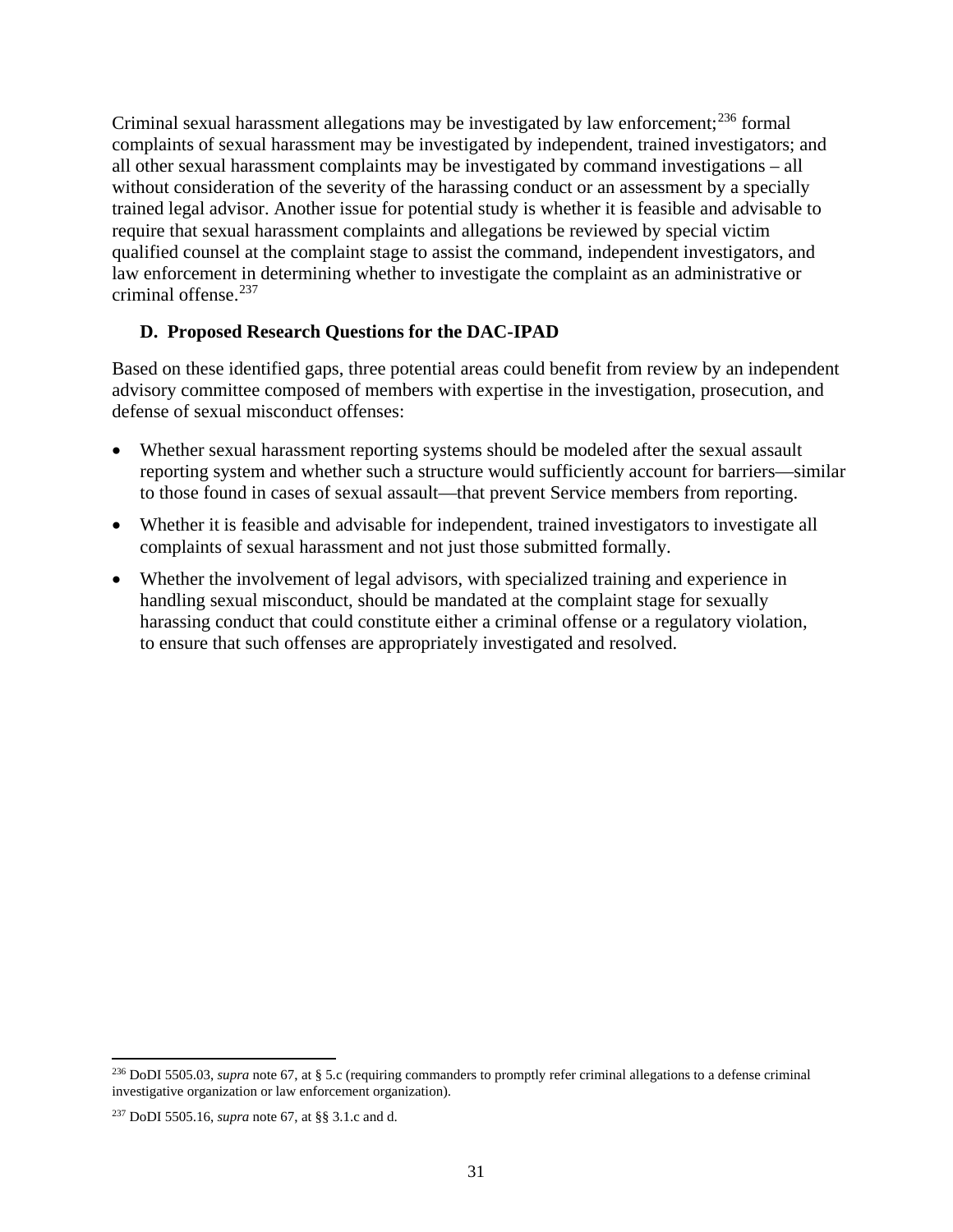# **Appendix A. Sexual Harassment Complaints and Commanding Officer Actions**

**(10 U.S.C. § 1561)** 

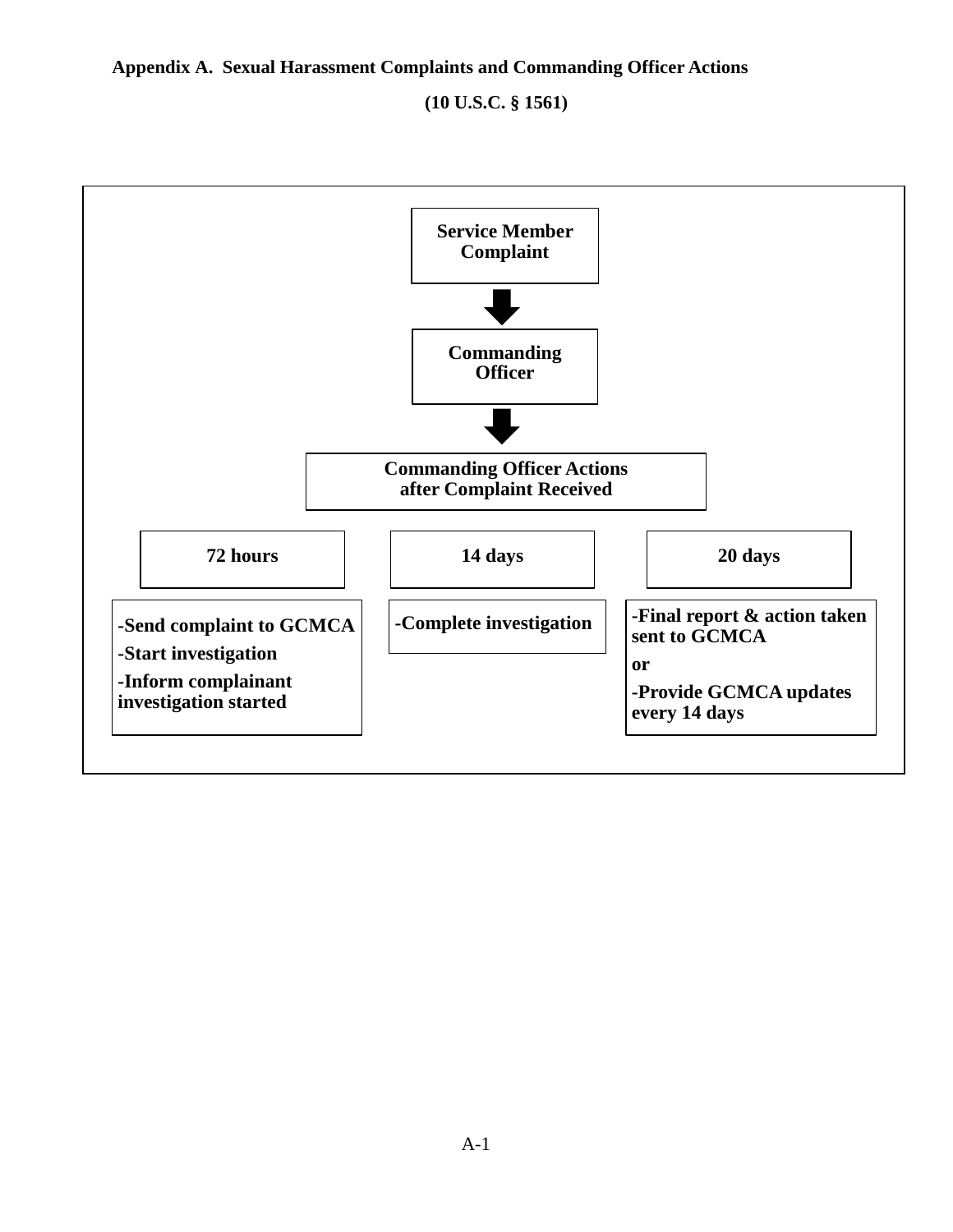

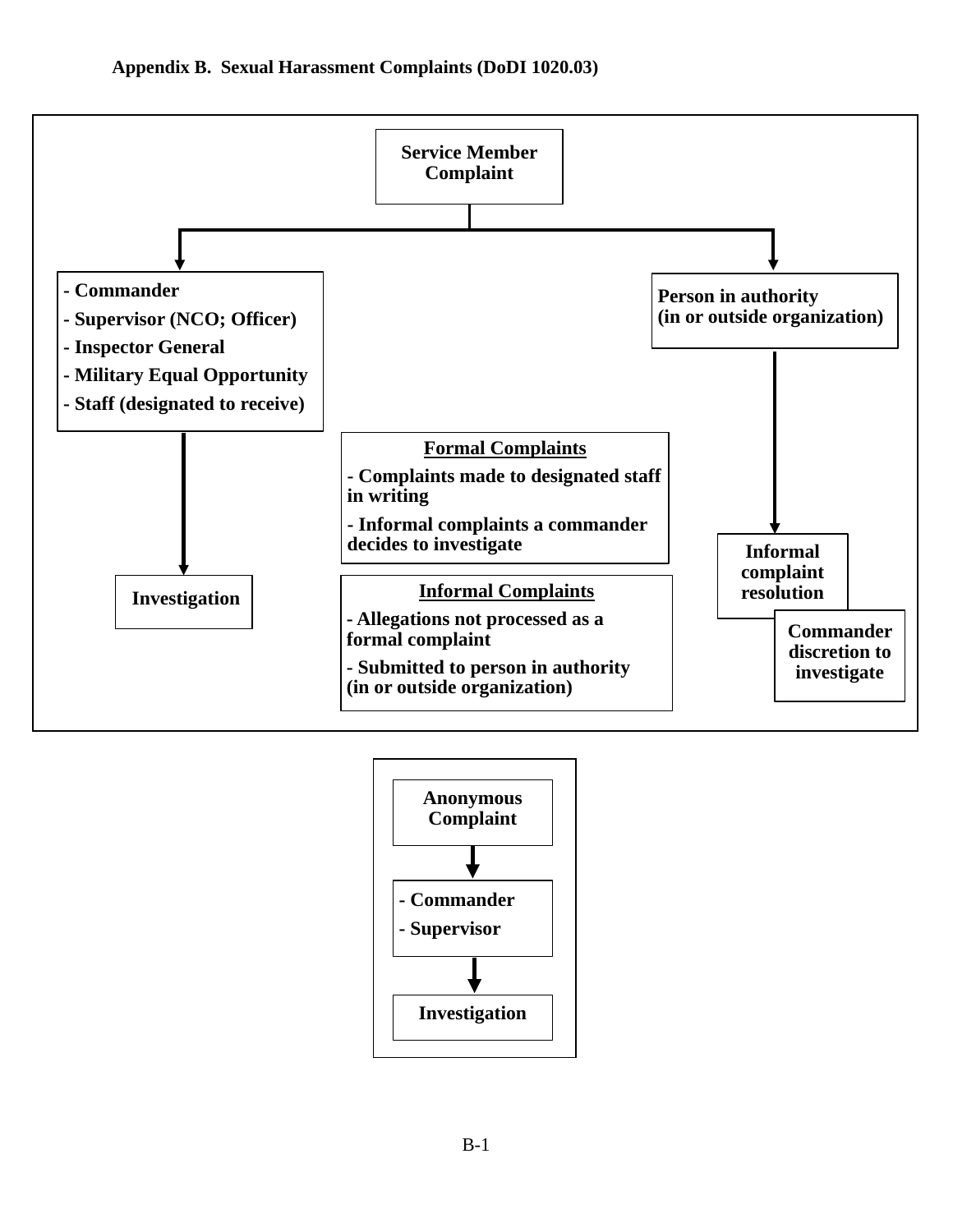

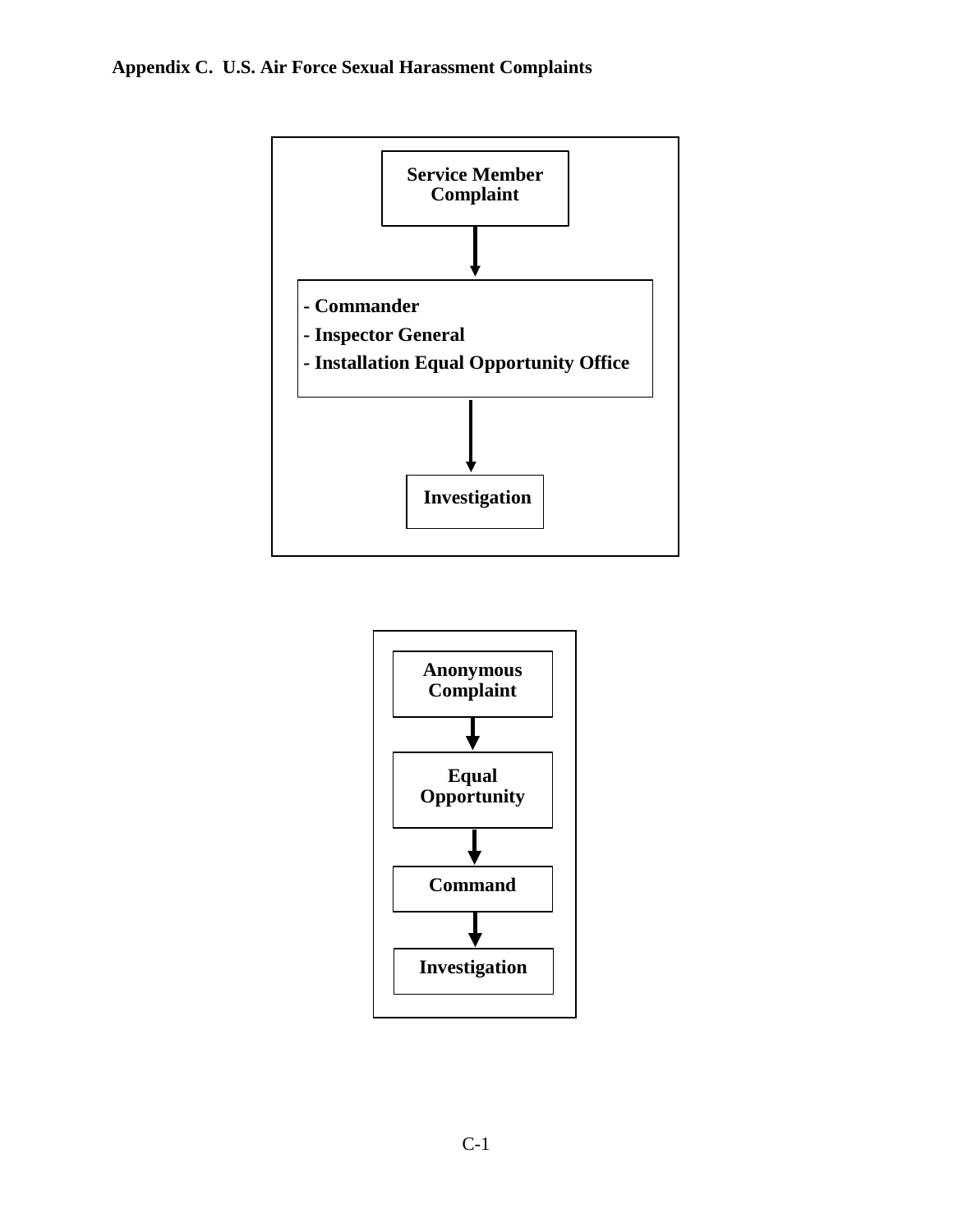

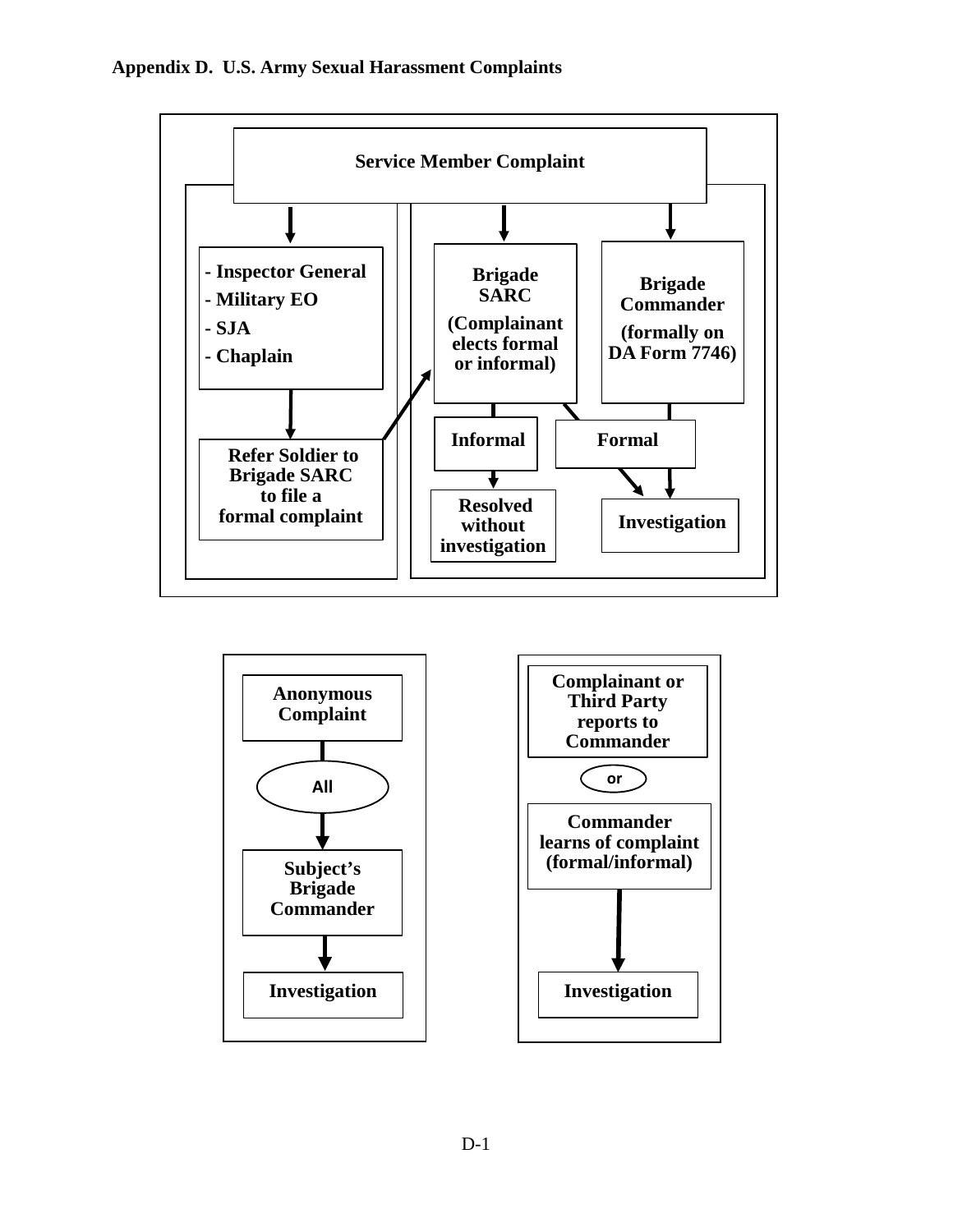

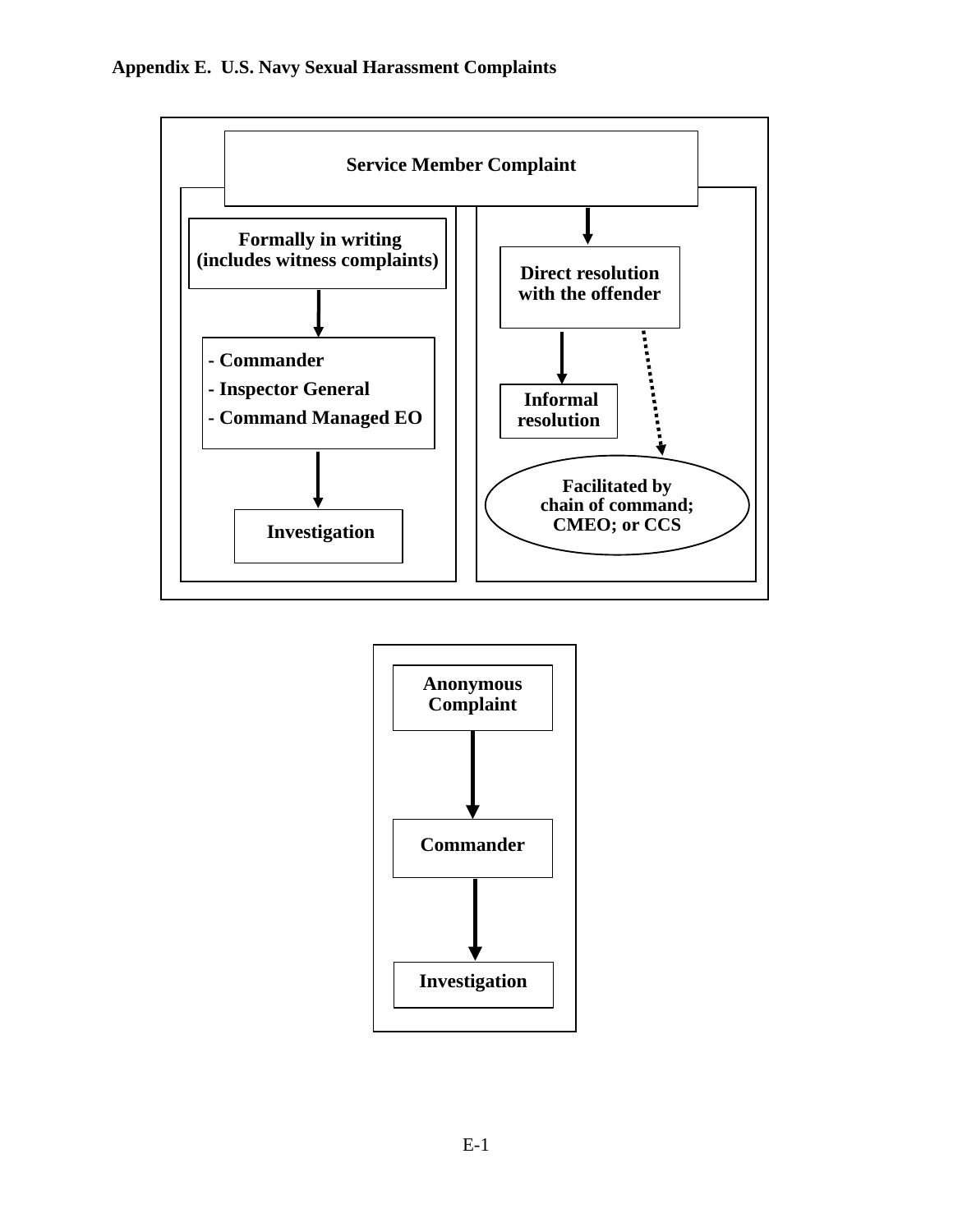

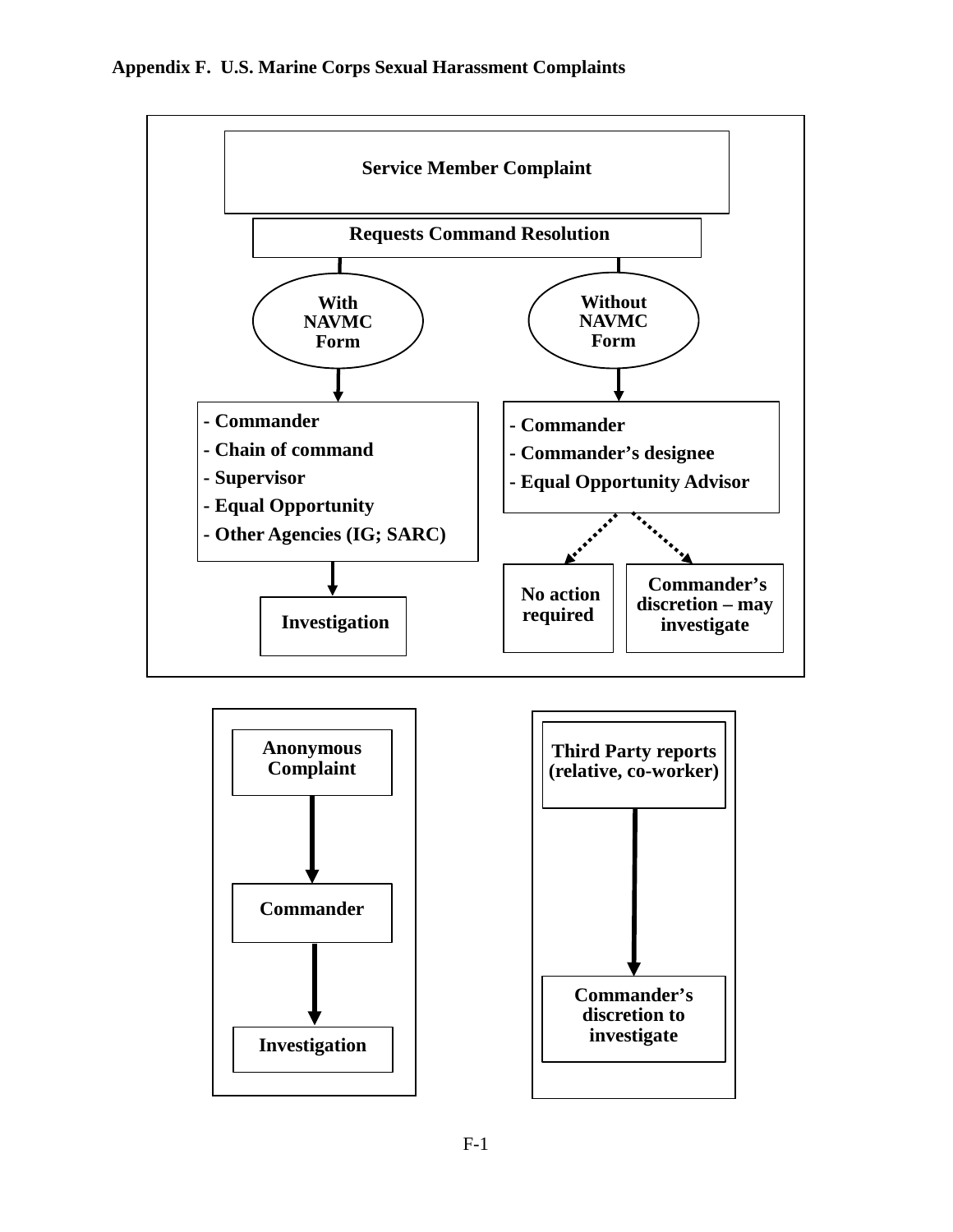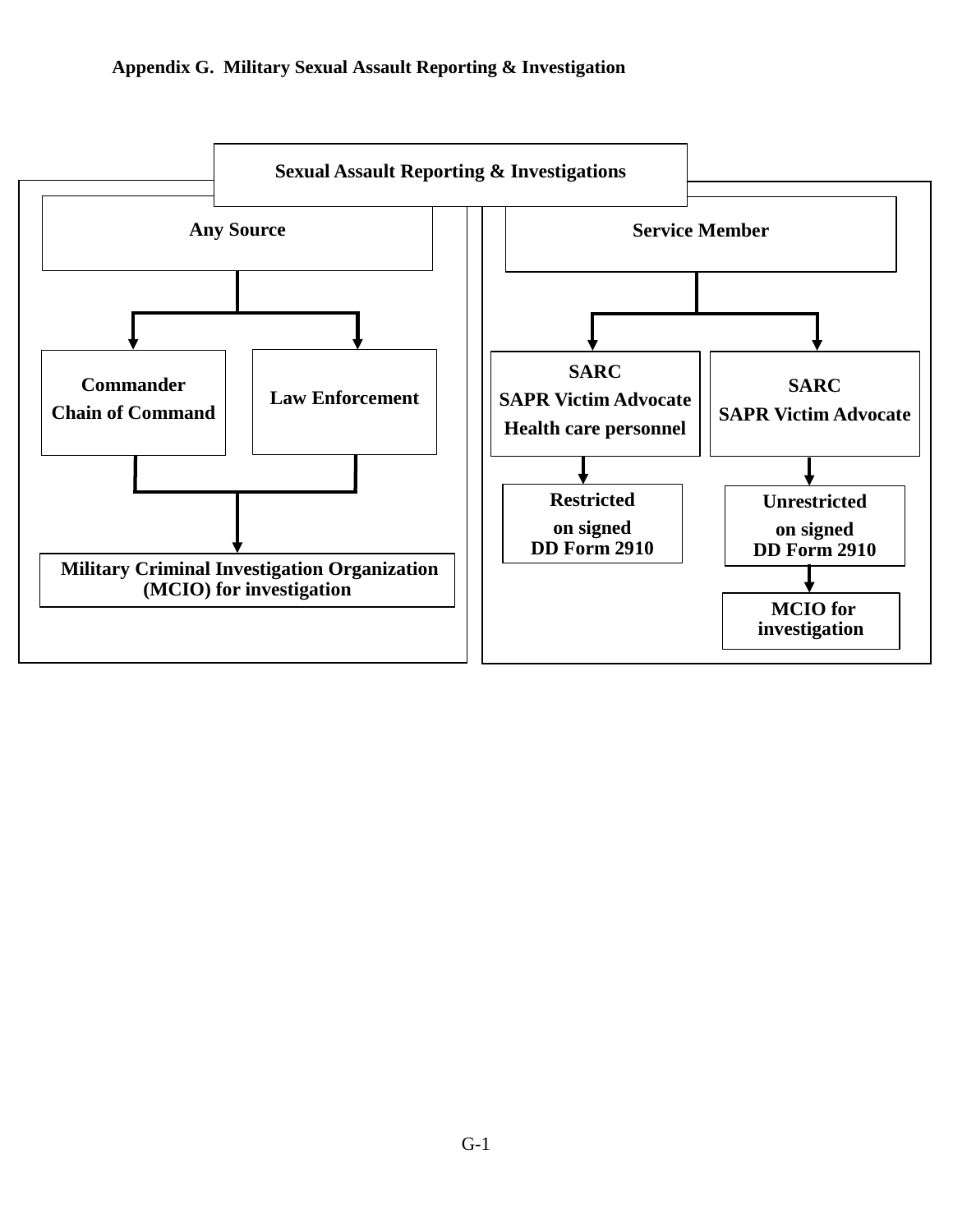# **Appendix H. IRC Recommendations on Sexual Harassment as Approved by DoD**

# **IRC Recommendations on Sexual Harassment Approved by DoD for Implementation**

The following are selected from the recommendations set out in Appendix A of the Secretary of Defense's memorandum "Commencing DoD Actions and Implementation to Address Sexual Assault and Sexual Harassment in the Military" (Sept. 22, 2021); they are subject to revision by the Department's leadership.

**Cross Cutting Recommendation 1:** DoD should immediately make sexual harassment victims eligible for SAPR services and undertake a review of all policies and structures tasked with addressing elements of the military's sexual harassment response.

**Cross Cutting Recommendation 2:** DoD must undertake a comprehensive approach to professionalizing, strengthening, and resourcing the workforce for SAPR across the board.

**Cross Cutting Recommendation 4.e:** DoD should ensure the  $WGRA<sup>1</sup>$  $WGRA<sup>1</sup>$  $WGRA<sup>1</sup>$  and  $WGRR<sup>2</sup>$  $WGRR<sup>2</sup>$  $WGRR<sup>2</sup>$  publish sexual harassment prevalence data by race and ethnicity, sexual orientation, and gender identity.

**Cross Cutting Recommendation 4.g:** DoD should require the Services and the National Guard Bureau to publish data for all sexual harassment complaints.

**Recommendation 1.1:** [REVISED] [3](#page-40-2) Establishment of Offices of Special Victims Prosecutors and removing prosecution of sexual assaults and related crimes out of the military chain of command.

**Recommendation 1.2:** [REVISED] Independent, trained investigators for sexual harassment and mandatory initiation of involuntary separation for all substantiated complaints.

**Recommendation 1.4:** Professionalized career billets for military justice personnel handling special victim crimes.

**Recommendation 1.6:** Expedite processing of proposed Executive Orders regarding military justice, including those currently awaiting issuance related to sexual assault, sexual harassment, and other special victim crimes.

**Recommendation 1.7 c:** [REVISED] The Joint Service Committee on Military Justice has drafted a proposed Executive Order to establish a preponderance of the evidence standard for non-judicial punishment.

<span id="page-40-0"></span><sup>1</sup> Independent Review Commission on Sexual Assault in the Military, *Hard Truths and the Duty to Change: Recommendations from the Independent Review Commission on Sexual Assault in the Military* Appendix B-25 and note 28 (July 2021) [hereinafter IRC Report], *available at* [https://media.defense.gov/2021/Jul/02/2002755437/-1/-1/0/IRC-FULL-REPORT-FINAL-1923-7-1-](https://media.defense.gov/2021/Jul/02/2002755437/-1/-1/0/IRC-FULL-REPORT-FINAL-1923-7-1-21.PDF/IRC-FULL-REPORT-FINAL-1923-7-1-21.PDF) [21.PDF/IRC-FULL-REPORT-FINAL-1923-7-1-21.PDF](https://media.defense.gov/2021/Jul/02/2002755437/-1/-1/0/IRC-FULL-REPORT-FINAL-1923-7-1-21.PDF/IRC-FULL-REPORT-FINAL-1923-7-1-21.PDF) (The Workplace and Gender Relations Survey of Active Duty Members (WGRA) is "[c]onducted by the DoD Office of People Analytics as part of congressionally mandated gender relations surveys of active duty members. See Title 10 U.S. Code Section 481."). [Defense Legal Services Agency (DSLA) staff note.]

<span id="page-40-1"></span><sup>&</sup>lt;sup>2</sup> *Id.* at App. A-4, note 15 (The Workplace and Gender Relations Survey of Reserve Component Members (WGRR) "captures" key insights as to the estimated prevalence and characteristics of sexual assault, sexual harassment, and gender discrimination in the Reserve component, Service member attitudes and beliefs vis-à-vis these issues, and perceptions of unit climate.") The key insights stated for WGRA are similar to those for WGRR. *Id*. at Appendix A-4, note 15. [DSLA staff note.]

<span id="page-40-2"></span><sup>&</sup>lt;sup>3</sup> [REVISED] indicates a recommendation where the Department has made a revision or slight modification to the original IRC recommendation to ensure effective implementation within the Department.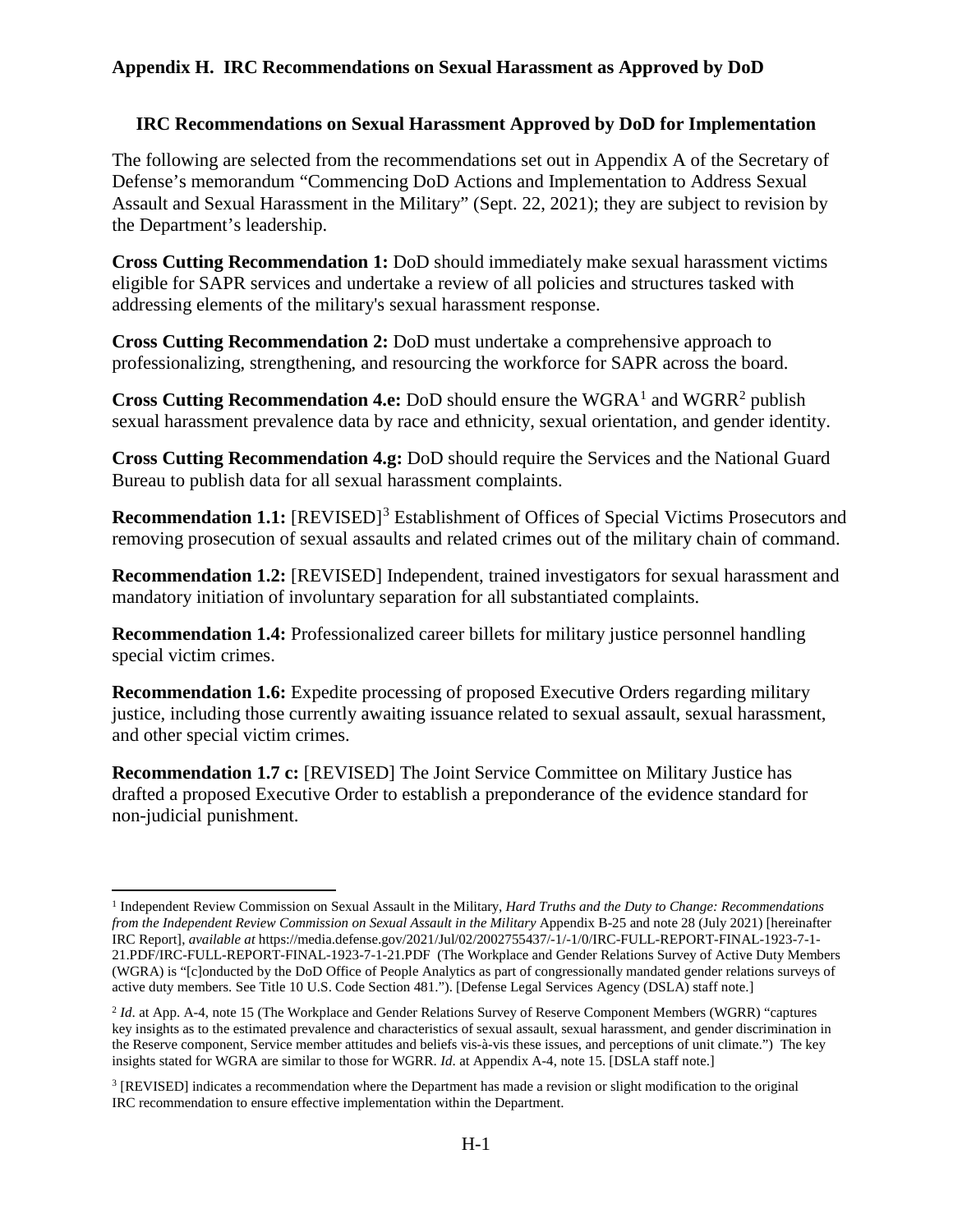# **Appendix H. IRC Recommendations on Sexual Harassment as Approved by DoD**

**Recommendation 3.1:** USD(P&R) should codify in policy and direct the development and implementation of metrics related to sexual harassment and sexual assault as part of readiness tracking and reporting.

**Recommendation 3.3 c:** Hold Service members appropriately accountable who engage in cyber harassment and other forms of technology-facilitated sexual harassment and sexual assault.

**Recommendation 4.1 a:** Move SARCs and SAPR VAs from the command reporting structure.

**Recommendation 4.1 b:** Eliminate collateral duty for SARCs and SAPR VAs, with exceptions for ships, submarines, and isolated installations.

**Recommendation 4.1 c:** Explore the co-location of SAPR and SHARP with other special victim services, such as FAP, to improve coordination, collaboration, and consistency in victim support.

**Recommendation 4.2 a:** Increase access to and visibility of civilian community-based care.

**Recommendation 4.2 b:** Authorize Service members to access the full spectrum of VA services for conditions related to military sexual assault and sexual harassment confidentially, and without a referral.

**Recommendation [4](#page-41-0).2 c:** Expand access to CATCH<sup>4</sup> to include victims of sexual harassment and enable Service members to self-service access to CATCH.

**Recommendation 4.3 a:** Implement the No Wrong Door approach to sexual harassment, sexual assault, and domestic abuse across the Services and NGB.

**Recommendation 4.3 b:** Institute a "Commander's Package" from the SAPR VA with recommendations for victim care and support.

**Recommendation 4.3 e:** Study the methods our allies have used to make amends to survivors, including restorative engagement to acknowledge harm, and potential victim compensation.

**Recommendation 4.4 a:** Establish a Defense Sexual Assault and Sexual Harassment Center of Excellence that administers a core curriculum of trauma and response trainings for all SAPR VAs and SARCs, chaplains, and other response personnel.

<span id="page-41-0"></span><sup>4</sup> The CATCH a Serial Offender Program is a program allowing information from Restricted Reports of sexual assault to be confidentially provided to MCIOs to allow for serial offender matching. IRC Report, *supra* note 1, at Appendix E-27 [DSLA staff note].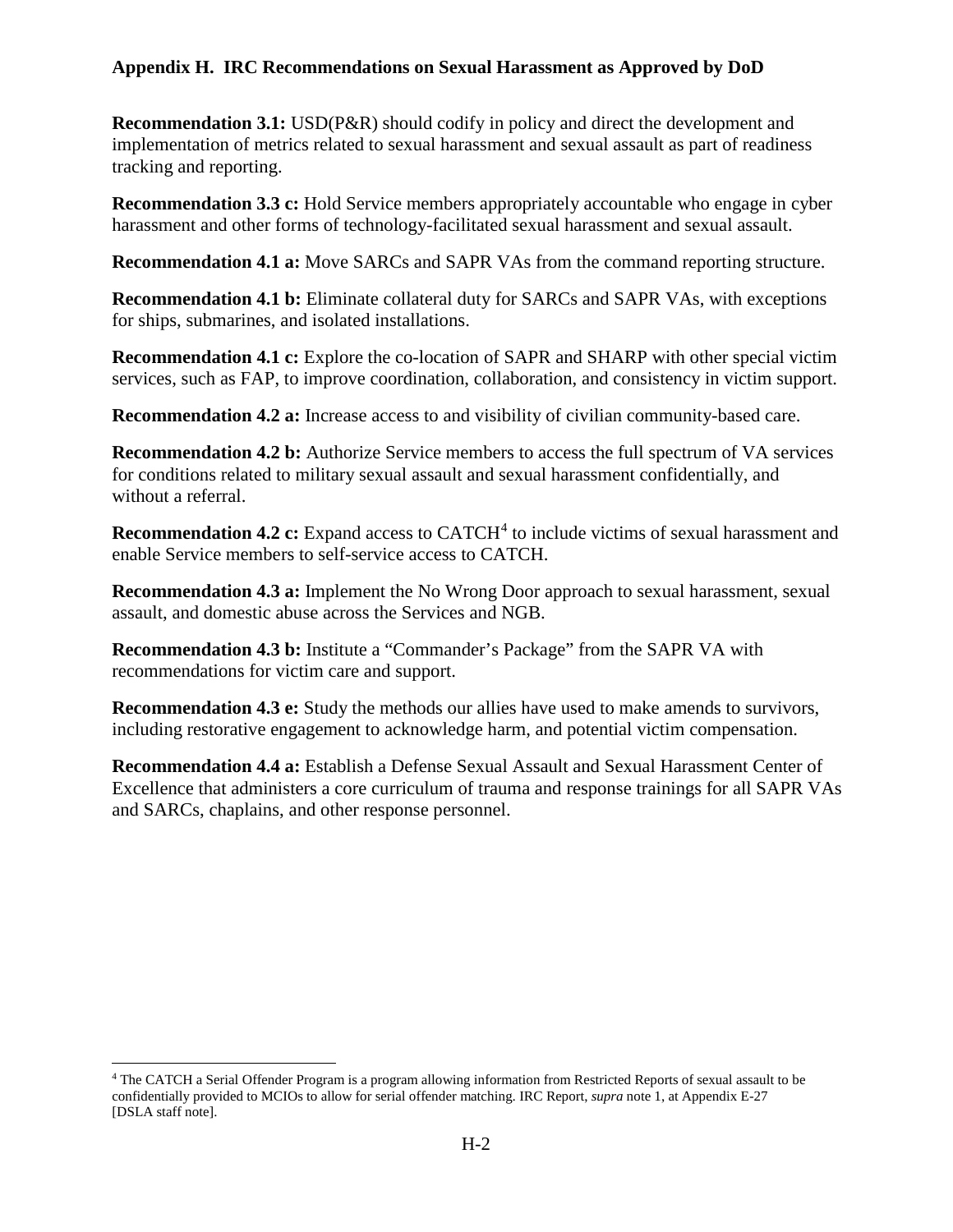# **Appendix I. FY22 NDAA § 539D Excerpt**

#### **Provision establishing sexual harassment as a general punitive article**

# *Pub. L. No. 117-81, SEC. 539D, 135 Stat. 1541 (2021)* – **INCLUSION OF SEXUAL HARASSMENT AS GENERAL PUNITIVE ARTICLE**

#### SEC. 539D. INCLUSION OF SEXUAL HARASSMENT AS GENERAL PUNITIVE ARTICLE.

(a) IN GENERAL.—Not later than 30 days after the date of the enactment of this Act, the President shall—

(1) prescribe regulations establishing sexual harassment, as described in this section, as an offense punishable under section 934 of title 10, United States Code (article 134 of the Uniform Code of Military Justice); and

(2) revise the Manual for Courts-Martial to include such offense.

(b) ELEMENTS OF OFFENSE.—The regulations and the revisions to the Manual for Courts-Martial required under subsection (a) shall provide that the required elements constituting the offense of sexual harassment are—

(1) that the accused knowingly made sexual advances, demands or requests for sexual favors, or knowingly engaged in other conduct of a sexual nature;

(2) that such conduct was unwelcome;

(3) that, under the circumstances, such conduct—

(A) would cause a reasonable person to believe, and a certain person did believe, that submission to such conduct would be made, either explicitly or implicitly, a term or condition of that person's job, pay, career, benefits, or entitlements;

(B) would cause a reasonable person to believe, and a certain person did believe, that submission to, or rejection of, such conduct would be used as a basis for decisions affecting that person's job, pay, career, benefits, or entitlements; or

(C) was so severe, repetitive, or pervasive that a reasonable person would perceive, and a certain person did perceive, an intimidating, hostile, or offensive working environment; and

(4) that, under the circumstances, the conduct of the accused was—

(A) to the prejudice of good order and discipline in the armed forces;

(B) of a nature to bring discredit upon the armed forces; or

(C) to the prejudice of good order and discipline in the armed forces and of a nature to bring discredit upon the armed forces.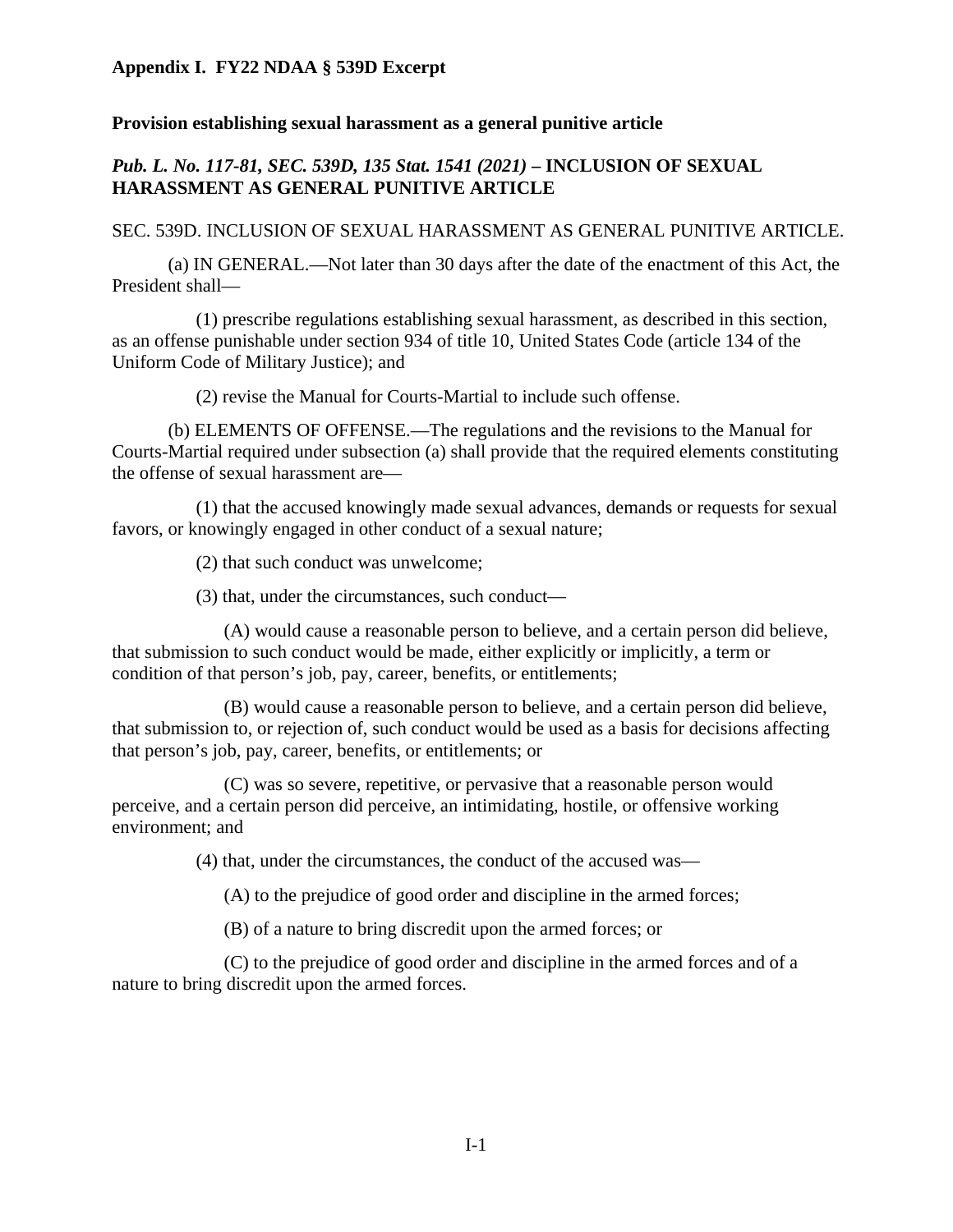#### **Appendix J. FY22 NDAA § 543 Excerpt**

#### **Provision amending 10 U.S.C. §1561**

# *Pub. L. No. 117-81, SEC. 543, 135 Stat. 1541 (2021) –* **INDEPENDENT INVESTIGATION OF COMPLAINTS OF SEXUAL HARASSMENT**

# SEC. 543. INDEPENDENT INVESTIGATION OF COMPLAINTS OF SEXUAL HARASSMENT.

(a) IN GENERAL.—Section 1561 of title 10, United States Code, is amended to read as follows:

#### **''§ 1561. Complaints of sexual harassment: independent investigation**

''(a) ACTION ON COMPLAINTS ALLEGING SEXUAL HARASSMENT.— A commanding officer or officer in charge of a unit, vessel, facility, or area of the Army, Navy, Air Force, Marine Corps, or Space Force who receives from a member of the command or a civilian employee under the supervision of the officer a formal complaint alleging a claim of sexual harassment by a member of the armed forces or a civilian employee of the Department of Defense shall, to the extent practicable, direct that an independent investigation of the matter be carried out in accordance with this section.

''(b) COMMENCEMENT OF INVESTIGATION.—To the extent practicable, a commanding officer or officer in charge receiving such a formal complaint shall forward such complaint to an independent investigator within 72 hours after receipt of the complaint, and shall further—

''(1) forward the formal complaint or a detailed description of the allegation to the next superior officer in the chain of command who is authorized to convene a general court-martial; and

''(2) advise the complainant of the commencement of the investigation.

''(c) DURATION OF INVESTIGATION.—To the extent practicable, a commanding officer or officer in charge shall ensure that an independent investigator receiving a formal complaint of sexual harassment under this section completes the investigation of the complaint not later than 14 days after the date on which the investigation is commenced, and that the findings of the investigation are forwarded to the commanding officer or officer in charge specified in subsection (a) for action as appropriate.

''(d) REPORT ON INVESTIGATION.—To the extent practicable, a commanding officer or officer in charge shall—

''(1) submit a final report on the results of the independent investigation, including any action taken as a result of the investigation, to the next superior officer referred to in subsection (b)(1) within 20 days after the date on which the investigation is commenced; or

''(2) submit a report on the progress made in completing the investigation to the next superior officer referred to in subsection (b)(1) within 20 days after the date on which the investigation is commenced and every 14 days thereafter until the investigation is completed and, upon completion of the investigation, then submit a final report on the results of the investigation, including any action taken as a result of the investigation, to that next superior officer.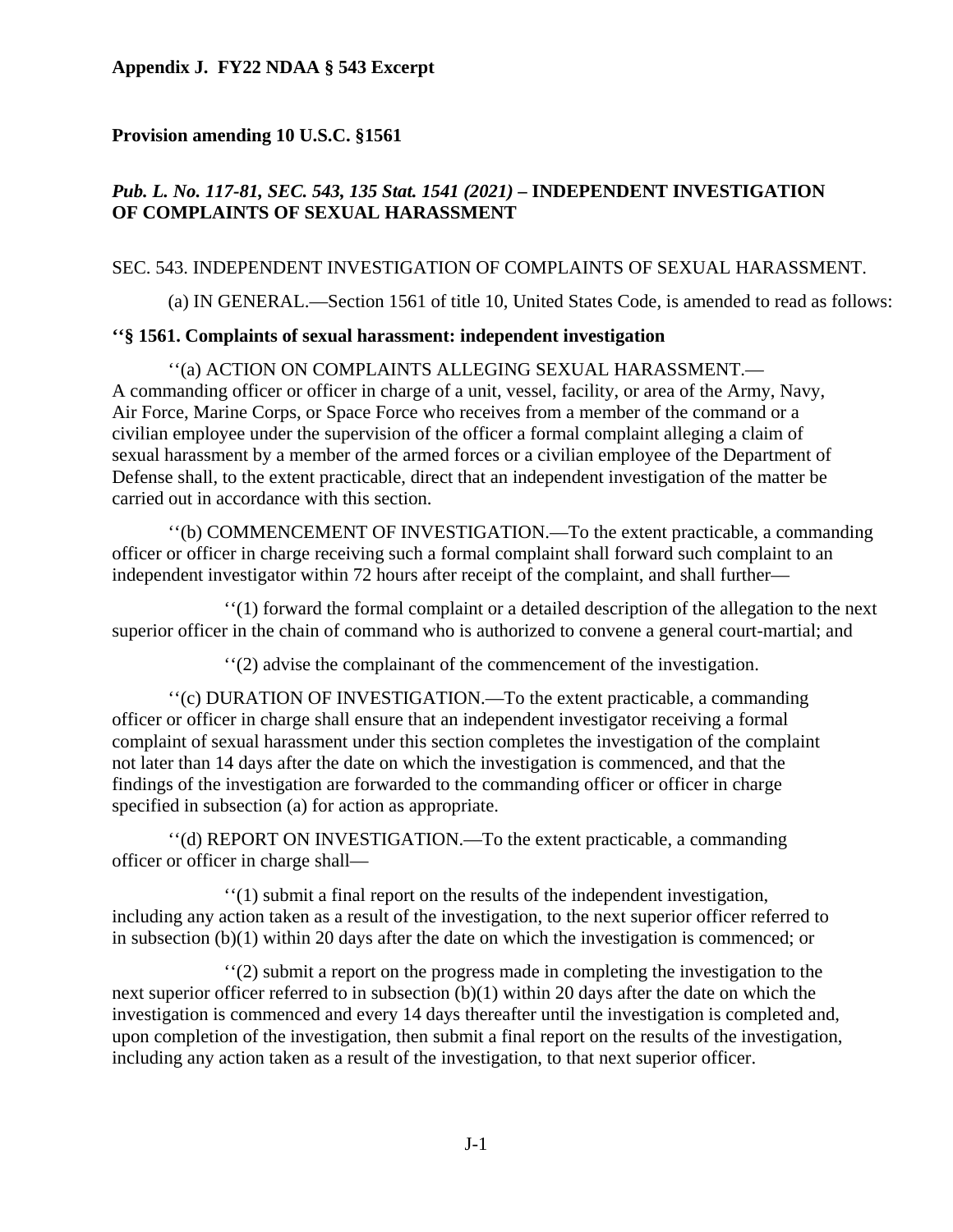# **Appendix J. FY22 NDAA § 543 Excerpt**

''(e) SEXUAL HARASSMENT DEFINED.—In this section, the term 'sexual harassment' means conduct that constitutes the offense of sexual harassment as punishable under section 934 of this title (article 134) pursuant to the regulations prescribed by the Secretary of Defense for purposes of such section (article).''.

(b) CLERICAL AMENDMENT.—The table of sections at the beginning of chapter 80 of title 10, United States Code, is amended by striking the item relating to section 1561 and inserting the following new item:

(c) EFFECTIVE DATE.—The amendments made by subsections (a) and (b) shall—

(1) take effect on the date that is two years after the date of the enactment of this Act; and

(2) apply to any investigation of a formal complaint of sexual harassment (as defined in section 1561 of title 10, United States Code, as amended by subsection (a)) made on or after that date.

(d) REGULATIONS.—Not later than 18 months after the date of the enactment of this Act the Secretary of Defense shall prescribe regulations providing for the implementation of section 1561 of title 10, United States Code, as amended by subsection (a).

(e) REPORT ON IMPLEMENTATION.—Not later than one year after the date of the enactment of this Act, the Secretary of Defense shall submit to the Committees on Armed Services of the Senate and the House of Representatives a report on the preparation of the Secretary to implement section 1561 of title 10, United States Code, as amended by subsection (a).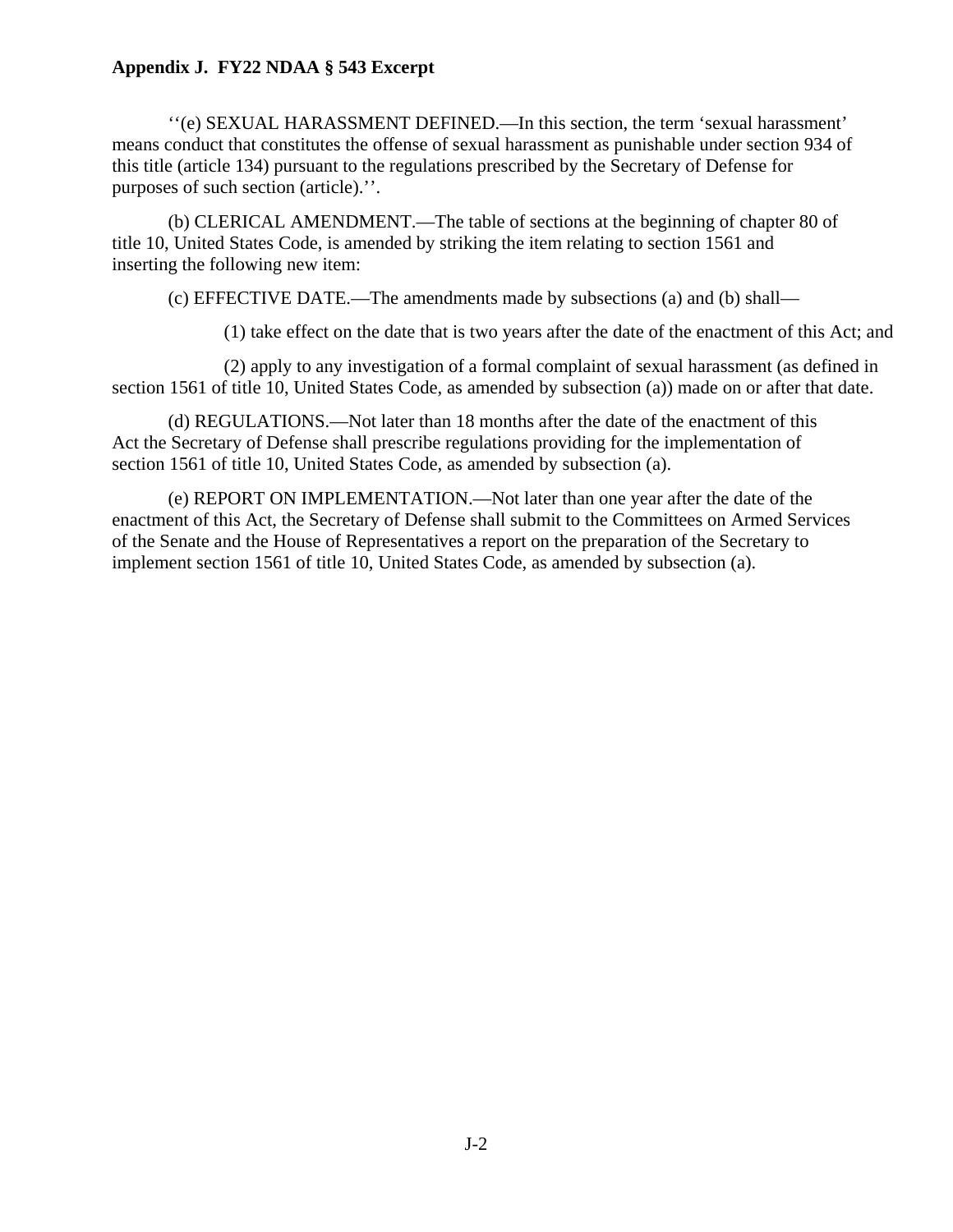# **Appendix K. Acronyms and Abbreviations**

| A <sub>1</sub> | U.S. Air Force Directorate of Manpower and Personnel                                                           |
|----------------|----------------------------------------------------------------------------------------------------------------|
| AD             | <b>Army Directive</b>                                                                                          |
| <b>AFPD</b>    | Air Force Policy Directive                                                                                     |
| <b>AR</b>      | <b>Army Regulation</b>                                                                                         |
| <b>BDE</b>     | brigade                                                                                                        |
| <b>CATCH</b>   | Catch a Serial Offender Program                                                                                |
| <b>CCS</b>     | command climate specialist                                                                                     |
| <b>CDI</b>     | <b>Command Directed Investigation</b>                                                                          |
| <b>CJA</b>     | command judge advocate                                                                                         |
| <b>CMEO</b>    | <b>Command Managed Equal Opportunity</b>                                                                       |
| DA             | Department of the Army                                                                                         |
| DAC-IPAD       | Defense Advisory Committee on Investigation, Prosecution, and<br>Defense of Sexual Assault in the Armed Forces |
| <b>DAFGM</b>   | Department of the Air Force Guidance Memorandum                                                                |
| <b>DAFI</b>    | Department of the Air Force Instruction                                                                        |
| <b>DEOMI</b>   | Defense Equal Opportunity Management Institute                                                                 |
| DoD            | Department of Defense                                                                                          |
| DoDD           | Department of Defense Directive                                                                                |
| DoDI           | Department of Defense Instruction                                                                              |
| <b>DSLA</b>    | Defense Legal Services Agency                                                                                  |
| <b>EEOC</b>    | U.S. Equal Employment Opportunity Commission                                                                   |
| EO             | <b>Equal Opportunity</b>                                                                                       |
| <b>EOA</b>     | equal opportunity advisor                                                                                      |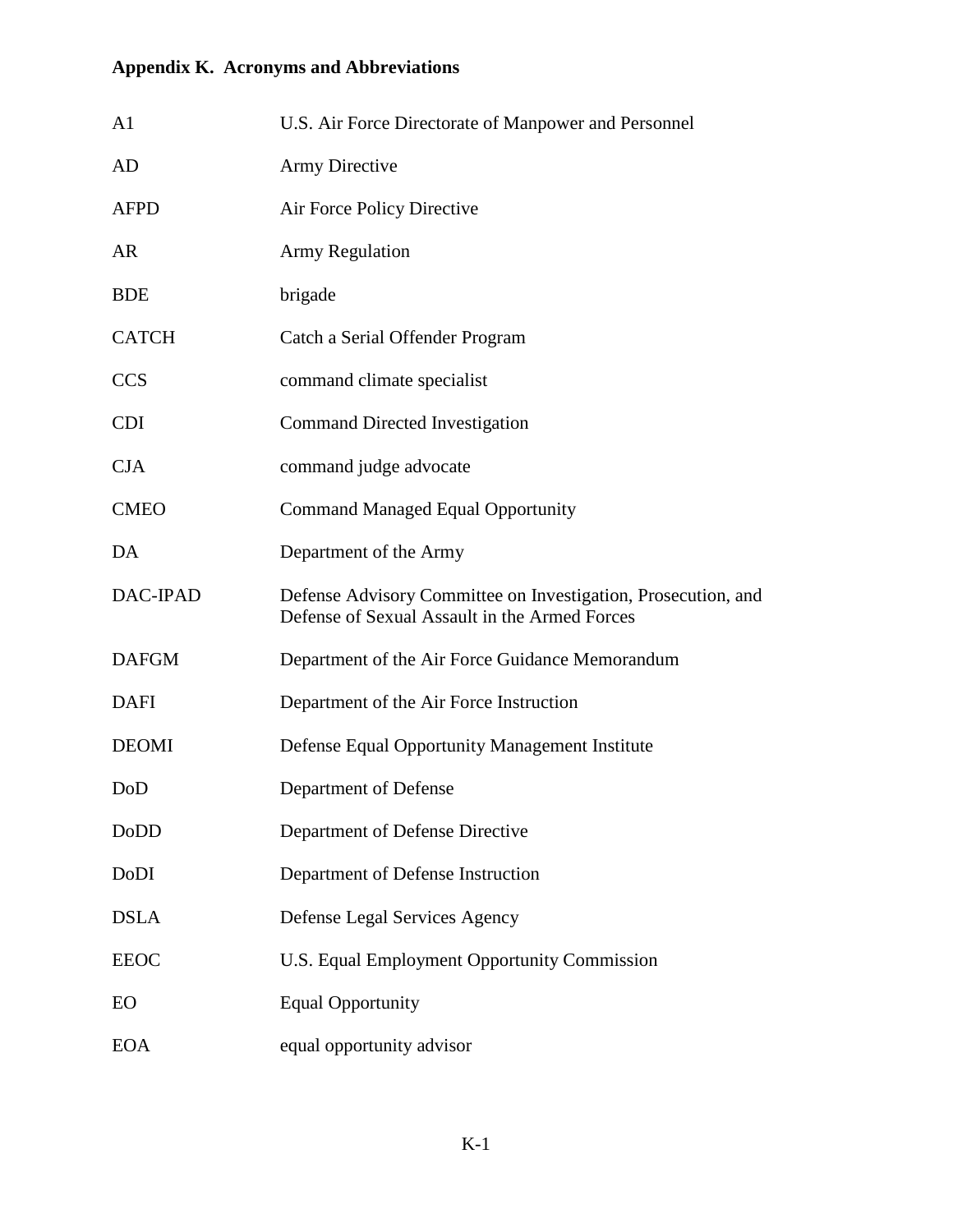# **Appendix K. Acronyms and Abbreviations**

| EOP            | equal opportunity practitioner                                  |
|----------------|-----------------------------------------------------------------|
| <b>EOR</b>     | equal opportunity representative                                |
| <b>FY</b>      | fiscal year                                                     |
| <b>GCM</b>     | general court-martial                                           |
| <b>GCMCA</b>   | general court-martial convening authority                       |
| <b>ICRS</b>    | <b>Integrated Case Reporting System</b>                         |
| IG             | inspector general                                               |
| <b>IO</b>      | investigating officer                                           |
| <b>IRC</b>     | Independent Review Commission on Sexual Assault in the Military |
| JA             | judge advocate                                                  |
| <b>JAG</b>     | Judge Advocate General                                          |
| <b>JAGINST</b> | <b>JAG</b> Instruction                                          |
| <b>JAGMAN</b>  | Judge Advocate General Manual                                   |
| <b>MAJCOM</b>  | Major Command                                                   |
| <b>MCIO</b>    | military criminal investigative organization                    |
| MCM            | <b>Manual for Courts-Martial</b>                                |
| <b>MCO</b>     | Marine Corps Order                                              |
| <b>MEO</b>     | <b>Military Equal Opportunity</b>                               |
| <b>NAVMC</b>   | Navy Marine Corps                                               |
| <b>NAVPERS</b> | Navy Personnel                                                  |
| <b>NCIS</b>    | Naval Criminal Investigative Service                            |
| <b>NCO</b>     | noncommissioned officer                                         |
| <b>NDAA</b>    | <b>National Defense Authorization Act</b>                       |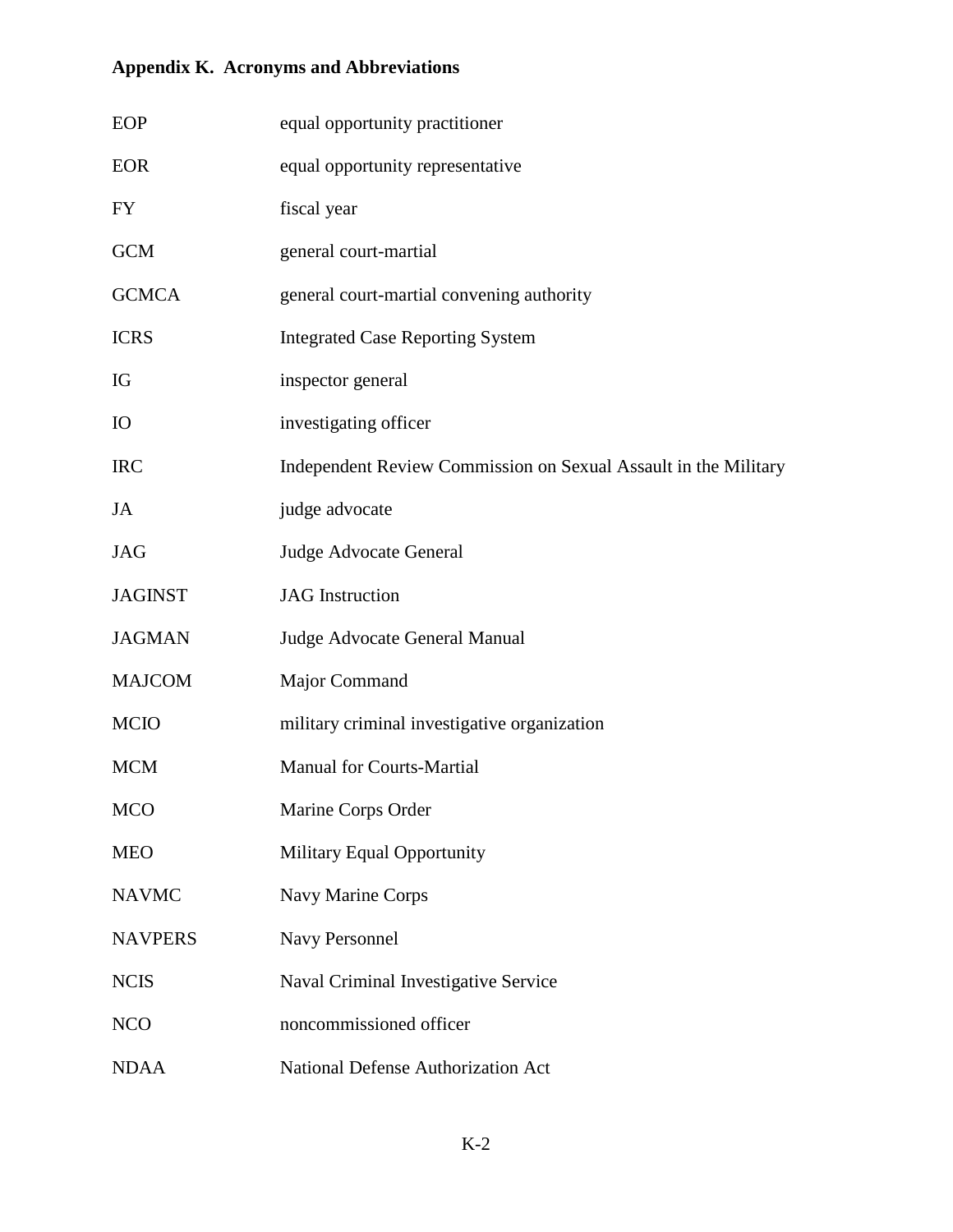# **Appendix K. Acronyms and Abbreviations**

| <b>NGB</b>       | <b>National Guard Bureau</b>                                       |
|------------------|--------------------------------------------------------------------|
| <b>NJP</b>       | non-judicial punishment                                            |
| <b>OPNAVINST</b> | Chief of Naval Operations Instruction                              |
| PAC              | prohibited activities and conduct                                  |
| R.C.M.           | <b>Rule for Courts-Martial</b>                                     |
| <b>SAPR</b>      | sexual assault prevention and response                             |
| <b>SAPR VA</b>   | victim advocate                                                    |
| <b>SAPRO</b>     | Sexual Assault Prevention and Response Office                      |
| <b>SARC</b>      | sexual assault response coordinator                                |
| <b>SCM</b>       | summary court-martial                                              |
| <b>SHARP</b>     | Sexual Harassment/Assault Response and Prevention Program          |
| <b>SJA</b>       | staff judge advocate                                               |
| <b>SME</b>       | subject matter expert                                              |
| <b>SPCM</b>      | special court-martial                                              |
| <b>SVP</b>       | special victim prosecutor                                          |
| <b>UCMJ</b>      | Uniform Code of Military Justice                                   |
| U.S.C.           | U.S. Code                                                          |
| $USD(P\&R)$      | Under Secretary of Defense for Personnel and Readiness             |
| VA               | Department of Veterans Affairs                                     |
| VA               | victim advocate                                                    |
| <b>WGRA</b>      | Workplace and Gender Relations Survey of Active Duty Members       |
| <b>WGRR</b>      | Workplace and Gender Relations Survey of Reserve Component Members |